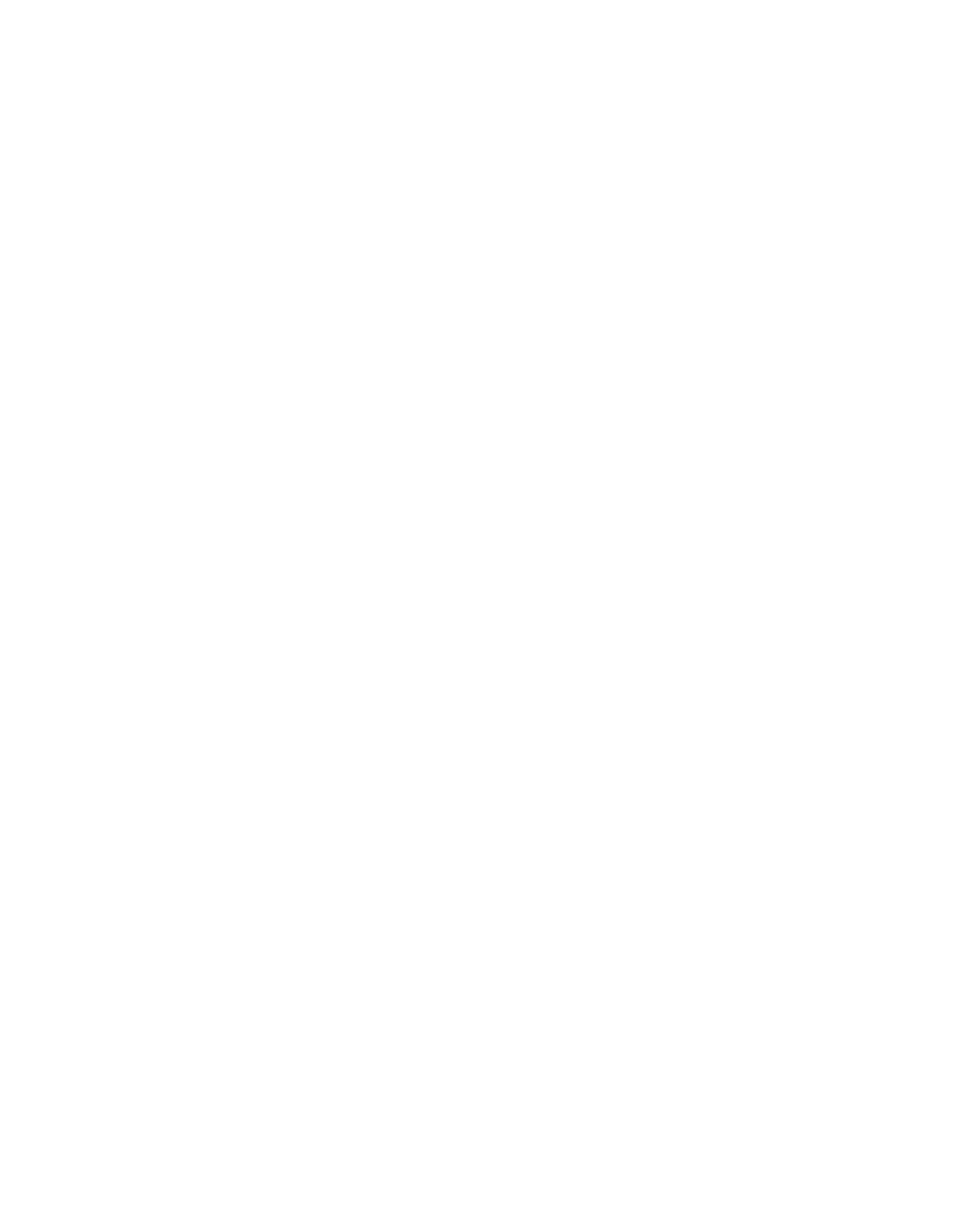### **Abstract**:

In a 1958 constitutional referendum, Guinea was the only French territory to reject continued subordination in favor of immediate independence. Why did Guinea alone reject the constitutional project? What factors stimulated political parties in other French territories to accept continued tutelage, even as activists elsewhere on the continent were agitating for independence? Focusing on the eight territories of French West Africa, I argue that the Guinean branch of the Rassemblement Démocratique Africain, which led the campaign for the "no" vote, differed from other dominant parties in French West Africa in four important ways. It was these differences that resulted in Guinea's unique stance in the 1958 referendum.

### **Introduction**:

The year 1960 was pivotal for African nationalist movements. In February, British Prime Minister Harold Macmillan warned a South African audience that "the wind of change" was blowing across the African continent and that the tide of African nationalism could not be stopped.<sup>1</sup> By the year's end, the Belgian Congo, Nigeria, and British and Italian Somaliland had witnessed the end of colonial rule. The French African empire disintegrated as the United Nations trusts of Togo and Cameroon, the island of Madagascar, the four territories of former French Equatorial Africa, and seven of eight former French West Africa territories claimed their independence.<sup>2</sup> Guinea, the eighth territory, had struck out alone two years earlier. In an empire-wide constitutional referendum in September 1958, Guinea had been the only French territory to reject continued French tutelage in favor of immediate independence. Few would have predicted that two years later, much of the continent would follow in its wake.

1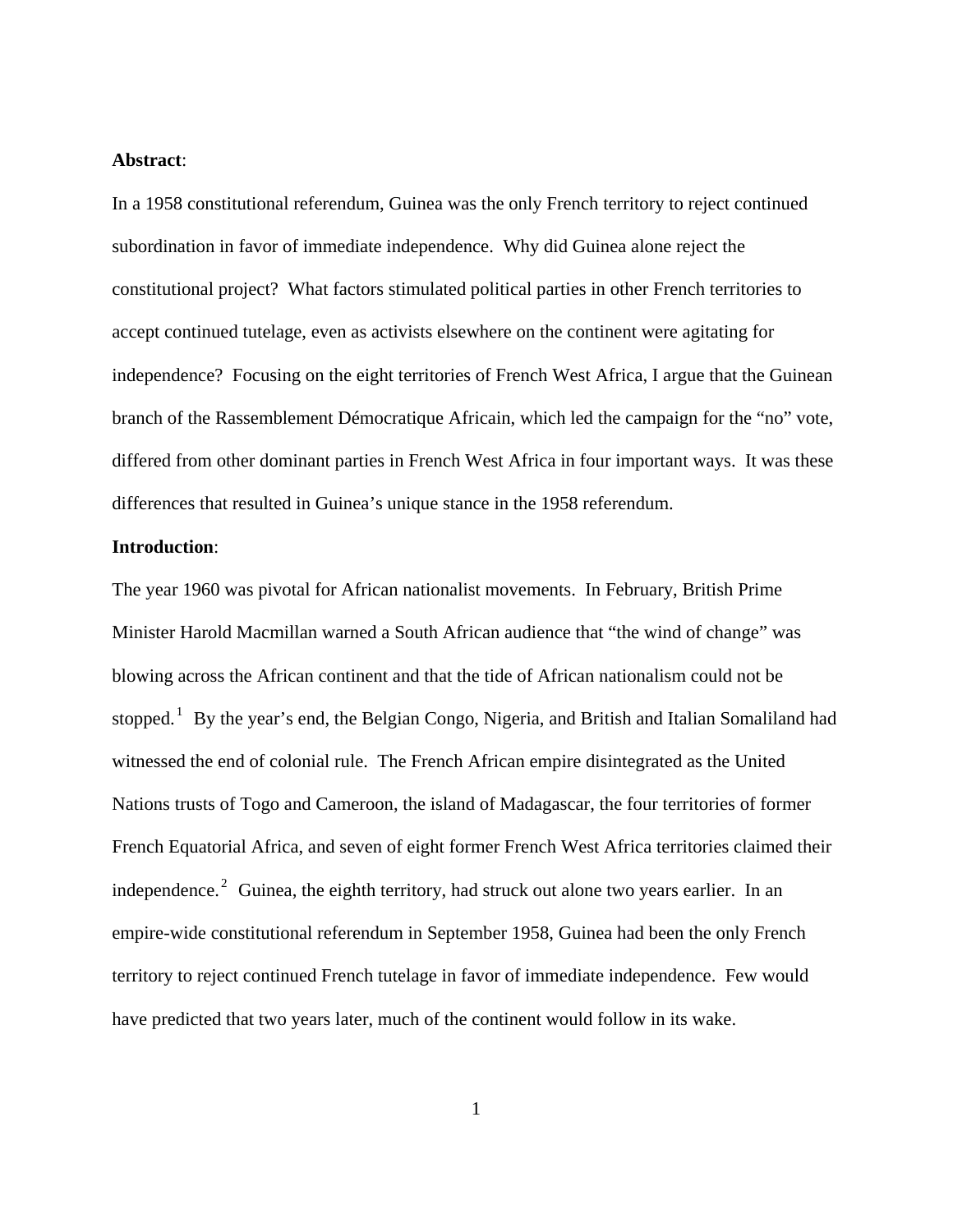Although Guinea's negative response to the 1958 proposition has been recognized as unique, there has been little attempt to explain the phenomenon comparatively. Why did Guinea alone reject the constitutional project that would have relegated it to junior partnership in a French-dominated community? What factors stimulated political parties in other territories to accept continued subordination, with no end in sight, despite the wave of nationalist fervor that was gripping the continent? While classic works on French West Africa provide an enormous amount of information on ethnic alliances and cleavages, party leadership and structures and, to some extent, political mobilization during the postwar period, they do not use this material to draw conclusions about the 1958 referendum.<sup>3</sup> My earlier work has analyzed the Guinean nationalist movement and its vote for independence in terms of its successful ethnic, class, and gender alliances and the victory of progressive over conservative forces. However, it has made only brief comparisons with other French West African cases.<sup>4</sup> Today, fifty years after Guinea embraced independence and embarked upon a bold, if ultimately flawed, nation-building project, we have yet to understand the factors that contributed to Guinea's unique position and the implications of these findings for other political movements, both historically and in contemporary society. <sup>5</sup>

 Focusing on the eight territories of French West Africa (Guinea, French Soudan, Niger, Senegal, Ivory Coast, Upper Volta, Dahomey, and Mauritania), I argue that a number of factors rendered Guinea's post-World War II political movement unique.<sup>6</sup> The Guinean branch of the Rassemblement Démocratique Africain (RDA), which led the nation to independence, differed from other dominant parties in French West Africa in four important ways. It was distinctive in terms of, first, the class base of its leadership; second, the effectiveness of its grassroots ethnic,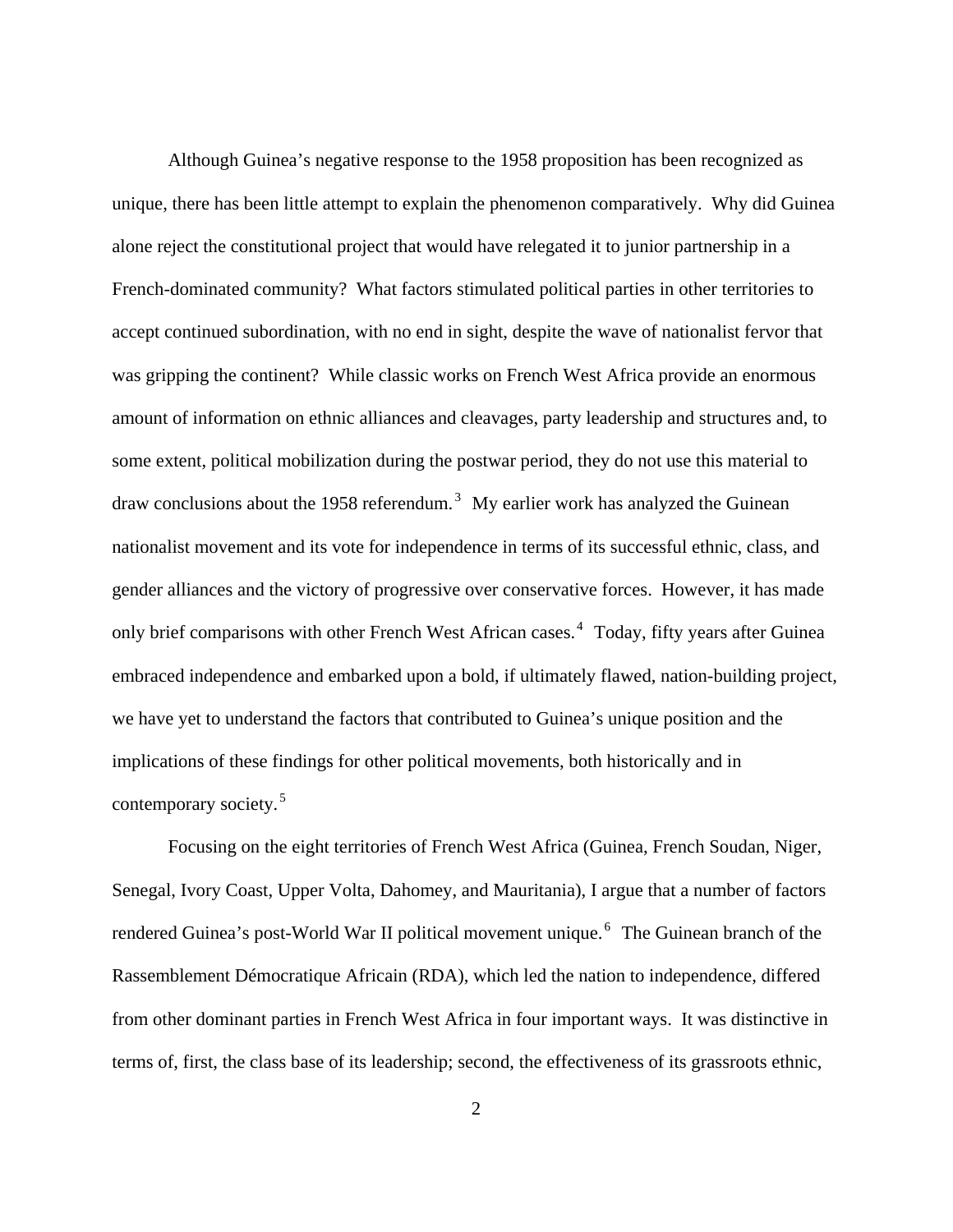class, gender, and regional alliances; third, the strength of its organization at the local level; and fourth, the degree of popular participation in party decisions. A final critical variable was the power of the colonial chieftaincy in the territories under investigation.<sup>7</sup> While parties in other territories generally were dominated by political, economic, and religious elites who had a stake in the colonial system, the Guinean RDA was led by low-level civil servants and trade unionists who were frustrated by the strictures of colonial rule. In many French West African territories, postwar political parties were based on or fractured along ethnic and regional lines. In Guinea, the RDA built a successful, if fragile, national alliance that embraced men and women of all ethnicities, classes, and regions. Parties in most of the territories were dominated by powerful leaders in the urban areas and had few mechanisms for grassroots participation. The Guinean RDA, in contrast, was relatively democratic in both structure and practice. Throughout the 1950s, pressure from the grassroots pushed the party to an increasingly radical stance. Finally, Guinea's African-run local government, established under the *loi-cadre* reforms of 1956, abolished the institution of the canton chieftaincy in December 1957. In every other territory, government-appointed chiefs, who collected taxes and enforced colonial policies at the local level, continued to wield immense power, which they used to oppose independence in 1958.

### **The Class Base of Party Leadership in French West Africa**

In the decades following World War II, European empires in African and Asia were threatened by widespread anticolonial protests. Having suffered from military conscription, forced labor, and mandatory crop production during the war, and having imbibed Allied rhetoric that the struggle was for freedom and democracy, colonial subjects demanded political and economic reforms as compensation for their wartime sacrifices. $8\,$  It was in this context that the RDA was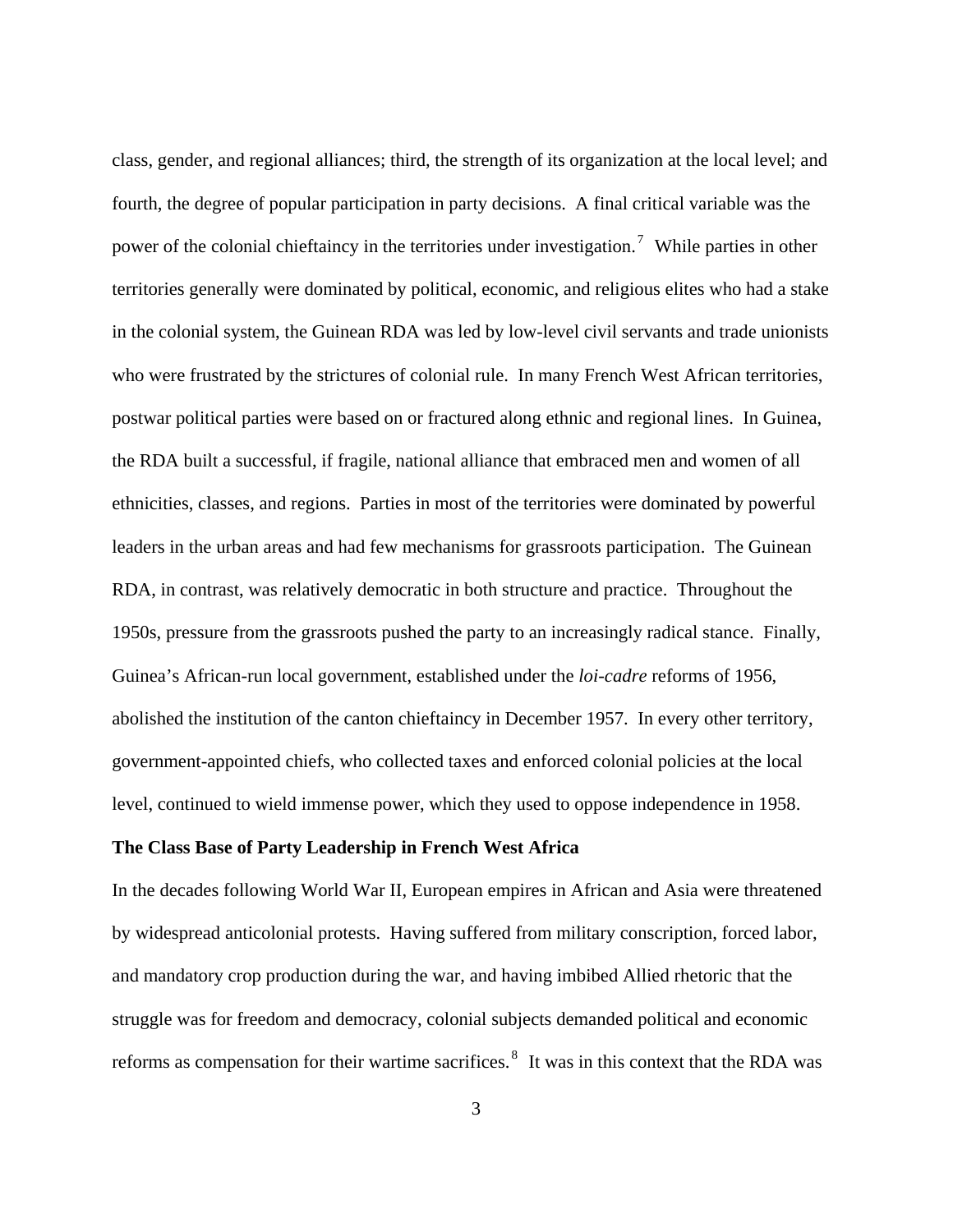established in Bamako, French Soudan in October 1946. An interterritorial political alliance with affiliates in most of the French West and Equatorial African territories and the United Nations trusts of Togo and Cameroon, the RDA shared a number of objectives with the contemporaneous movement for pan-Arab unity that was gaining strength in North Africa and the Middle East. Its goals included greater political autonomy for the colonized territories, unity across territorial boundaries, and equality of political, economic, and social rights for colonial and metropolitan peoples. During the first postwar decade, it dominated the political scene in much of French West Africa.<sup>9</sup> At the time of the September 1958 constitutional referendum, the RDA's primary rival in French West Africa was the Parti du Regroupement Africain (PRA). Organized in March 1958, the PRA brought together most of the African political parties that were not affiliated with the RDA.<sup>10</sup>

 The territorial branches of the two principal parties had much in common. In every territory but Guinea and French Soudan, the dominant parties were led by wealthy traders, planters, chiefs, and religious leaders, although their conservative tendencies were sometimes mitigated by the more radical views of Western-educated elites.<sup>11</sup> In Guinea, French Soudan, and Niger, radical trade unionists were among the parties' key leaders. In Niger, however, the trade unionists' progressive influence was neutralized by that of conservative chiefs, who worked with the colonial administration to defeat the constitutional project.<sup>12</sup>

 The class background of Guinean political leaders explains much about their attitudes and allegiances. In contrast to Senegal and the Ivory Coast, in Guinea African planters were few in number and insignificant as a political force. Conservative religious leaders and governmentappointed chiefs almost universally opposed the RDA and formed the backbone of rival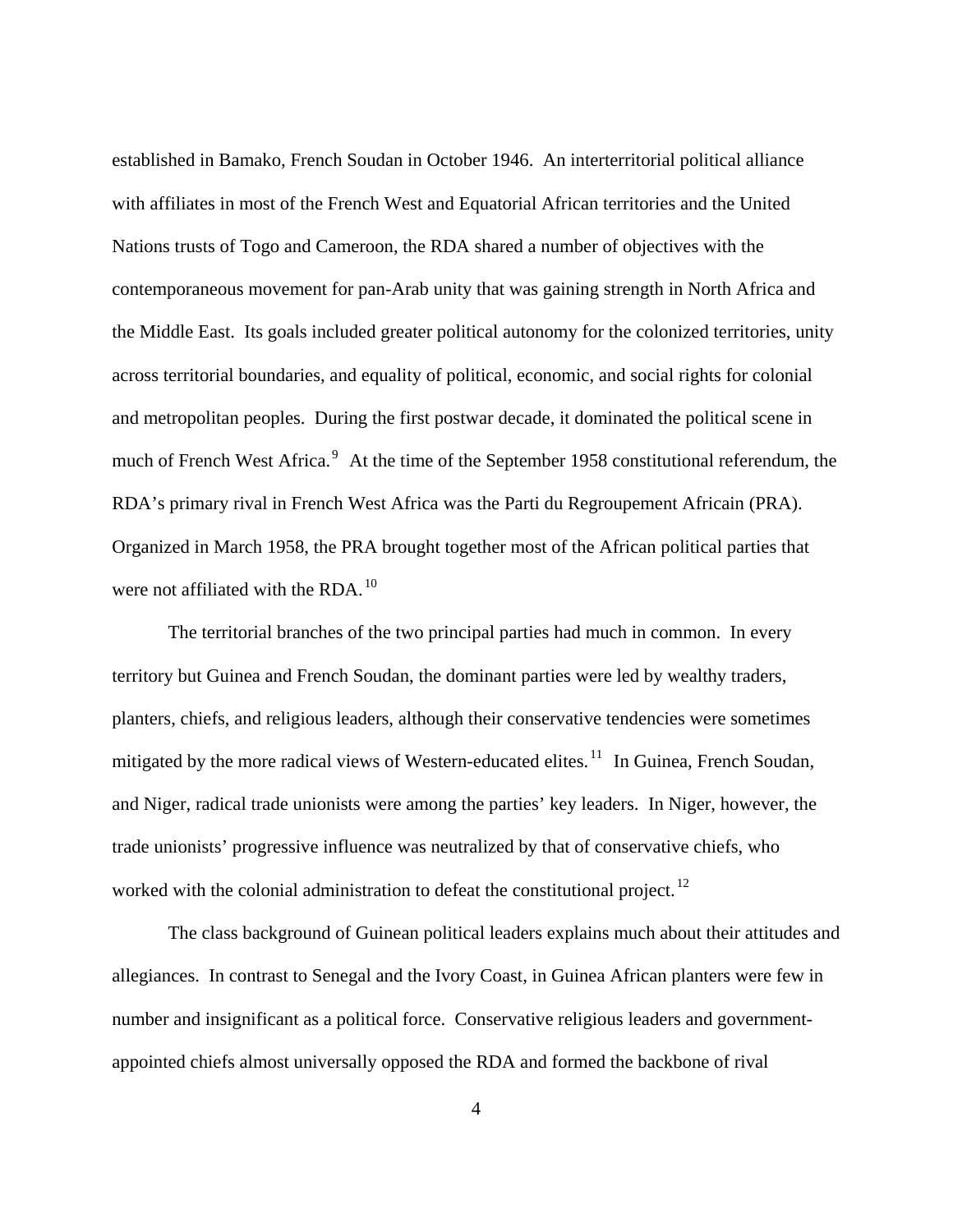parties.<sup>13</sup> The Guinean RDA was led by low-level civil servants and trade unionists, who generally were the product of primary and technical schools in Guinea, as well as radical young teachers, who had received more advanced education in other territories and were often members of the independent African teachers' union. Most of Guinea's trade unions were affiliated with the Confédération Générale du Travail (CGT), which in turn was linked to the Parti Communiste Français (PCF). While the CGT unions included Western-educated civil servants, they were dominated numerically by non-literate workers such as domestic servants, dock workers, and orderlies, who formed the base of the RDA's political organization. For the better part of the 1950s, both the Guinean RDA and CGT were led by Sékou Touré, one of the most influential trade unionists in French West Africa.<sup>14</sup>

 Civil servants at the bottom of the civil service hierarchy often joined the RDA out of frustration. Stymied by their lack of advanced diplomas, these low-level functionaries were unable to rise to the highest ranks of their profession and chafed at the limitations imposed upon them. 15 In contrast, the top echelons of the civil service, staffed by graduates of the prestigious William Ponty federal school in Senegal and its counterparts in other territories, tended to be hostile to the RDA. The most privileged of the "modernizing" elites, Ponty alumni generally joined officially-sanctioned parties and were dismissed as "valets of the administration" by RDA members.<sup>16</sup> Although Ponty-educated teachers had much in common with other Ponty alumni, they broke over the issue of the RDA–creating a schism among Guinea's most educated intellectuals. A number of sources indicate that the majority of teachers–perhaps as many as 90 percent--were RDA members. 17

5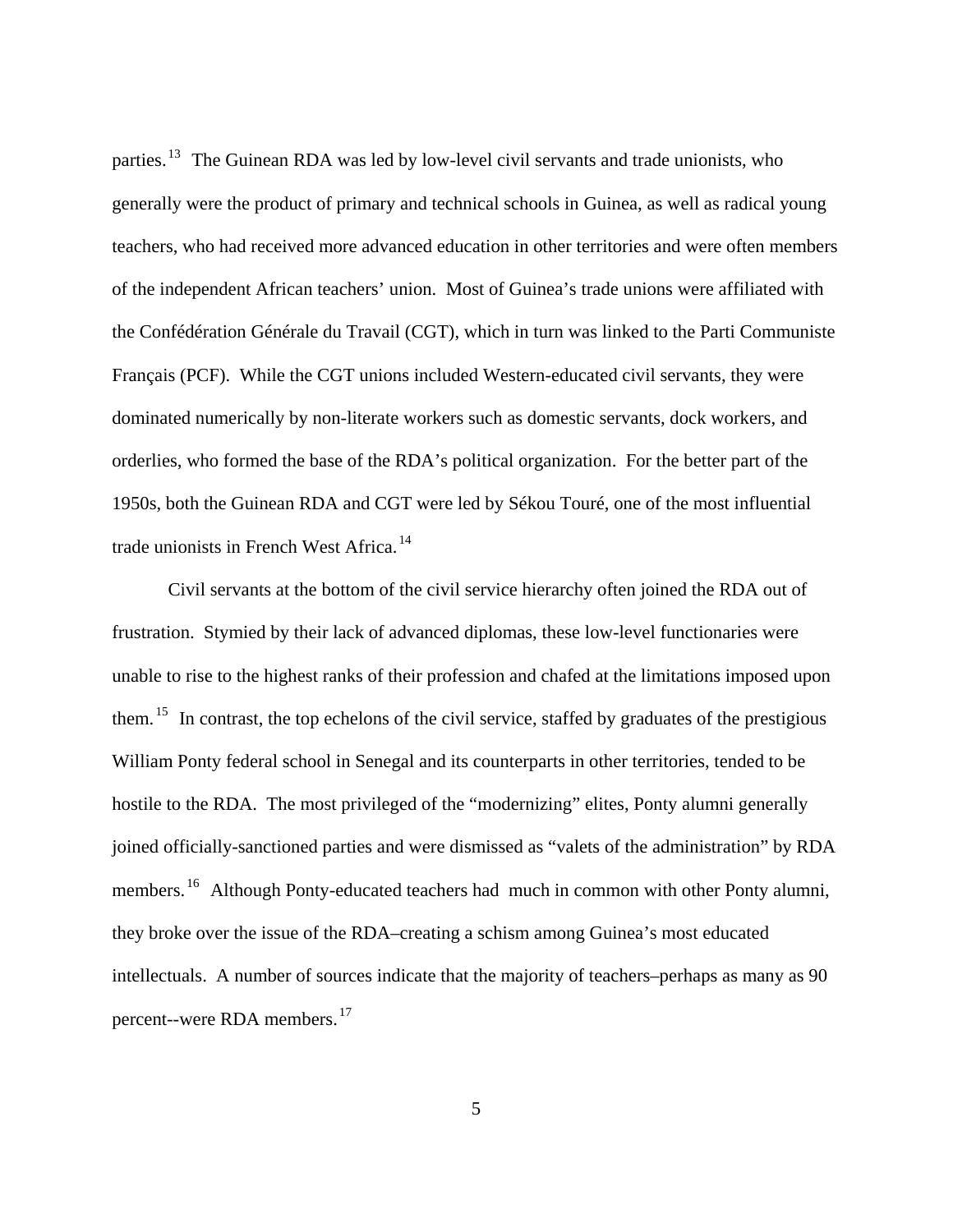Most similar to the Guinean RDA in terms of party leadership were the Union Soudanaise, the RDA affiliate in French Soudan, and Sawaba, the PRA affiliate in Niger. Like the Guinean RDA, Union Soudanaise was led by low-level civil servants and trade unionists, including a large body of teachers. Its secretary-general was Modibo Kéïta, a Ponty-educated teacher. <sup>18</sup> Sawaba, previously known as the Mouvement Socialiste Africain (MSA), also had a strong trade union base and counted teachers and other civil servants among its leaders. However, the radical influence of these forces were counterbalanced by that of powerful, progovernment chiefs. Severely weakened by internal divisions, the party was an unlikely alliance formed from the remnants of the radical RDA affiliate, Union Démocratique Nigérienne (UDN), which had been expelled from the RDA in 1955 for refusing to sanction its break with the PCF, and the Bloc Nigérien d'Action (BNA), a party of conservative chiefs. In the March 1957 territorial elections, which led to the establishment of an African-run local government, the chiefs were decisive in ensuring the party's victory. In the election's aftermath, Westerneducated civil servants, radical trade unionists, and chiefs joined together in an uneasy coalition government led by Bakary Djibo, a former CGT trade union leader.<sup>19</sup> The alliance would disintegrate before the 1958 constitutional referendum.

 In contrast to Guinea and, to a lesser extent French Soudan and Niger, the parties that led the other local governments in 1958 were dominated by conservative elements with a stake in the status quo. The most powerful party in Senegal, the Union Progressiste Sénégalaise (UPS), a PRA affiliate, was led by highly educated Ponty and French university graduates, wealthy peanut traders, leaders of the conservative Tidjaniya and Mouride Muslim brotherhoods, and government-appointed chiefs. Its secretary-general was Léopold Sédar Senghor, a poet and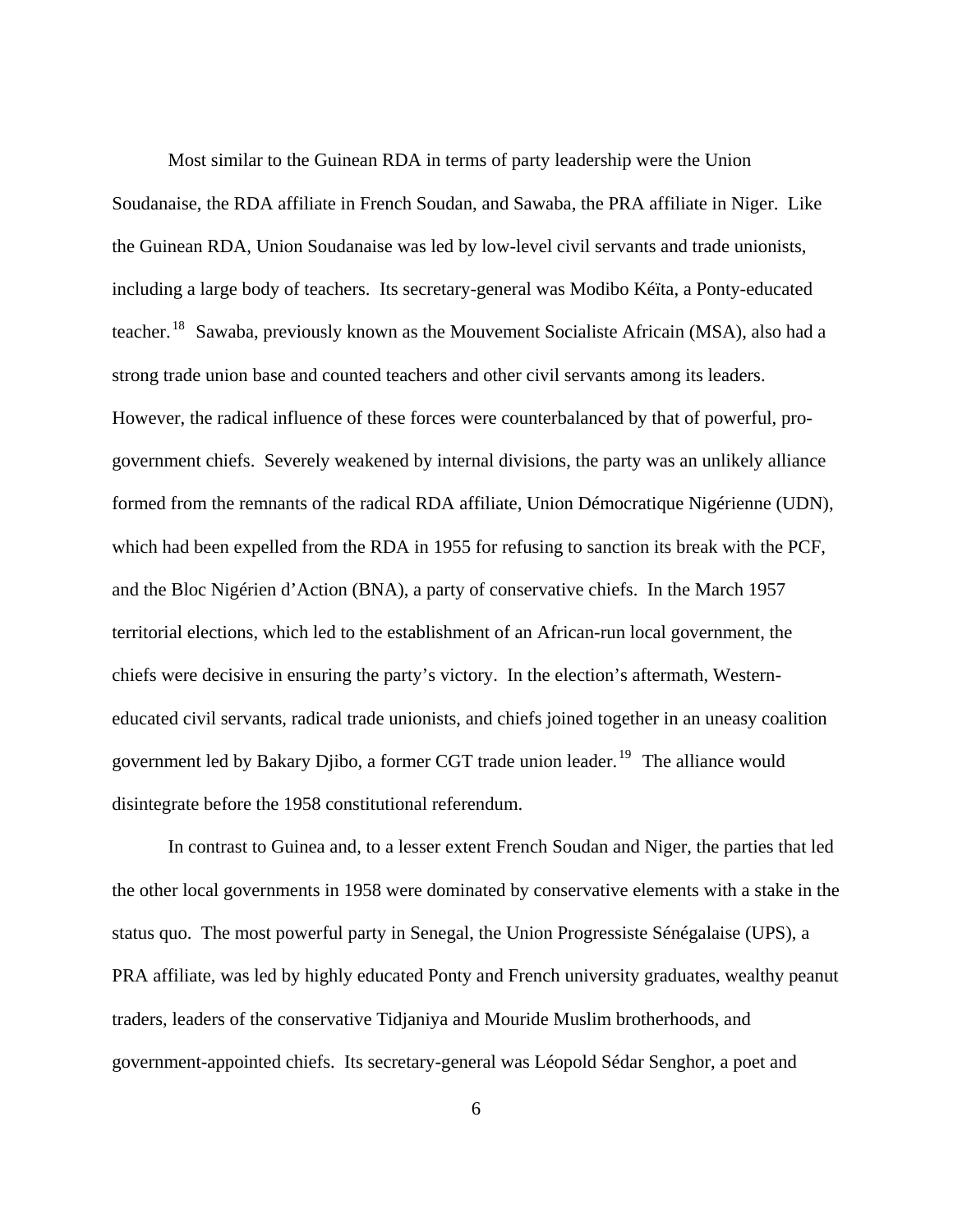grammarian with a French university degree. Although radical young intellectuals and trade unionists held important leadership positions, their leftist tendencies were counterbalanced by those of conservative forces. 20 The Parti Démocratique de la Côte d'Ivoire (PDCI)–the Ivorian branch of the RDA–grew out of the Syndicat Agricole Africain (SAA), an association of wealthy African coffee and cocoa planters, many of whom were chiefs. Although its membership was diverse, the PDCI was dominated by wealthy African planters, chiefs, and traders, as well as Ponty-educated elites. Félix Houphouët-Boigny, a chief, planter, and Ponty-educated African doctor, was president of the SAA, the PDCI, and the interterritorial RDA.<sup>21</sup>

 In Upper Volta, the RDA-affiliated Parti Démocratique Unifié (PDU) was supported by conservative Catholic missions and was an amalgamation of parties dominated by young Western-educated intellectuals and conservative Mossi chiefs. The party was led by Ouëzzin Coulibaly, a Ponty-educated teacher, who in 1937 co-founded the first French West African trade union. Although leftist students in Paris and other radicals criticized the Voltaïque RDA for courting chiefly support, the RDA was too weak to come to power in 1957 without its traditionalist allies.<sup>22</sup> In Mauritania, the Union Progressiste Mauritanienne (UPM) was dominated by chiefs, the Qadiriya Muslim brotherhood, and some Western-educated intellectuals. In May 1958, the UPM fused with the rival Entente Mauritanienne to form the Parti du Regroupement Mauritanien. The new party expelled radical youth who favored a "No" vote in the constitutional referendum. <sup>23</sup>

 Dahomey was divided between three regionally-based parties. Sourou Migan Apithy's PRA-affiliated Parti Républicain du Dahomey (PRD) led by Christian intellectuals of the southeastern towns--particularly Apithy's home town of Porto Novo--wealthy southern

7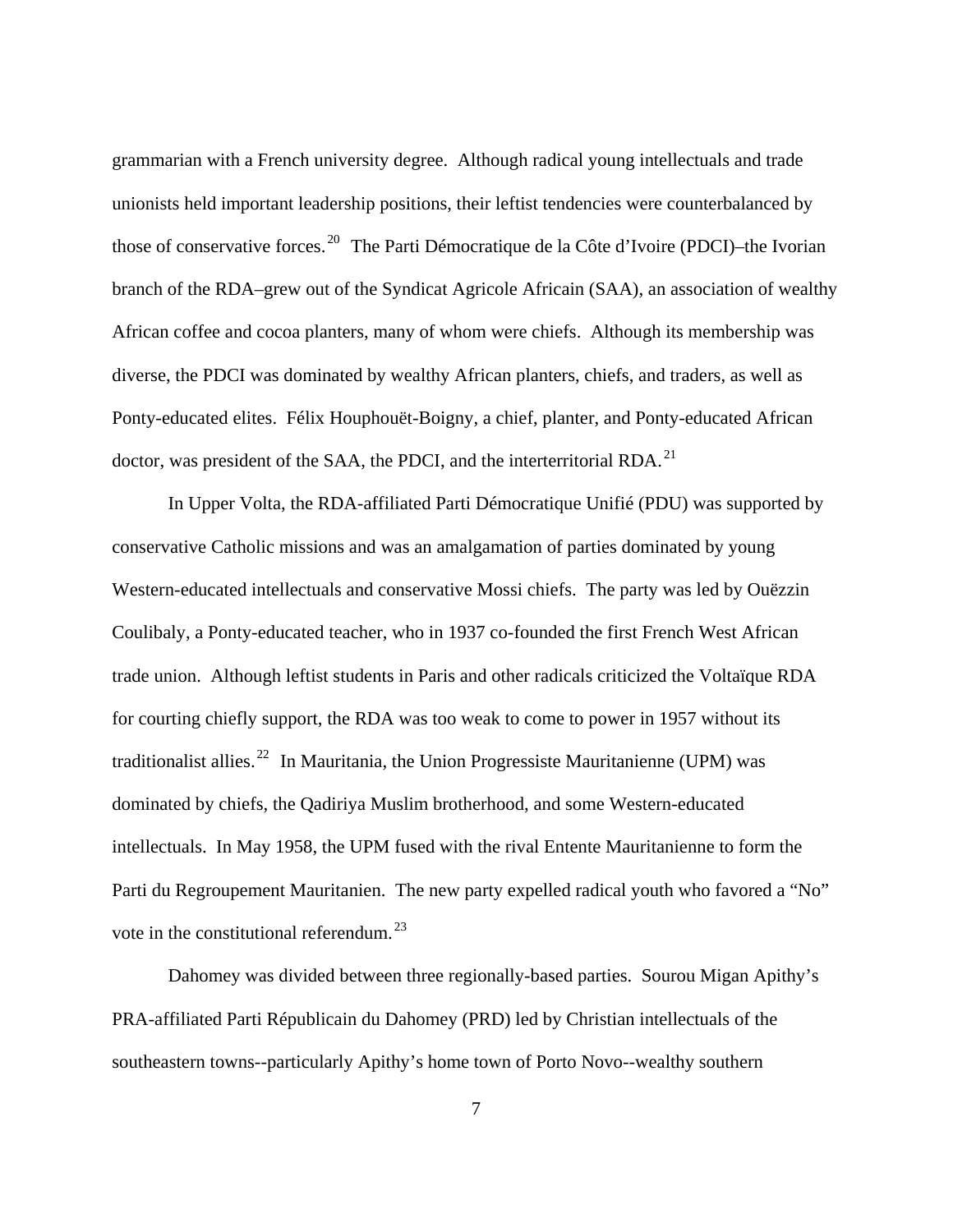merchants, and chiefs.<sup>24</sup> Under pressure from the Catholic Church and the colonial administration, Apithy had broken with the RDA in 1948. In was not until 1955 that the RDA was able to establish another foothold in Dahomey. That year, its new affiliate, the Union Démocratique Dahoméenne (UDD), emerged in southwestern Dahomey, attracting young Western-educated elites, trade unionists, and urban Muslims resentful of their exclusion from Apithy's party.<sup>25</sup> The UDD was especially strong in the coastal towns of Cotonou and Ouidah, which rivaled Porto Novo for influence.<sup>26</sup> The north was dominated by Hubert Maga's Rassemblement Démocratique Dahoméen (RDD), a party that was strongly was supported by government-appointed chiefs. <sup>27</sup>

### **The Effectiveness of Grassroots Ethnic, Class, Gender, and Regional Alliances**

The class base of its leadership was only one factor that influenced a party's political orientation. The party's definition of its constituency was another. Did the party purport to represent a particular ethnic, class, or regional grouping, or did it aspire to become a broad-based national alliance? Did it seek to mobilize and represent women, or did it consider political action to be purely a male affair? In most French West African territories, the dominant parties were ethnically or regionally-based and made little headway in mobilizing the non-elite population. With the exception of Guinea and French Soudan, the literature makes little or no reference to female participation. New research is needed to determine the extent of women's involvement in the other postwar political movements.

 The Guinean RDA, unlike its counterparts in most French West African territories, was avowedly nationalist, as well as anticolonial, in orientation. Although far from perfect, the party struggled to bridge ethnic, regional, class, and gender differences in order to shape a Guinean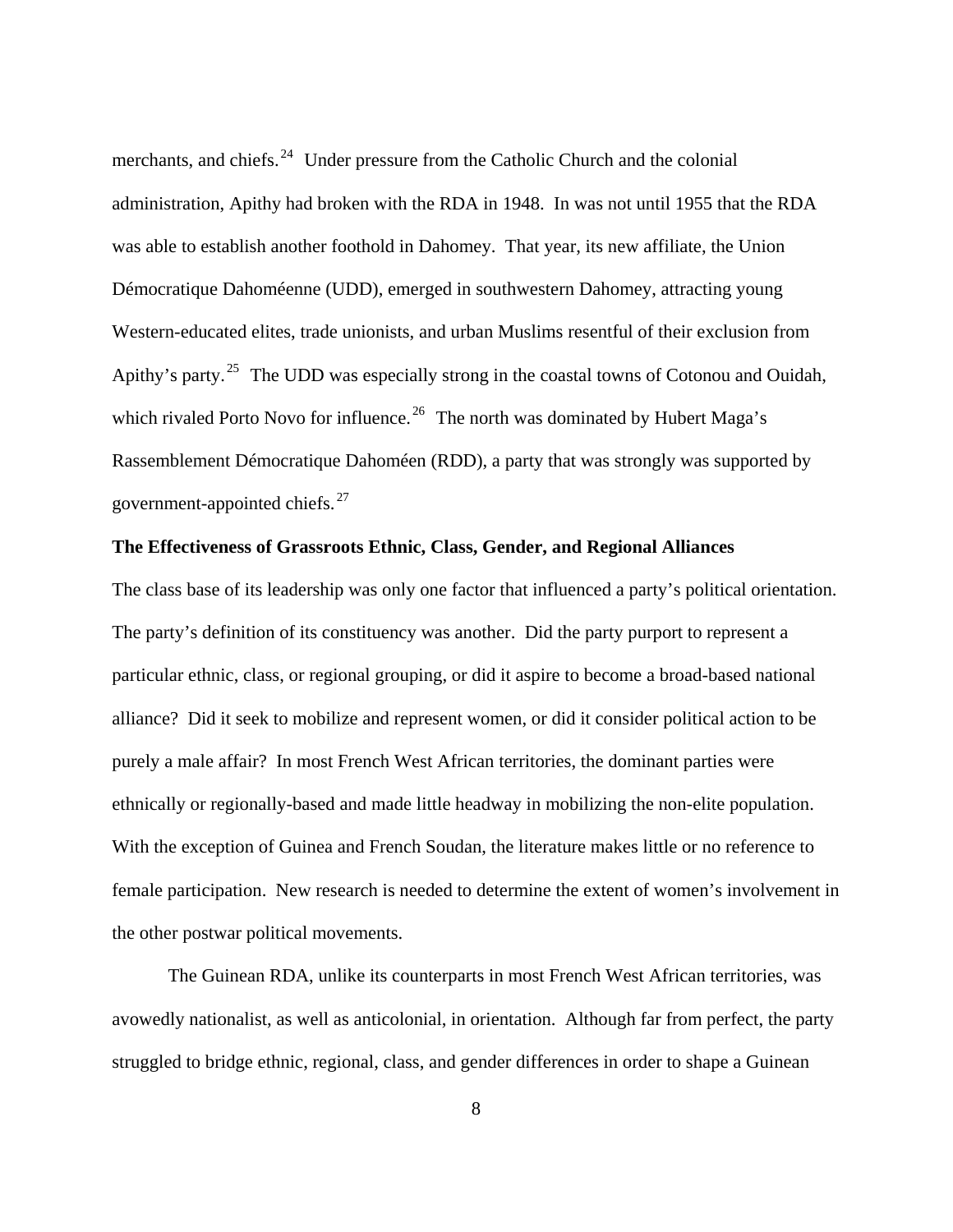national identity. It strove to build a multiethnic membership and made special appeals to women and to the lower classes in both the urban and rural areas. During electoral campaigns, the party sought to achieve ethnic and regional balance among its candidates and included women as well as men on the ballot. Women and men mobilized the population throughout the territory. The party's strong grassroots women's organization was led by market women, clothdyers, and seamstresses, rather than members of the Western-educated elite. Although it was vigorously opposed by Peul aristocrats in the Futa Jallon, who generally supported the Bloc Africain de Guinée (PRA), the Guinean RDA attracted a large following among Futa populations of slave descent and in low-status occupations. Although the alliance was periodically shaken by class tensions, gender conflict, and ethnically-based political violence, it survived and grew stronger as the referendum approached.<sup>28</sup>

 Most akin to the Guinean RDA in this regard was the Union Soudanaise, which also brought together a diverse ethnic and class alliance. Most of the party's support came from the urban areas, where it was especially strong among trade unionists, including railway workers, teachers, and government clerks.<sup>29</sup> In the rural areas, the party mobilized the residents of the highly regulated farming centers run by the Office du Niger, where settlers growing rice and cotton for export agitated for a greater voice in decision-making.<sup>30</sup> It garnered significant among the Songhai and in Malinke regions, where resistance to French conquest had been particularly strong.<sup>31</sup> Like its counterpart in Guinea, the Union Soudanaise's egalitarian message appealed to people of slave descent and to those in low status occupations.<sup>32</sup> However, in contrast to the Guinean RDA, the Union Soudanaise did not have a solid grassroots women's organization. The women's section was led by a small group of elite women, including the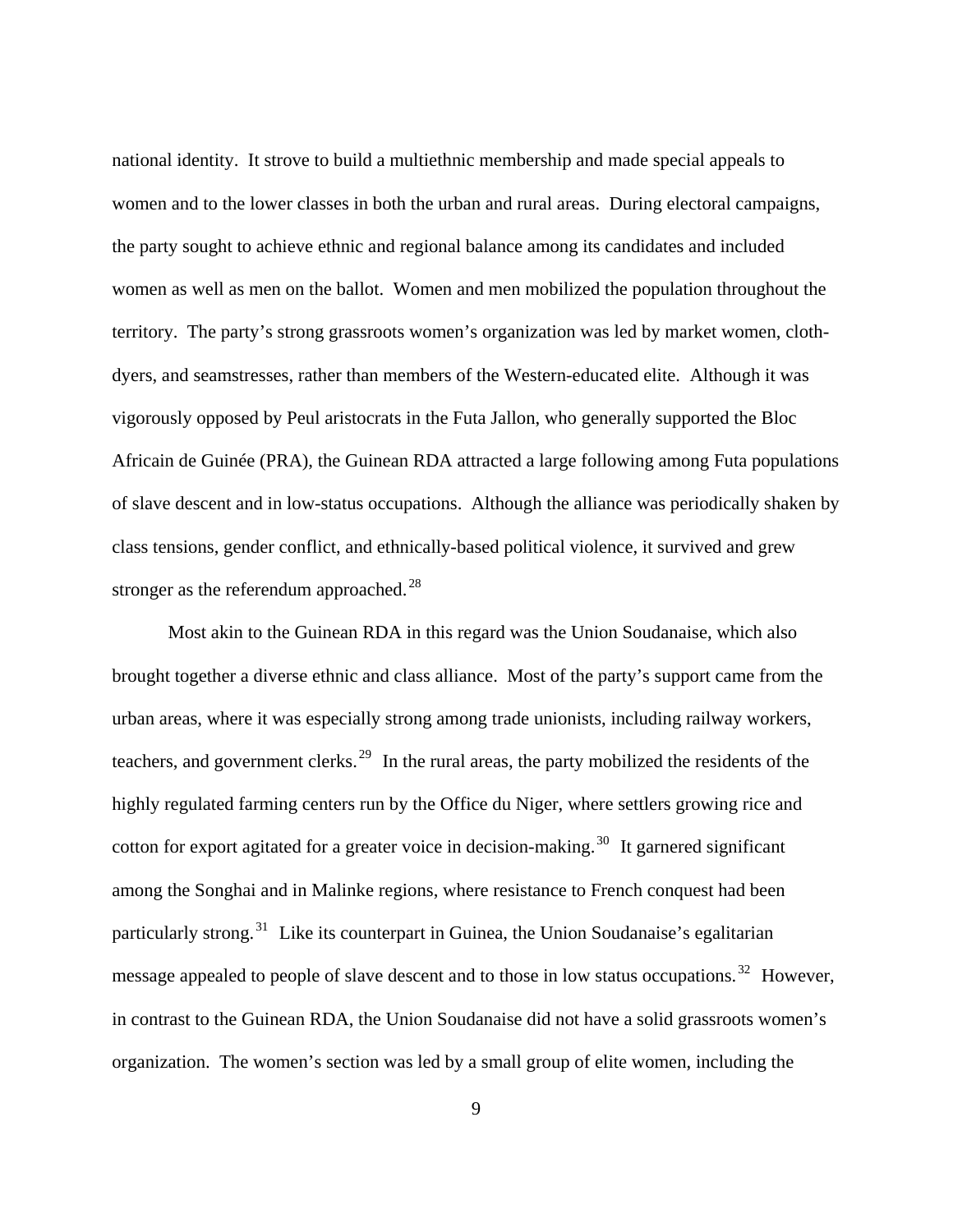wives of male party leaders, who attempted to mobilize women of other classes from the top down. 33

 In Niger, class, region, and ethnicity played prominent roles in determining party membership. While highly educated elites tended to support the Parti Progressiste Nigérien, the official RDA branch that had endorsed the split with the PCF, MSA/Sawaba focused on the lower classes. Its strongest support came from low-level civil servants, urban workers, petty traders, and artisans, as well as people of slave descent.<sup>34</sup> By contrast with Guinea and French Soudan, women in Niger did not constitute a significant political force, as chiefs and other traditionalists successfully opposed their mobilization.<sup>35</sup> Party allegiance was also influenced by regional and ethnic affiliation, with Hausa-speakers in southeastern Niger tending to support MSA/Sawaba, and Zerma/Songhai-speakers in the southwest favoring the Parti Progressiste Nigérien.<sup>36</sup>

 MSA/Sawaba, like the RDA branches in Guinea and French Soudan, struggled to build an inclusive national movement. However, its goals were hampered by strong ethnic identifications that transcended territorial boundaries and by the differential distribution of resources along ethnic lines in Niger. Hausa-speakers were by far the largest population group in Niger.<sup>37</sup> With close economic and cultural ties to northern Nigeria, Hausa-speakers in Niger had more in common with their counterparts in that territory than with their countrymen in other parts of Niger.<sup>38</sup> Their peanut production was responsible for most of the government's export earnings, and they paid a disproportionate share of the territory's taxes. However, few Hausaspeakers rose through the ranks of the colonial educational and civil service systems.<sup>39</sup> Not surprisingly, disenchanted Hausa-speakers rallied to MSA/Sawaba's egalitarian message, which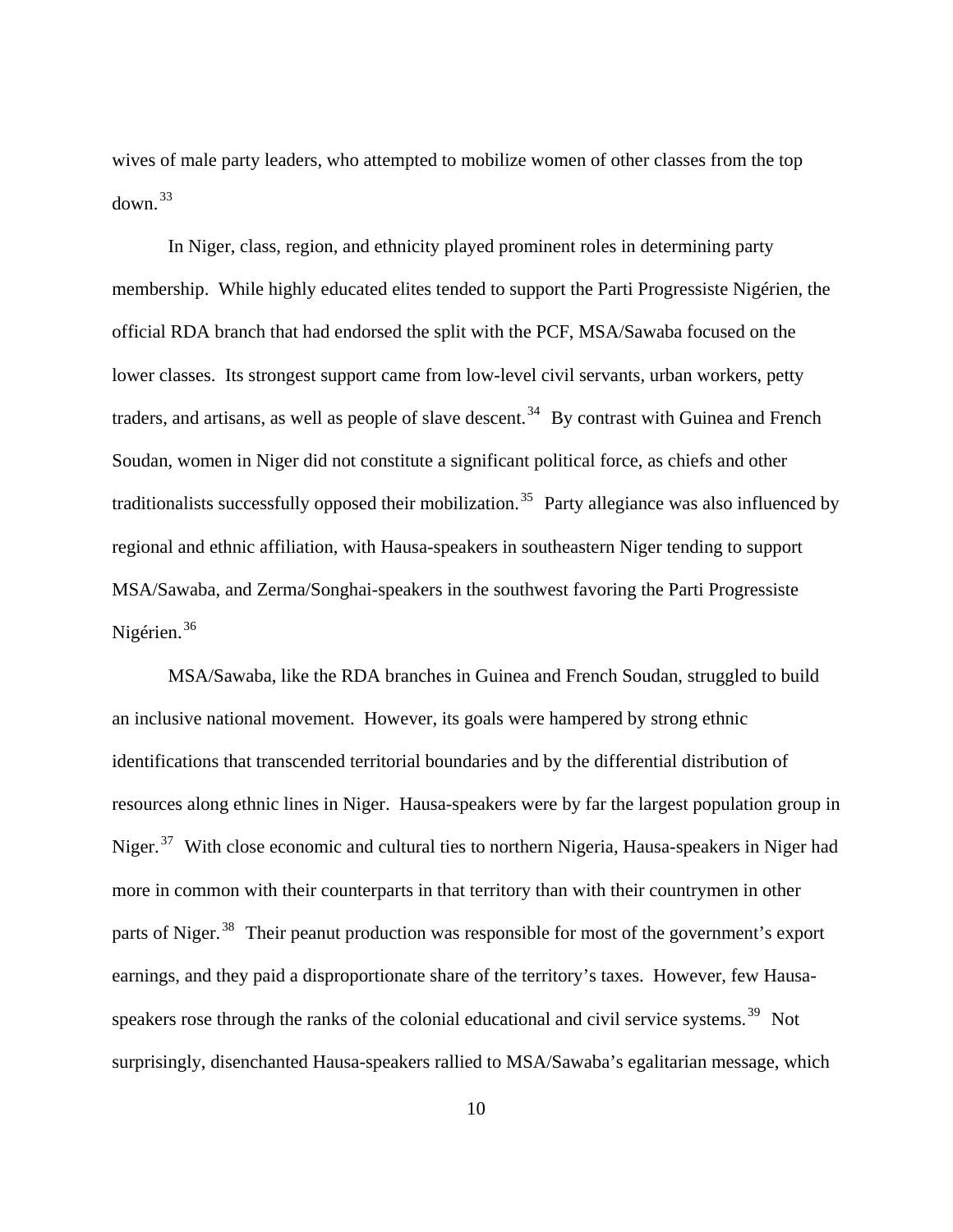was promulgated by the radical trade unionist, Bakary Djibo. The territory's second largest population group, the Songhai and its Zerma subgroup, were the greatest beneficiaries of colonial rule. They received more education and development assistance than the other population groups and dominated the colonial civil service. These relatively privileged groups rallied to the more conservative Nigerien RDA.<sup>40</sup>

 In the Ivory Coast, as in Niger, ethnicity, region, and class were important determinants of party affiliation. The territory's southeast was populated by the Baule and Agni peoples, many of whom had become wealthy coffee and cocoa planters and artisans during the colonial period. 41 The impoverished north, in contrast, served as a labor reserve for the southern plantations. 42 Because wealthy Baule and Agni planters could afford to send their children to school, the population in the southeast was generally better educated than populations in other parts of the territory. As a result, southeasterners tended to be disproportionately represented in the colonial civil service.<sup>43</sup> During World War II, discriminatory policies in favor of French planters had prompted African coffee and cocoa producers to form an association to protect their interests. The resulting SAA was dominated by Baule planters, many of whom were chiefs, and Dioula trader-transporters from the northwest. After the war, the SAA became the backbone of the PDCI. Houphouët-Boigny, a Baule chief, planter, and Western-educated African doctor, was president of both bodies. 44 While the Baule generally joined the PDCI, which was led by their patron, the Agni favored the Parti Progressiste de la Côte d'Ivoire, which was led by Agni educated elite and closely connected to the to Agni ethnic association. 45

 Like Niger, Upper Volta was sharply divided between east and west, with few cultural and economic bonds to hold it together. Just as Nigerien Hausa-speakers identified with Hausa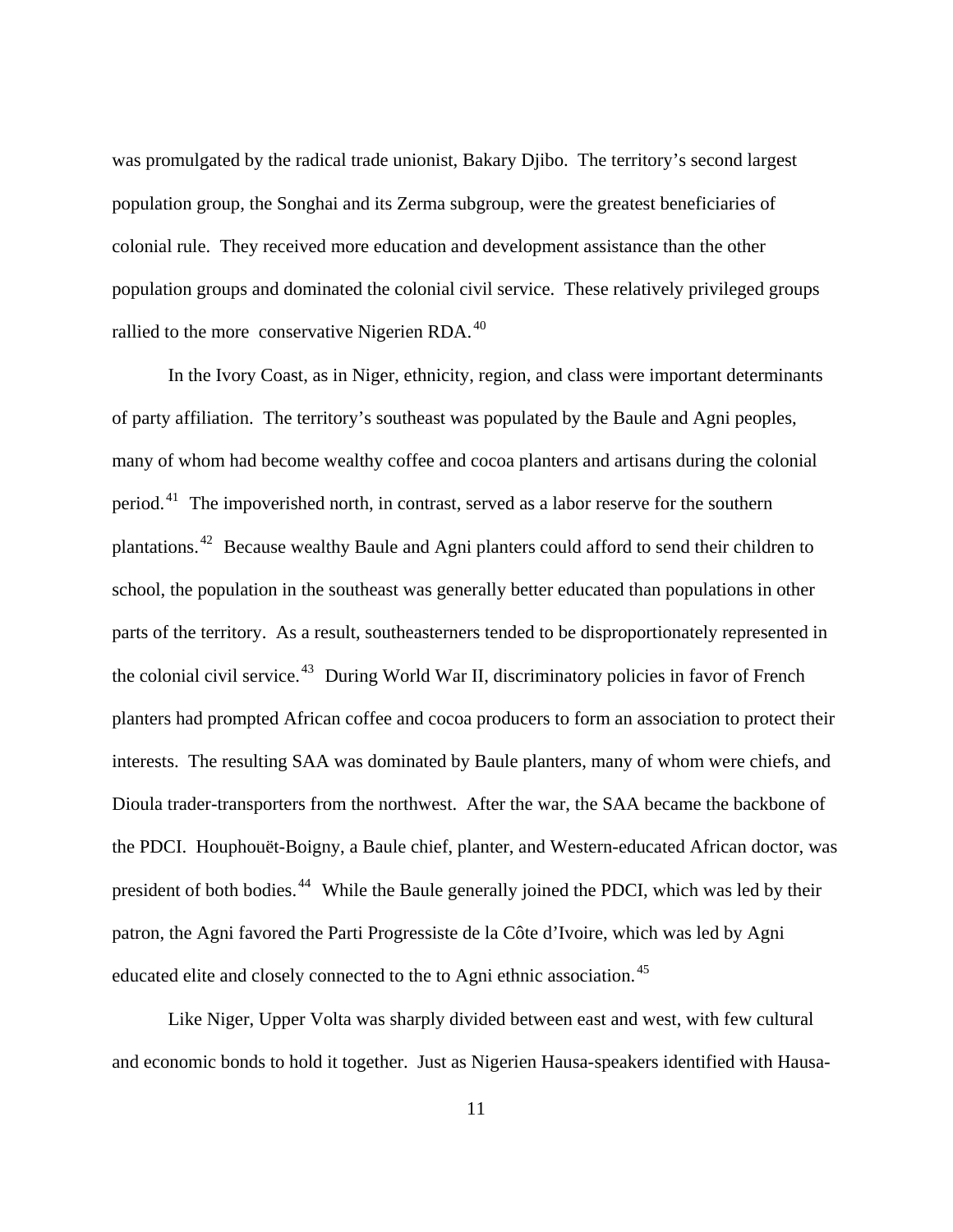speakers in northern Nigeria, rather than the Zerma/Songhai populations in their own territory, westerners in Upper Volta identified more strongly with populations in the Ivory Coast and French Soudan than with populations in the eastern part of the territory. Political affiliation was closely linked to ethnic and regional identity. The first RDA branch, the Parti Démocratique Voltaïque (PDV), maintained close ties to the PDCI in the Ivory Coast. Its stronghold was in the west, where the diverse population had long resisted the feudal authority of the eastern Mossi states. Its primary strength was in Bobo-Dioulasso, the territory's economic hub. The PDV made little headway in the capital city of Ouagadougou and the eastern region, where Mossi chiefs were hostile to the party and tightly controlled their subjects. The dominant party in the east was the Parti Social d'Éducation des Masses Africaines (PSEMA), which was supported by both Mossi chiefs and Western-educated elites. In an attempt to form a truly national party, the PDV and PSEMA merged–rather uncomfortably–in 1956. The resulting PDU became Upper Volta's official RDA branch in 1957 and won control of the new African-run local government. Despite its nationalist aspirations, the PDU was decidedly pro-Mossi in orientation, and Mossi chiefs had a strong voice in the new government.<sup>46</sup>

 Dahomey, like most other French West African territories, was fraught with ethnic and regional divisions. While the territory's major cleavage was between north and south, the south was also divided between rival towns and personalities. The populations in the north had greater cultural ties to the Zerma/Songhai in Niger and the Mossi in Upper Volta than to southern Dahomeans. In the northern region, Hubert Maga established the Groupement Éthnique du Nord, which subsequently formed the basis of the Mouvement Démocratique Dahoméen (MDD) and later, the RDD. Based largely on his personal prestige, Maga's party did not campaign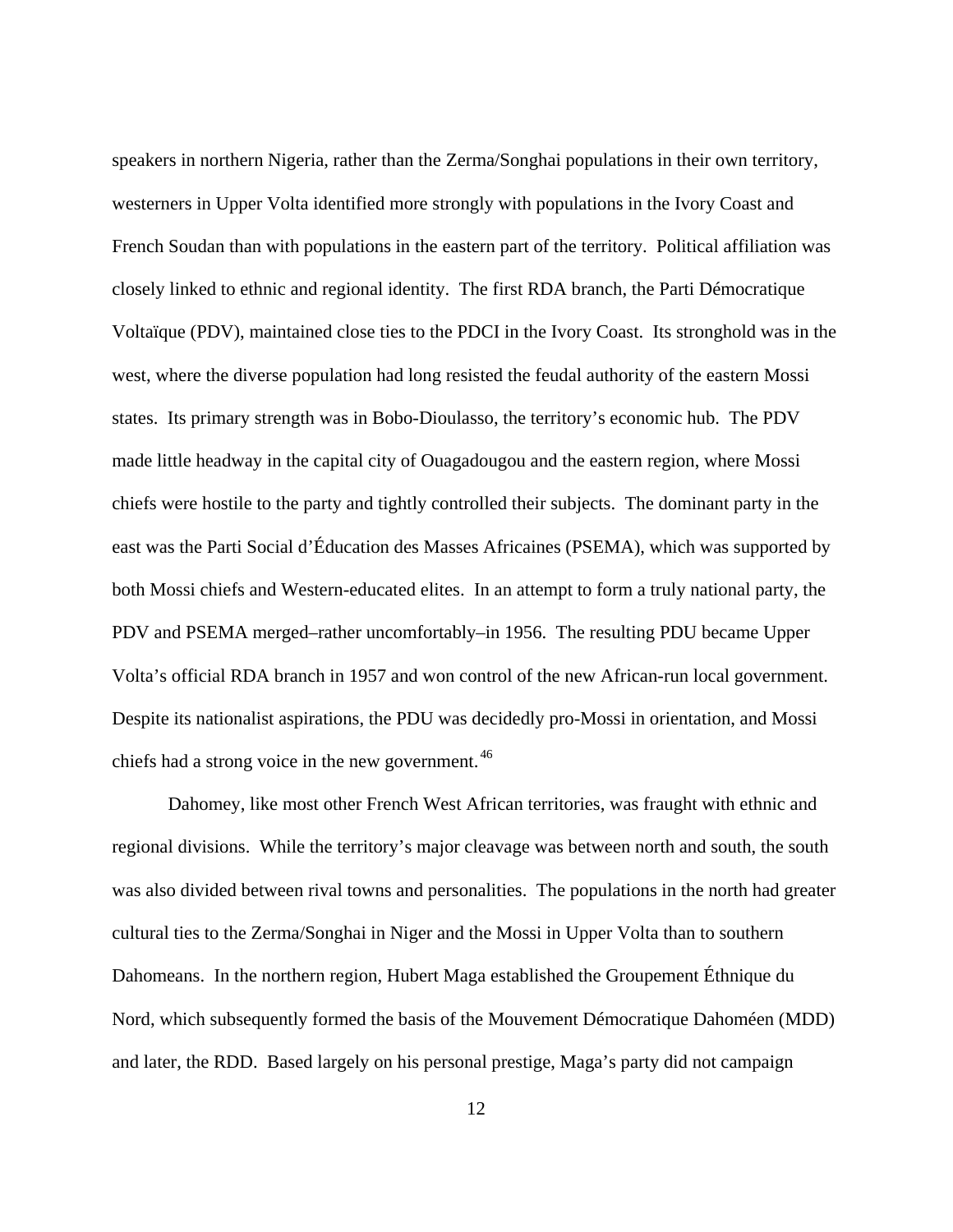outside his region of strength and relied on chiefs to get out the vote. In the south, Sourou Migan Apithy led the PRD, a regional party based primarily in the capital city of Porto-Novo, with further support in the rural southeast. The UDD, in turn, dominated southwestern Dahomey. Its strength lay in the coastal towns, particularly Cotonou–the territory's commercial center–and Ouidah. Despite its regional base, the UDD aspired to be national party and attempted to organize party structures throughout the territory. However, it failed to make significant headway outside its original base and remained a regional party linked especially to the Fon ethnic group in Cotonou and the hinterland town of Abomey, which historically had ruled Cotonou. By end of the 1956, the UDD, like its northern and southeastern counterparts, was dominated by one personality–in this case, Justin Ahomadegbe, a canton chief who hailed from the Fon royal family of Abomey. <sup>47</sup>

## **The Strength of Party Organization and Democracy within Party Structures**

French West African territories varied considerably in terms of the degree of party organization at the grassroots. In some territories, such as Mauritania, party structures were almost nonexistent at the local level, and the population was barely mobilized.<sup>48</sup> Guinea was at the other end of the spectrum. In no other territory were party cells so well established in urban neighborhoods and rural villages. Only in Guinea and, to a lesser extent, French Soudan, were local cells actively involved in decision-making and leaders held accountable to their membership through regular party congresses and elections.<sup>49</sup> Elsewhere in the federation, power was concentrated at the top–either in the person of the party leader or among his close cohorts.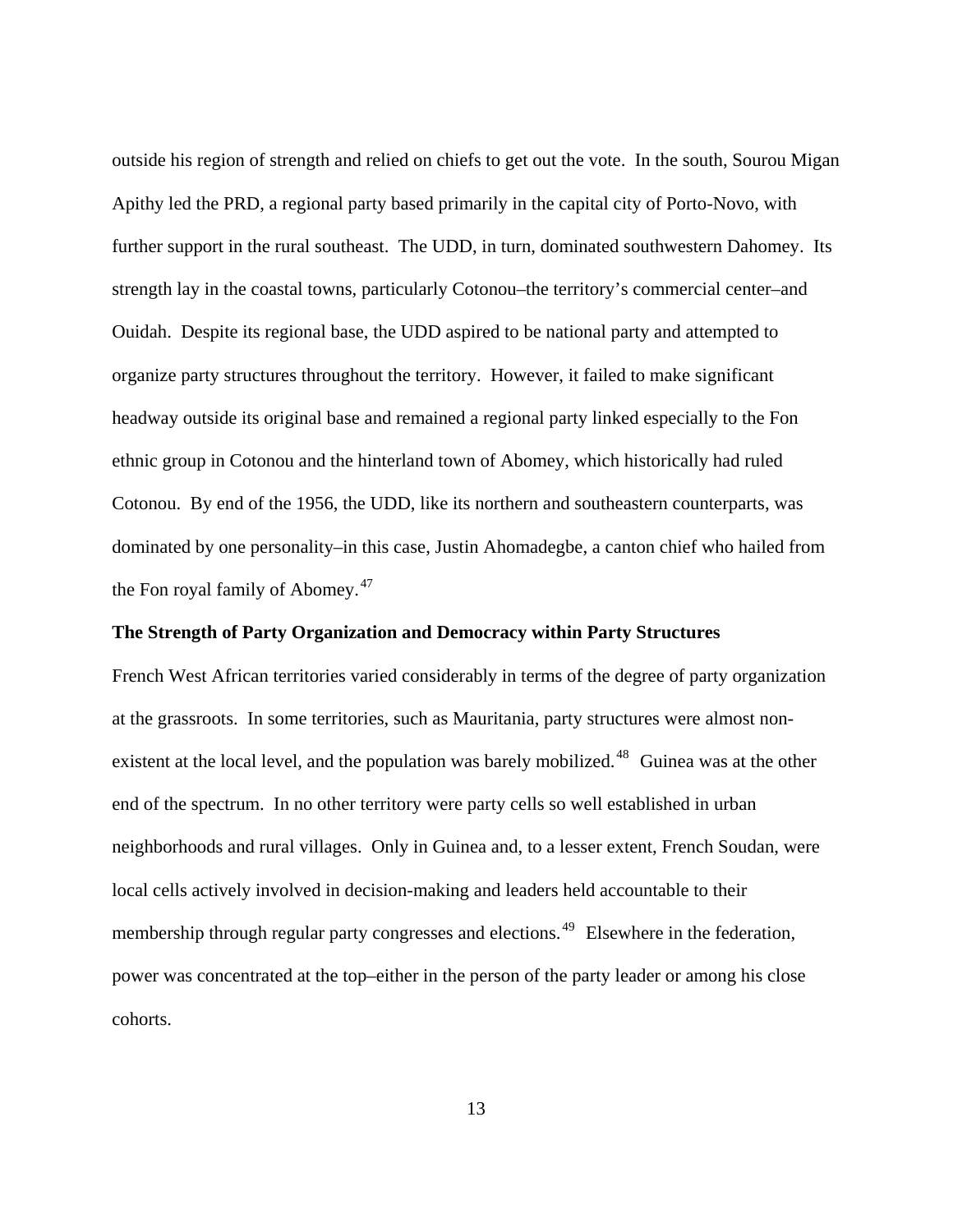Modeling their party on the PCF, Guinean RDA activists strove to create party cells in every village and urban center.<sup>50</sup> Women's and youth committees were established at the village and neighborhood levels; enterprise committees were organized in businesses, industries, and on construction sites; craft and trade-related committees were created to attract fishermen, tailors, masons, and traders.<sup>51</sup> By September 1958, the Guinean RDA included 4,300 local committees and 43 regional subsections.<sup>52</sup> The Guinean RDA's ultimate triumph was linked to the success of the committee structure, which permitted the party to address local problems and adapt to local realities while carrying out territorial and interterritorial programs.<sup>53</sup> Regular meetings and democratic decision-making at all levels were encouraged to ensure the rapid transmission of information and concerns--from top to bottom and bottom to top. <sup>54</sup>

 In French Soudan, the Union Soudanaise also strove to establish regional subsections and village and neighborhood committees. However, it was not nearly as effective as the Guinean RDA in penetrating the rural areas and organizing down to the village level. In 1958, the Union Soudanaise had 56 subsections–but one-fifth of these were in Bamako, the capital city. Many of the others were in the administrative headquarters of their respective districts. Rarely were party cells effectively established in the villages. While delegates to the party congresses, who elected the party's political bureau, were supposed to represent all of the subsections, most of the delegates to the 1958 party congress were residents of the capital city. The party's board of directors, which took care of business between party congresses, was also heavily dominated by Bamako residents. 55

 Local party structures were also weak in Niger, most notably in the rural areas where the chiefs held sway. In the early 1950s, the radical RDA-affiliated UDN had been the best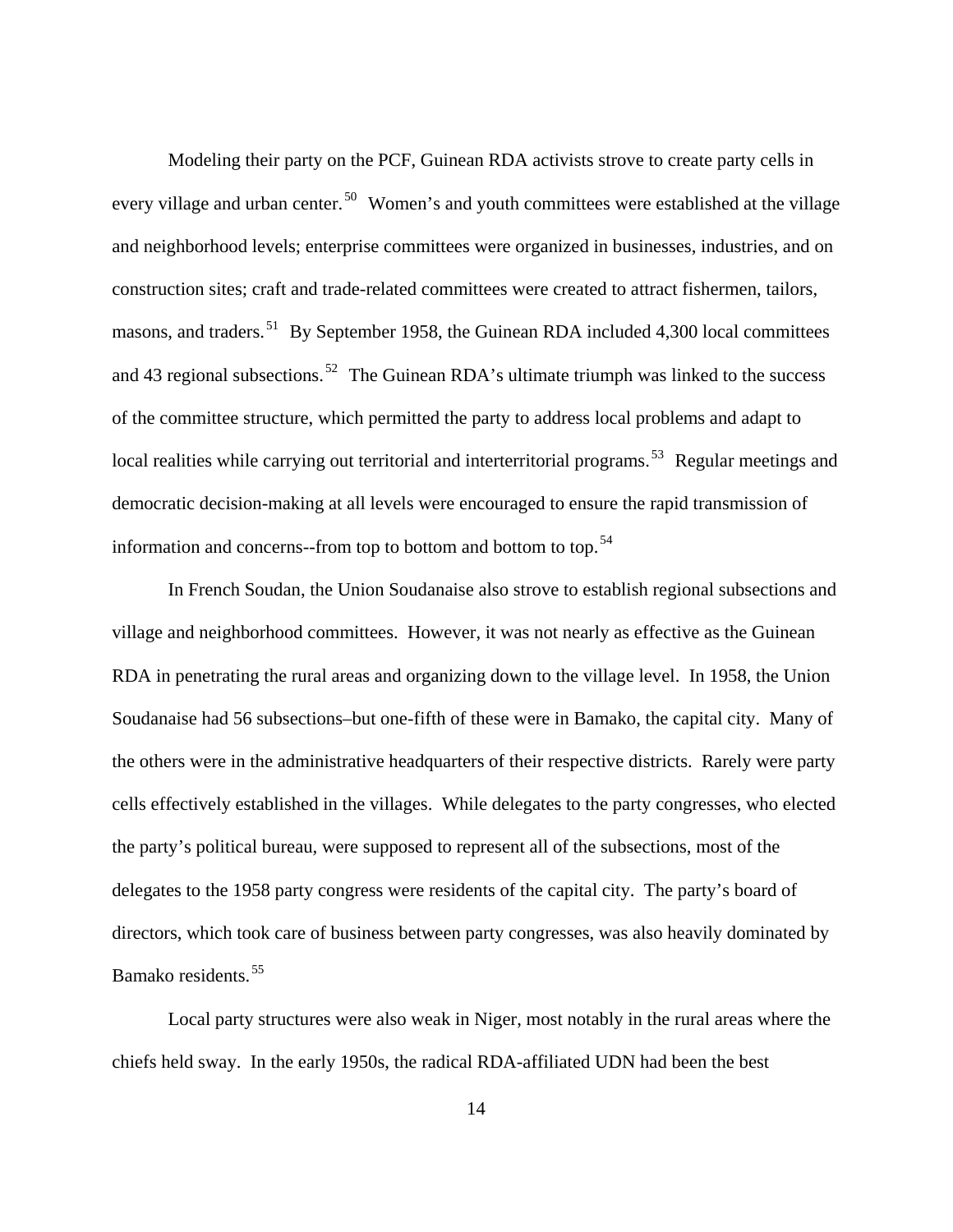organized and most dynamic political party. It had a solid base among urban workers, including traders and transporters who retained strong rural ties, which permitted them to mobilize in their home areas. The UDN leader and CGT trade unionist, Bakary Djibo, had gained support in the eastern Hausa-speaking region, where he had encouraged peasant resistance to the chiefs. Yet, the UDN was not nearly as effective as the Guinean RDA in organizing the peasantry.<sup>56</sup> Both Djibo and the UDN were expelled from the interterritorial RDA in 1955.<sup>57</sup> The following year, the UDN formed a merger of convenience with the chiefs' party, the BNA. Although they were now members of the same party, the chiefs worked hard to quash Djibo's radical influence.<sup>58</sup> With only weak structures at the local level, Djibo's party was in no position to challenge the entrenched power of the chieftaincy in the rural areas.<sup>59</sup>

 In both Senegal and the Ivory Coast, party leaders concentrated power in their own hands and thwarted the establishment of a strong local organization. In Senegal, an older generation of Western-educated intellectuals, chiefs, Muslim religious leaders, clan heads, and wealthy peanut traders maintained tight control over the UPS and its rural constituency. The party was neither as democratic nor as well organized at the local level as the Guinean RDA. Although radical intellectuals and leftist trade unionists held important positions in the party's political bureau, conservative party elders circumvented them when convenient.<sup>60</sup> Similarly, in the Ivory Coast, the PDCI made little attempt to develop local party structures. Urban neighborhood committees were never established. Rather, preexisting ethnic associations were coopted and established as the party's basic units, thus institutionalizing ethnic differences. The party was tightly controlled at the top by its president and his loyalists, who together selected the local leaders. Elections and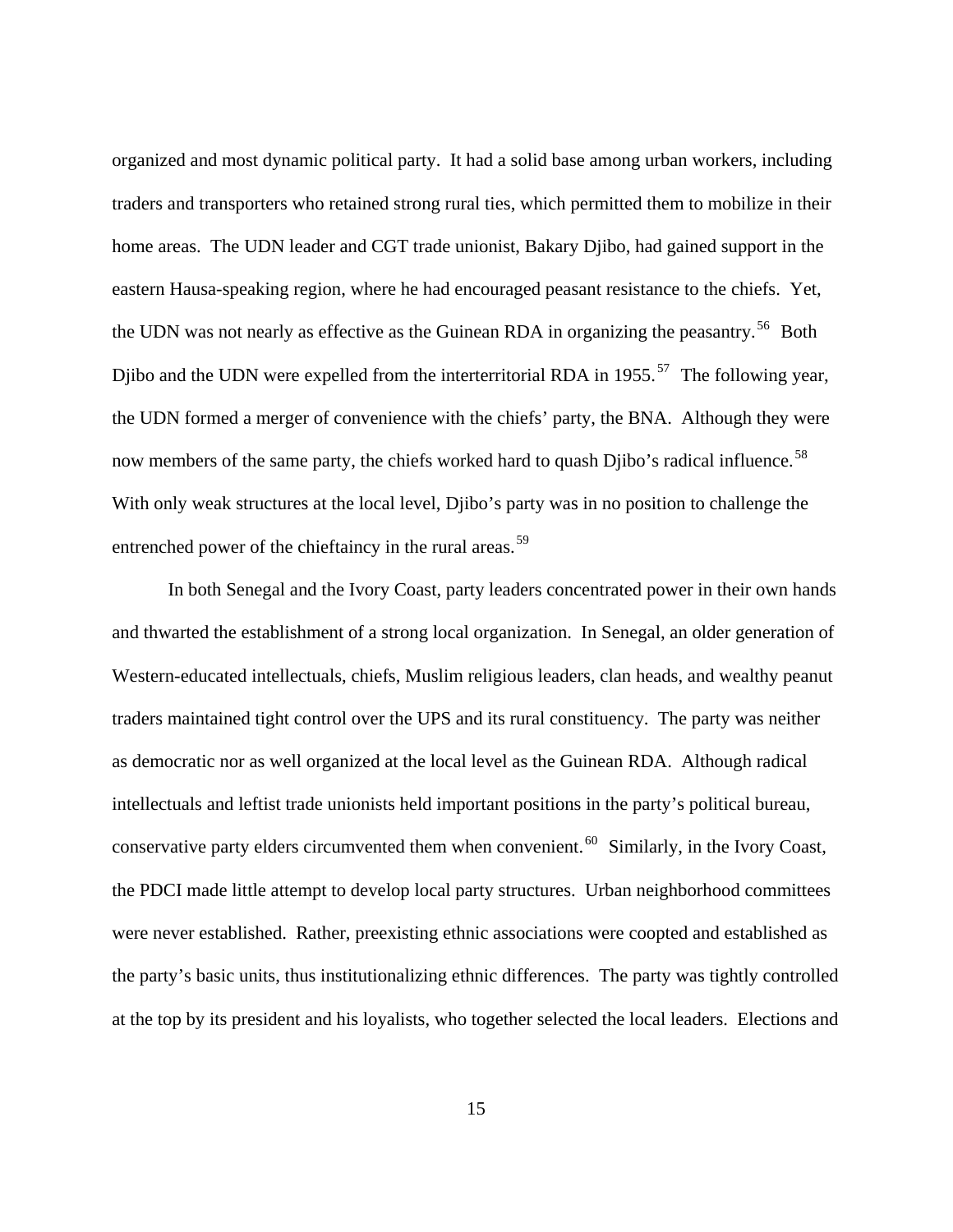party congresses rarely occurred. Although there was significant discontent at the local level, grassroots activists were unable to harness it to effect a change of leadership or policies.<sup>61</sup>

 In Dahomey, Apithy's and Maga's parties were little more than electoral coalitions without clear objectives or policies. Run by Apithy and the elites of Porto-Novo, the PRD was inactive between elections and had no permanent organization until 1957. Like Apithy's PRD in the southeast, Maga's party (the MDD/RDD) was based on his personal prestige in the north. Neither man held electoral meetings outside his regional base. When the French law of May 23, 1951 greatly expanded the number of people eligible to vote in the overseas territories, tipping the balance from Western-educated urban elites to largely non-literate, rural voters, the number of voters in the previously neglected northern areas increased dramatically, bolstering the strength of the Maga's party. Throughout the remainder of the decade, the chiefs were critical to the delivery of rural votes, and they whole-heartedly supported Maga. Although the UDD aspired to be a democratic national party like the Guinean RDA, electing leaders and establishing committees and subsections throughout the territory, like the PRD and the MDD/RDD, it was never more than a regional party dominated by one powerful personality.<sup>62</sup>

### **The Strength of the Colonial Chieftaincy**

In 1956, in response to its humiliating defeat in Indochina, war in Algeria, and widespread unrest elsewhere, France attempted to salvage what was left of its empire through a program of imperial reform. 63 The result was a new legal framework or *loi-cadre*, enacted on June 23, 1956, which authorized the French government to implement a series of legal reforms that would lead to limited self-government in the overseas territories.<sup>64</sup> In Guinea, the RDA-dominated local government, established in May 1957, took advantage of its new powers to implement a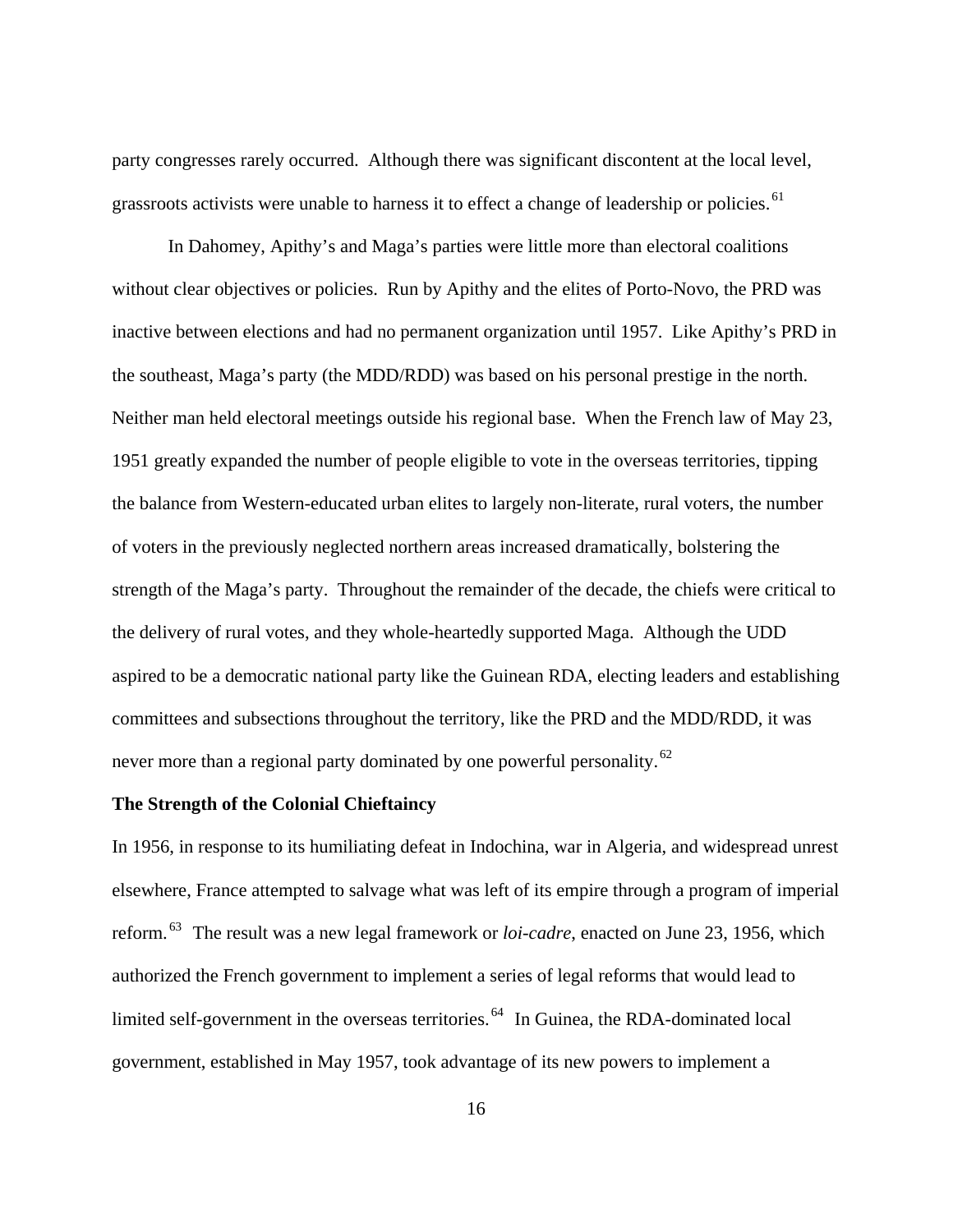fundamental change in colonial administration. It abolished the institution of the canton chieftaincy, and in so doing, eliminated a longstanding obstacle to RDA success in the rural areas. None of the other local governments instituted such a radical policy. Governmentappointed chiefs remained in place in all the other French West African territories, where they continued to wield immense power in favor of the colonial administration and, in 1958, the proposed constitution.

 In Guinea and French Soudan, where canton chiefs had been extremely hostile to the RDA, the neutralization of their power was critical to the party's success. In Guinea, two local government decrees divested the canton chiefs of their powers. The decree of December 11, 1957 abolished the 26 tribunals that had endowed the canton chiefs with judicial authority. This was followed by the decree of December 31, 1957, which abolished the canton chieftaincy altogether. These acts had enormous political ramifications. Throughout the 1950s, the chiefs had used their influence to manipulate elections to the detriment of the RDA. Rabidly hostile to the party and with significant coercive powers at the local level, the chiefs had thwarted RDA ascendancy in the rural areas for nearly a decade. Had they survived, the canton chiefs may well have forced a different outcome to the September 1958 referendum.<sup>65</sup> In French Soudan, the defeat of government-supported chiefs was also a prerequisite for the Union Soudanaise's electoral success in the rural areas. However, in French Soudan, the Union Soudanaisedominated local government did not abolish the chieftaincy, which remained strong, especially in the savannah regions, and used its considerable influence to promote the 1958 constitution.<sup>66</sup>

 Most of the other dominant parties in French West Africa were beholden to the chiefs and other traditional elites. None of them followed the Guinean RDA's lead. In Niger, chiefs and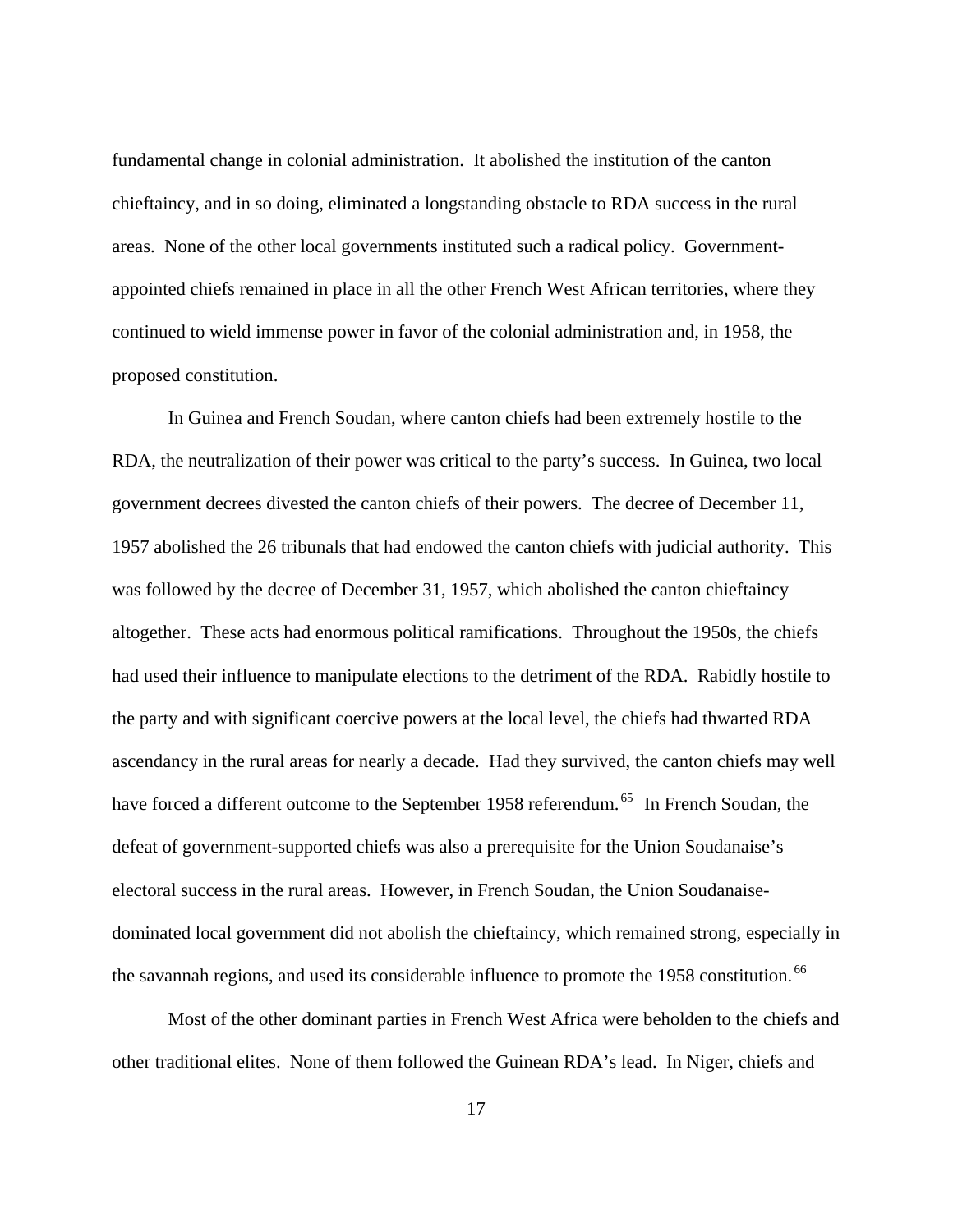emirs had considerable influence among the Hausa in the southeast, the Zerma/Songhai in the southwest, and the Tuareg in the north.  $67$  Virginia Thompson writes that "...in 1957 and again in 1958 the chiefs demonstrated that they could still deliver the vote that unseated and made governments in Niger." 68 Although Bakary Djibo, as president of Niger's local government, fired a number of recalcitrant chiefs, they were reinstated by the French governor just before the referendum. Djibo and his party clearly did not have the clout to do away with the chieftaincy altogether. 69 In the Ivory Coast, the chiefs played a major role in PDCI leadership. Many village chiefs also were party secretaries. After the establishment of a PDCI-dominated local government in 1957, the party made no attempt to fundamentally transform local institutions. It made no move either to democratize the selection of chiefs through elections or to abolish the institution of the canton chieftaincy.<sup>70</sup> Similarly, in Senegal, the UPS pledged to maintain the chiefs in the rural areas and actively sought their favor. In Upper Volta, Mossi chiefs remained a significant force in the east and retained strong control over their subjects. Chiefly support was critical for Dahomey's two dominant parties, the PRD and the RDD. In Mauritania, chiefs in the south and emirs in the north had a strong hold on their populations. The 1951 franchise expansion in Mauritania, as elsewhere in the empire, benefitted the parties supported by the traditional rural elites. $71$ 

## **The Referendum**

By mid-1958, the wisdom, pace, and methods of the older generation were under attack. Throughout French West Africa, the rank and file of both the RDA and the PRA had become far more radical than the party leaders. Inspired by burgeoning independence movements elsewhere in Africa and in Asia, impatient young radicals increasingly pressed for more rapid and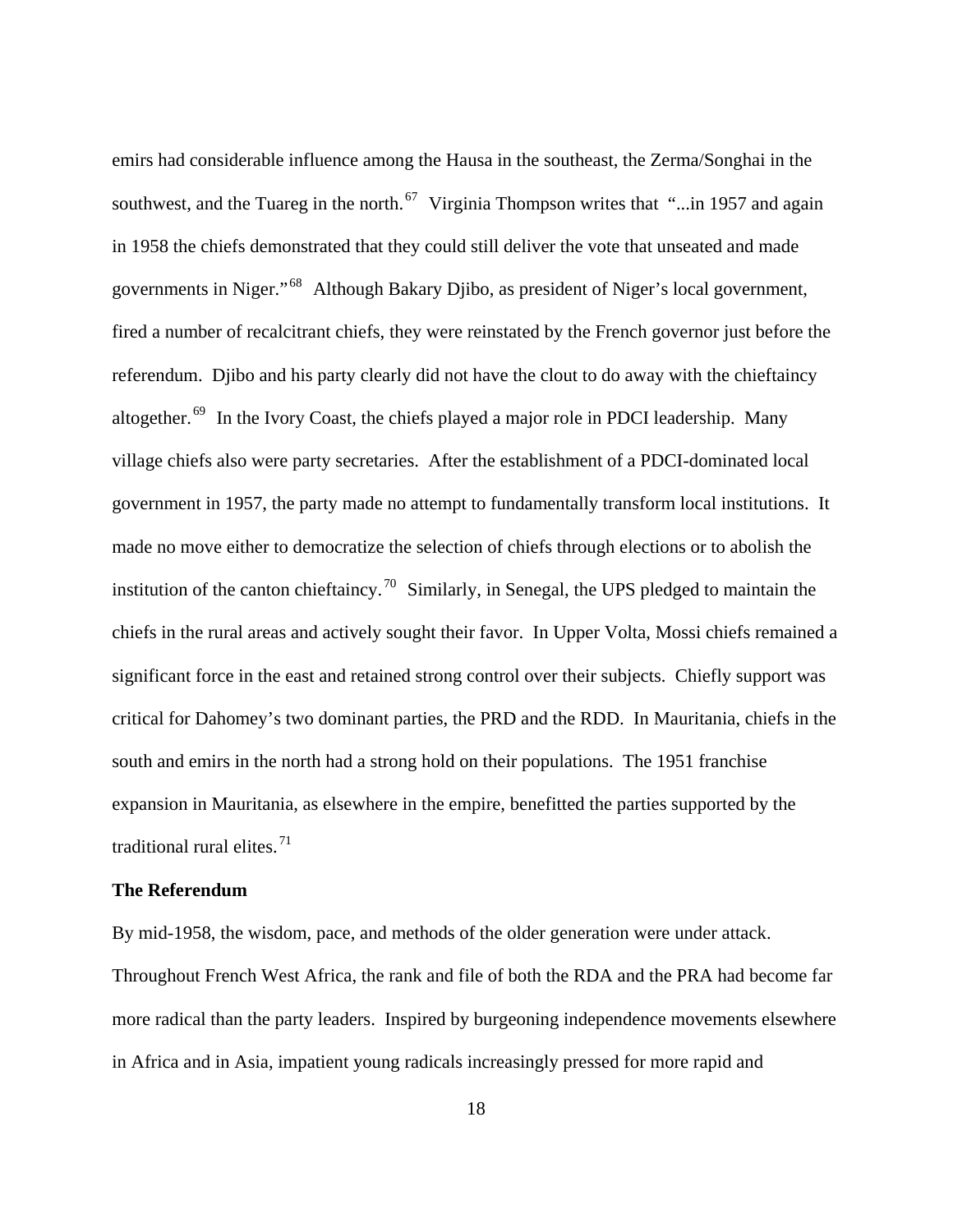fundamental change. While student, youth, and trade union organizations--all led by young men- -increasingly called for independence, most of the parties' highest officials favored local autonomy within the French-dominated community.<sup>72</sup> By August 1958, pro-independence organizations had formed a united front to campaign against the proposed constitution, which fell far short of granting independence.<sup>73</sup> Although most leaders of the major political parties ultimately weighed in for a "Yes" vote, the parties' youth wings generally campaigned for a "No."<sup>74</sup>

 Parties affiliated with both the PRA and the RDA fractured along the left-right divide. At the PRA's interterritorial congress, held in Cotonou on July 25-27, 1958, young leftists pushed through a resolution in favor of immediate independence--despite opposition from the interterritorial PRA's president, Léopold Senghor. Among those who promoted the resolution were Bakary Djibo, who was elected PRA secretary-general at the Cotonou congress; Abdoulaye Ly, a former university student activist and Marxist intellectual from Senegal; and Abdoulaye Guèye, a Senegalese teacher and trade unionist.<sup>75</sup> When the interterritorial PRA's board of directors met in Niamey on September 14, it attempted to avert a breach by directing each territorial branch to determine its own position on the constitution. In the end, only the branches in Guinea and Niger supported a "No" vote, while those in Senegal, Dahomey, Upper Volta, and French Soudan endorsed a "Yes."<sup>76</sup> The interterritorial RDA divided along similar lines. By September 11, all of the RDA's territorial branches except Guinea and Senegal had weighed in for a "Yes" vote. Waiting for Senegal's PRA affiliate to state its position before making a final determination, the Senegalese RDA joined the ranks of the "Yes" voters on September 21.<sup>77</sup>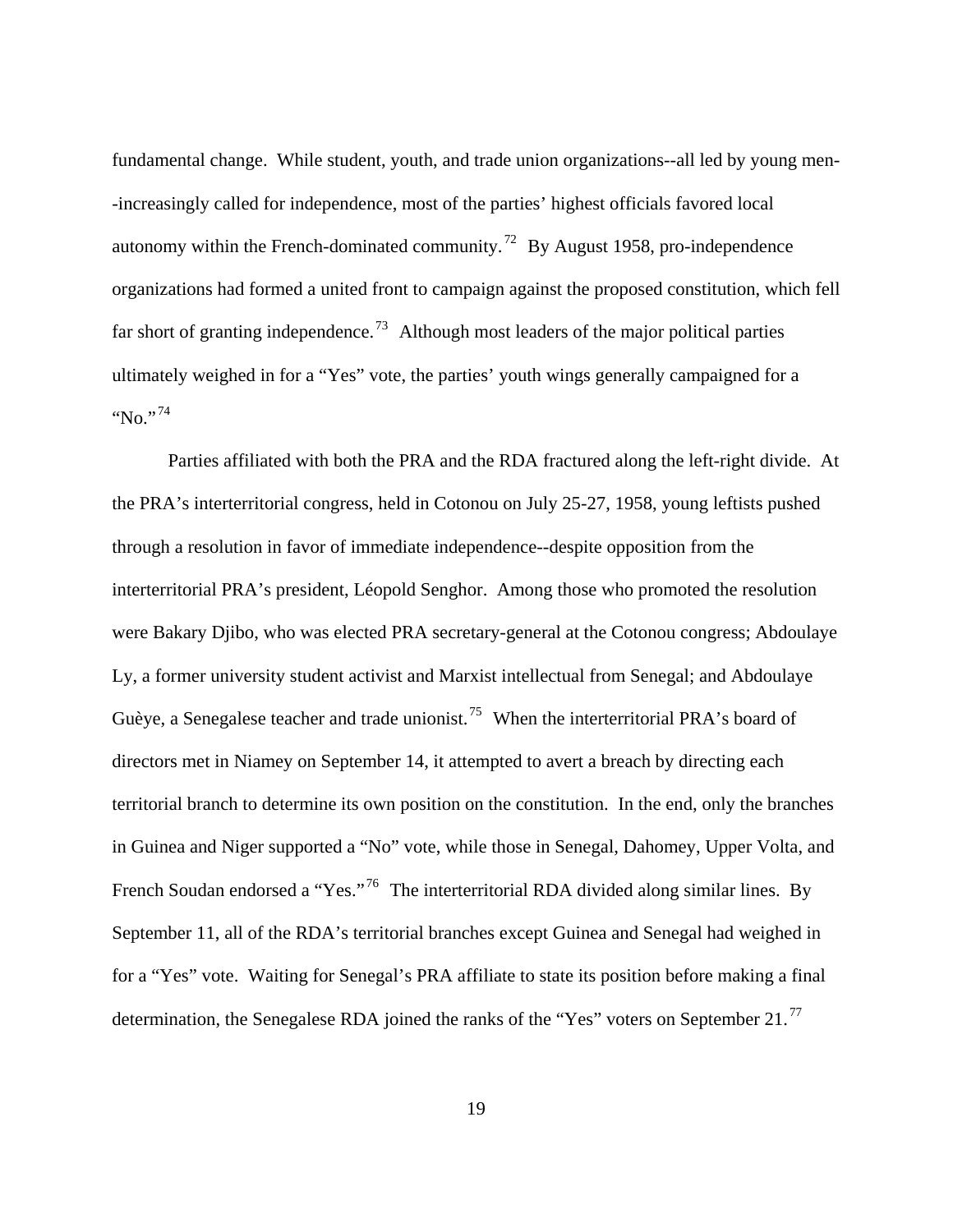In Guinea, pressure for the "No" vote intensified. During its congress on September 4-7, the Guinean PRA officially opposed the constitution.<sup>78</sup> On September 10-11, the Guinean RDA's women's and youth wings endorsed the "No" vote.<sup>79</sup> On September 14, simultaneous with the interterritorial PRA meeting in Niamey, the Guinean RDA held a territorial congress in Conakry to determine its final position on the constitution.<sup>80</sup> Some 680 Guinean RDA delegates, representing far flung village and neighborhood committees, regional subsection s, and the party's youth wing, converged on the capital to determine, through a democratic process, t he party's stance.<sup>81</sup> The teachers' union, with its relatively young membership, as well as students' and youth organizations, were the driving force for the "No" vote. <sup>82</sup> That evening, the Guinean RDA adopted a resolution in favor of immediate independence and a "No" vote in the referendum, officially breaking ranks with the interterritorial party.<sup>83</sup> In Niger, Bakary Djibo immediately made public Sawaba's position, which was identical to that of the Guinean RDA.<sup>84</sup>

serious attempt to turn the election in Guinea.<sup>88</sup> On September 16, Guinea's local government announced the formation of a broad front for national independence that brought together the Guinean RDA and PRA, youth and military veterans' associations, and UGTAN trade unions.<sup>85</sup> Because the Guinean PRA had effectively dissolved itself when it joined forces with the ruling party, the Guinean RDA had become the only functioning party in the territory.<sup>86</sup> The federal government in Dakar concluded that a "No" vote in Guinea was now certain.  $87$  With the population so solidly behind the RDA, and because it lacked the support of the now defunct canton chiefs, the French government made no

 In French Soudan, trade unionists and youth organizations, like their counterparts in Guinea, pressured the Union Soudanaise from the left.<sup>89</sup> Before deciding to support the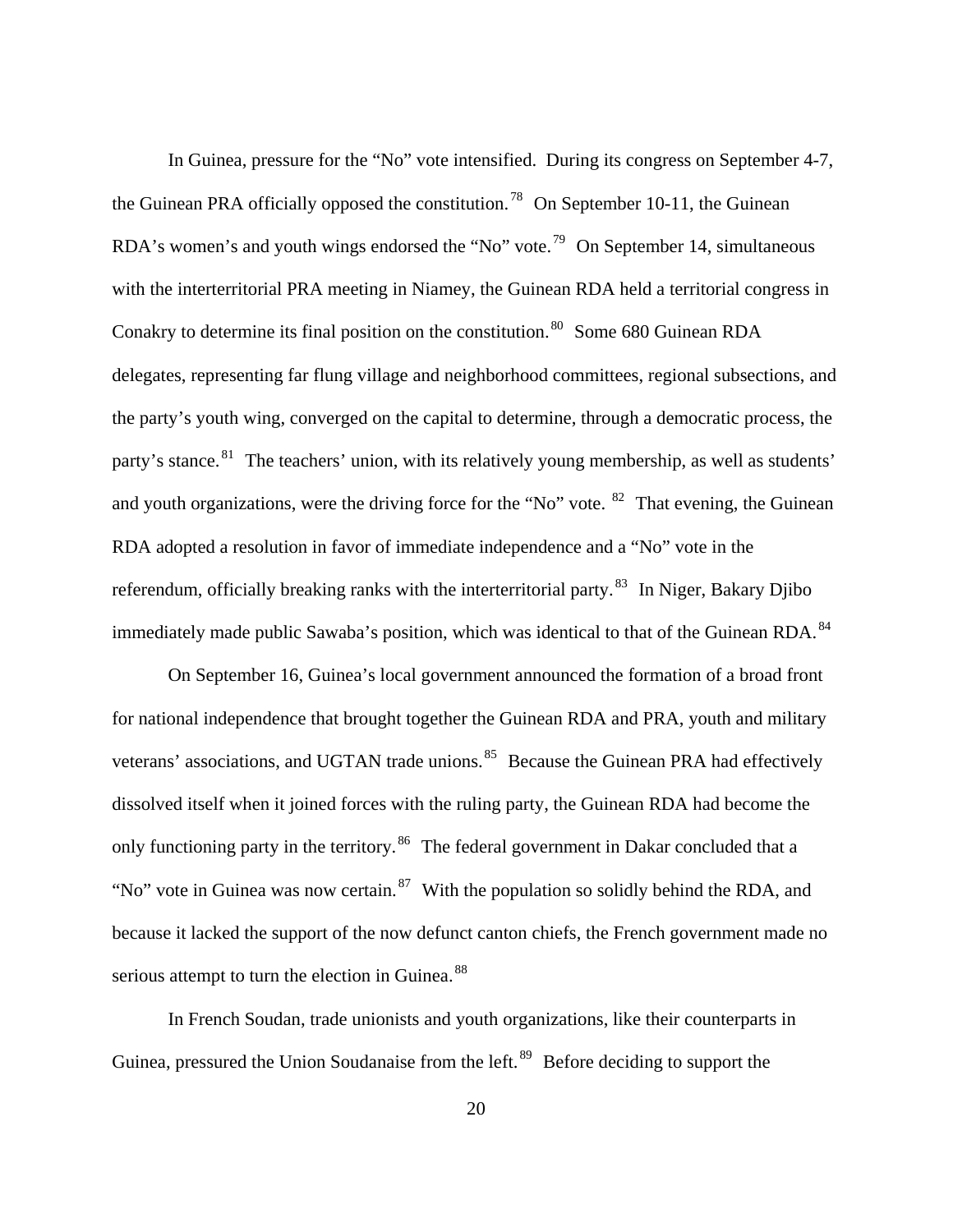constitutional project, the party engaged in an energetic internal debate. Modibo Kéïta and other leaders echoed Guinea's critique of the proposed constitution. However, in the end, they endorsed the interterritorial RDA's position and urged the population to vote "Yes." Although it had ethnic and political links to Guinea, economically, French Soudan was tied to Senegal. Heavily dependent on the Dakar-Niger railway, the landlocked territory could not afford to alienate its powerful neighbor, which, under Senghor's leadership, was rallying behind the "Yes." Moreover, the rival Parti Progressiste Soudanais, a PRA affiliate supported by the chiefs and the colonial administration, strongly favored the constitution. Union Soudanaise leaders were not confident that their party's local structures were strong enough to resist official pressures. Finally, given the presence of French military bases in the territory, party leaders worried that a "No" vote could result in military intervention and the overthrow of their local government. Although Modibo Kéïta finally agreed to follow the interterritorial party line and to urge the Soudanese population to do the same, he refused to pressure Sékou Touré to follow suit. 90

 Although both Sawaba and the Guinean RDA ultimately opposed the constitution, the situations on the ground in Niger and Guinea were enormously different. In contrast to Guinea, the rural population in Niger was barely mobilized. Throughout the 1950s, voter turnout was extremely low. In the March 1957 territorial elections, for instance, 73 percent of the Nigerien electorate failed to vote. Djibo and his party came to power in alliance with the chiefs, rather than in opposition to them, as was the case in Guinea.<sup>91</sup> As a result, Djibo was the head of a weak coalition government in which conservative chiefs constantly worked to undermine progressive initiatives.  $92$  The chiefs were particularly concerned that Diibo and his associates,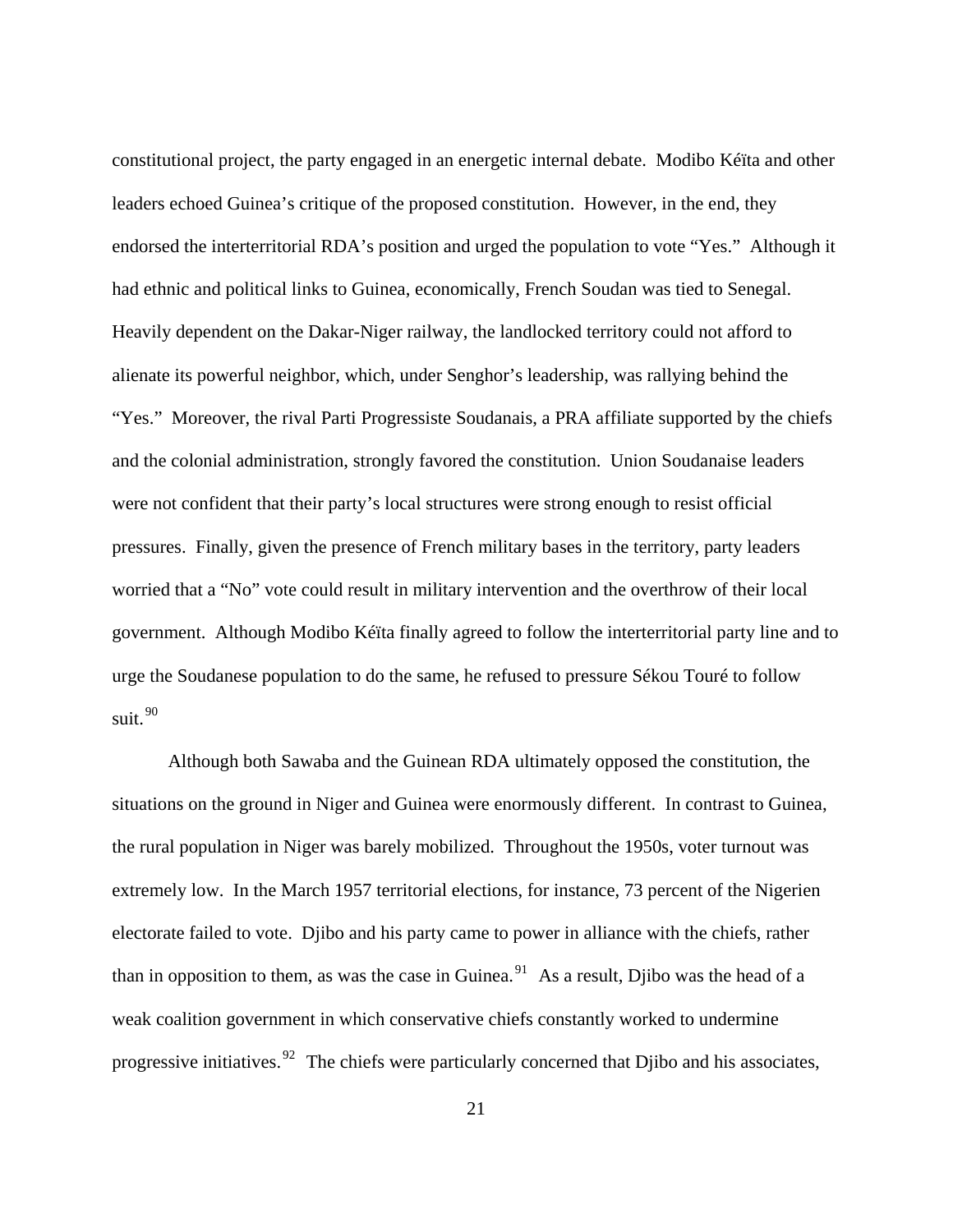like their counterparts in Guinea, intended to abolish the institution of the chieftaincy. Hence, when Djibo announced that Sawaba would oppose the constitution, the chiefs, encouraged by the colonial administration, seceded from the party and began a vigorous campaign for a "Yes" vote. <sup>93</sup>

 If the colonial administration made no serious attempt to turn the vote in Guinea, Niger was a different story. The May 1958 crisis in Algeria, which led to a narrowly-averted coup attempt in France, focused French security concerns on Niger. Strategically located on Algeria's porous southern border, Niger served as a transfer point for weapons and money being funneled to Algerian rebels. If Niger rejected the constitution and claimed its independence, it might in the future serve as a base for rebel operations, threatening French control of Algeria and the Western Sahara.<sup>94</sup> Moreover, uranium and other strategic resources had recently been discovered beneath Nigerien soil. France worried that a radical regime in Niger might provide these minerals to the Soviet Union, rather than the former imperial power. Finally, France feared the growing regional influence of anglophone Nigeria, whose large Hausa and Fulbe populations had strong ties to their counterparts in Niger. An independent Niger would undoubtedly strengthen Nigerian leverage in the region.<sup>95</sup>

 Given Sawaba's structural weaknesses, the French government saw an opportunity to alter the course of events. Virginia Thompson writes that in Niger, more than in any other French West African territory, external pressure was harnessed to influence the referendum results. A new governor, Don-Jean Colombani, arrived in Niamey on August 28, 1958, exactly one month before the referendum. He was instructed by his superiors to use every means necessary to undermine Sawaba's anticipated call for a "No" vote. The governor, circle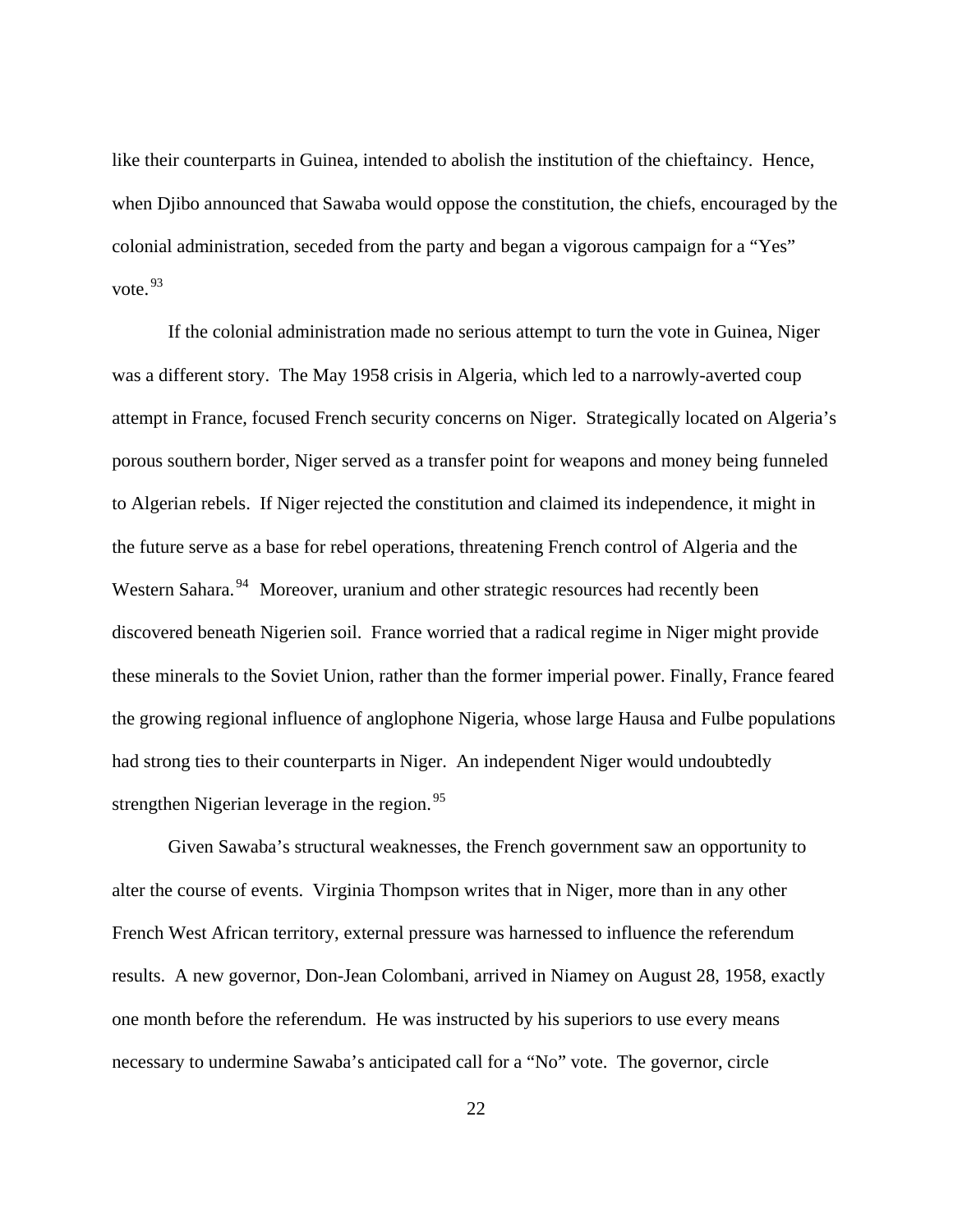commandants, and chiefs abandoned even the pretense of neutrality, distributing large sums of money and campaigning throughout the territory for the "Yes." Peasants were warned that if they voted "No," government subsidies would end, and peanut prices would plummet. (Senghor had warned Senegalese peasants of the same dire consequences.) During the weeks before the referendum, French troops were moved from the Algerian Sahara into Niger. Armored squadrons flew low over villages in Sawaba strongholds, and some 40,000 terrified villagers fled into Nigeria. On referendum day, soldiers and military-police were highly visible in the capital, which was in a virtual state of siege. $96$ 

 In the Ivory Coast, as in Niger, coercion was employed to influence the referendum's outcome. However, in the Ivory Coast the pressure was internal rather than external. As party leader and head of the local government, Houphouët-Boigny had collaborated closely with the colonial administration and with French business interests, alienating leftist intellectuals and trade unionists in the process. A significant number of Ivorian students, youths, civil servants, and trade unionists opposed the official party line but had little power to challenge it effectively. Concerned about the radicalism of the youth, the PDCI had refrained from creating a youth committee until just prior to the referendum–despite earlier instructions from the interterritorial RDA to do so. So tight was Houphouët-Boigny's personal hold on the party that many leaders who privately disagreed with his position refused to break with him publicly.<sup>97</sup> Even the Ivorian trade unions were quiescent. The local UGTAN branch chose to support the PDCI over the federal trade union body, which had endorsed the "No" vote, even though some unions, particularly those of civil servants, were sympathetic to the federal position.<sup>98</sup>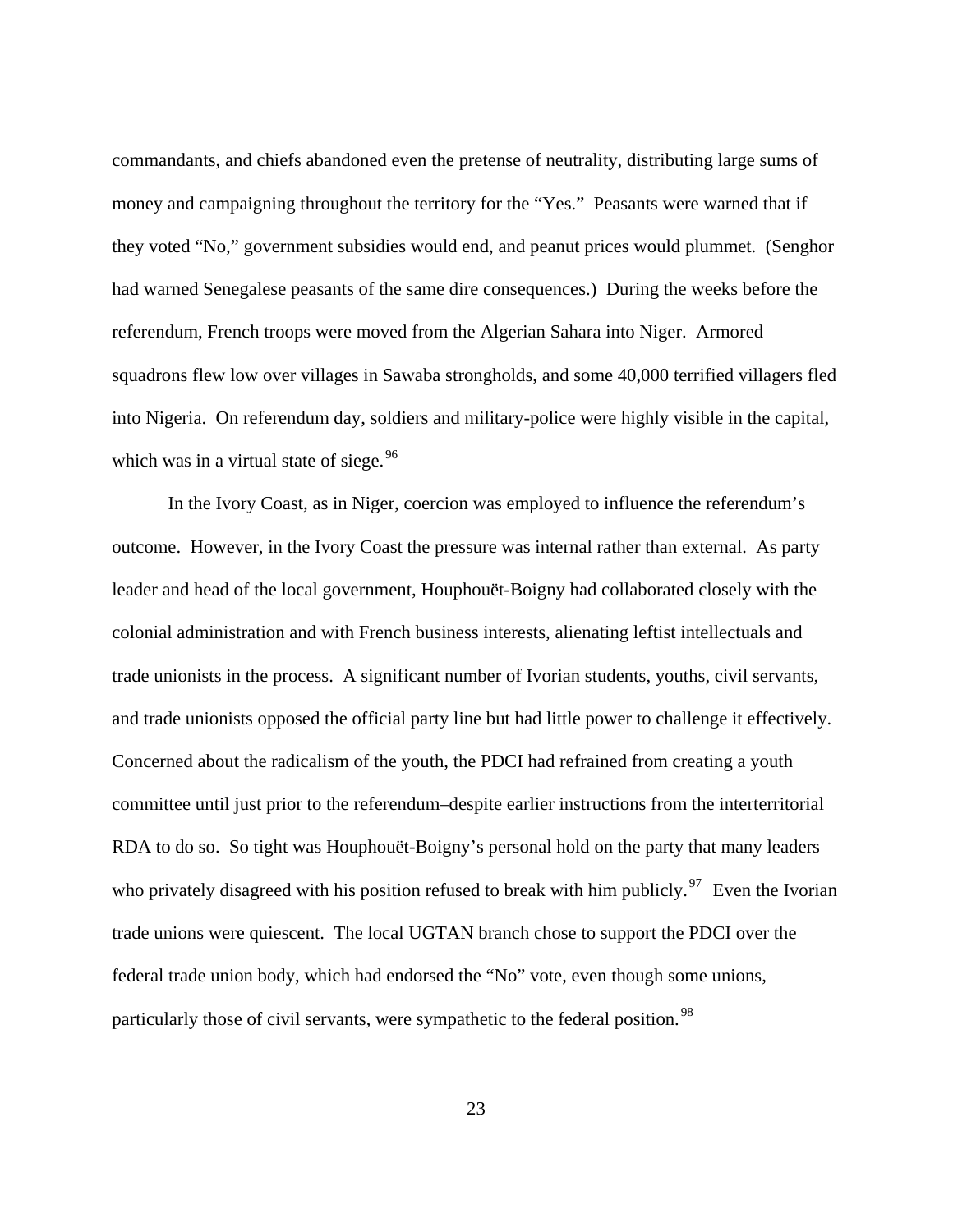Despite the weakness of the opposition, Aristide Zolberg writes, "...the P.D.C.I. leaders *believed* that the sentiment for independence was widespread."<sup>99</sup> Disenchantment with PDCI policies, although not loudly spoken, was manifest in voter apathy. The March 1957 territorial elections, which had resulted in the establishment of the PDCI government, had been marked by weak voter participation. Although the 54.6 percent voter turnout was high compared to some territories, it was remarkably low for the home base of the interterritorial RDA. With few legitimate means to express their discontent, Ivorians had voted with their feet. Determined to produce an overwhelming endorsement of the constitution, Houphouët-Boigny's government abandoned all pretense of free speech before the referendum and made it clear that abstentions would not be tolerated. In 1959, Zolberg's informants–both PDCI leaders and their critics- spoke openly about the coercion used during the referendum campaign. While compliant voters were provided with free transportation to the polls, many who opposed the constitution were detained or exiled. Three weeks before the referendum, Houphouët-Boigny warned that anyone who attempted to sour relations with France had less than 24 hours to leave the territory.  $100$ 

 In Senegal, opposition to the constitution was far more vocal that in the Ivory Coast. By the time the referendum took place, the UPS was deeply fractured. For several years, students, youths, and trade unionists had worked to weaken the power of religious and clan leaders and wealthy peanut traders--the backbone of the original party leadership. Radicals had gained a majority in the UPS political bureau and dominated the Senegalese delegation at the July 1958 PRA congress in Cotonou. While Senghor and his cohort called for a "Yes" vote, the UPS radicals pushed for a "No." Circumventing the leftists in the political bureau, the party's old guard called a meeting of the larger 154-member executive committee, which they persuaded to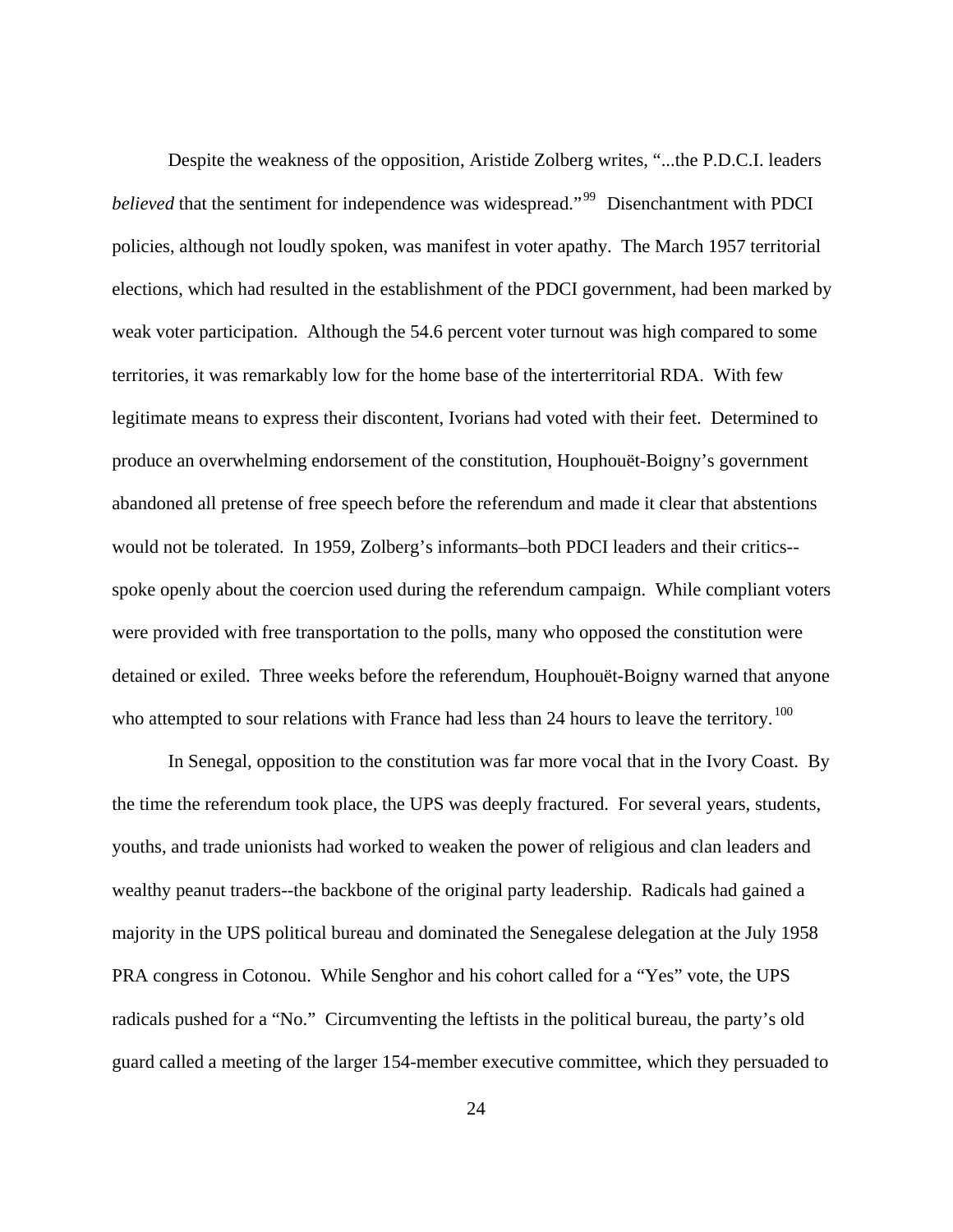support the constitution.  $101$  On September 20, only eight days before referendum, the UPS executive committee officially endorsed the "Yes." Infuriated by the maneuver, a number of UPS leftists resigned and formed a new party, PRA-Sénégal. In the eleventh hour, it joined two other small parties, composed primarily of young intellectuals and trade unionists, in campaigning for the "No" vote. While radicals in Guinea took over the dominant party and pushed it to the left, their counterparts in Senegal, unable to sway the principal party, abandoned it in disgust. Ironically, Senghor was not unsympathetic to the criticisms of the constitution, voiced by Bakary Djibo, Sékou Touré, and the UPS radicals. However, when forced to choose between the party's left wing, on the one hand, and chiefs, Muslim religious leaders, peanut traders, and France, on the other, Senghor and his colleagues chose the latter. Not surprisingly, rural voters fell into line behind their longtime leaders–not a new party they barely knew. Had UPS leaders campaigned instead for the "No," they were just as likely to have taken the majority with them.<sup>102</sup>

 The political leadership in Upper Volta, as in Senegal, sympathized with those who criticized the proposed constitution and yet, in the final analysis, called for a "Yes" vote. The local government was headed by Ouëzzin Coulibaly, the interterritorial RDA's political director, who was personally close to both Houphouët-Boigny and Sékou Touré. Although critical of the constitution, Coulibaly was well aware of Upper Volta's economic dependence on the Ivory Coast. The territory had little to export but labor, and each year it sent hundreds of thousands of laborers to Ivorian and other plantations. Upper Volta thus the need to remain in Houphouët-Boigny's good graces. Moreover, Coulibaly's party had come to power with the help of conservative chiefs. In any event, Coulibaly died in Paris on September 7, 1958–three weeks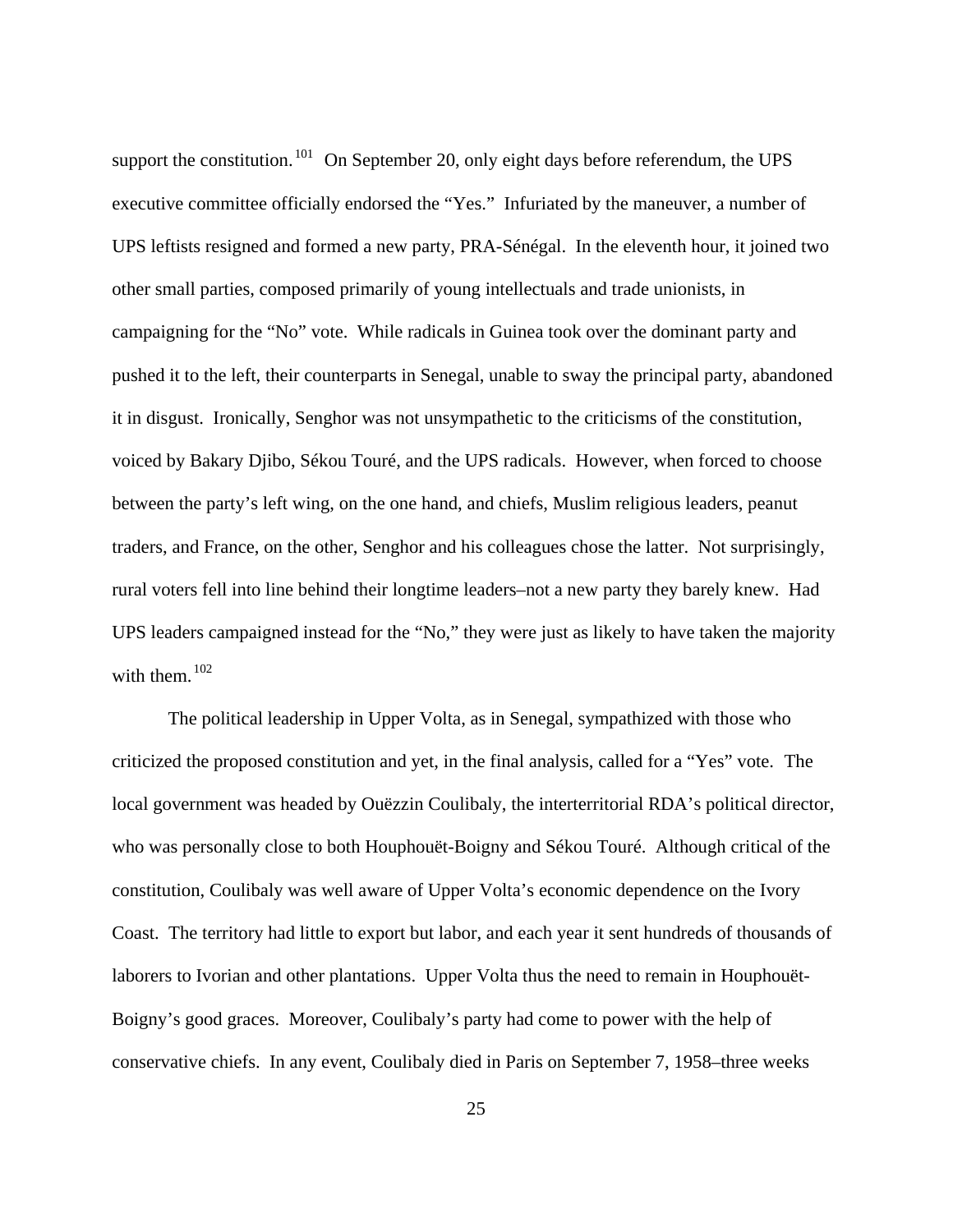before the referendum. Had he lived, some analysts have argued, Coulibaly might have convinced Sékou Touré to support the constitution in order to preserve RDA unity. Others have contended that Coulibaly, who was ideologically close to Sékou Touré, likewise would have called for a "No" vote--perhaps drawing other leaders away from the Houphouët fold.<sup>103</sup> Proponents of the latter view, however, do not give sufficient weight to the PDU's weakness at the grassroots and the strength of pro-government chiefs in the countryside. Nor do they take into account Coulibaly's statement on August 31 that the constitutional project incorporated the RDA's fundamental demands and that no party leader was entitled to make statements to the contrary. <sup>104</sup>

### **The Results of the September 28, 1958 Constitutional Referendum**

The stage was set. By September 20, all of the governing parties in French West Africa, with the exception of those in Guinea and Niger, had called for a "Yes" vote. On September 28, voters throughout France and its empire went to the polls. In every French West African territory but Guinea and Niger, the constitution was approved by a staggering majority, with "Yes" votes ranging from 94 to 99.9 percent.  $105$  In Niger, the constitution was approved by 75 percent, but only 37 percent of those registered actually voted. In Guinea, alone, the "No" vote carried. Of the 85 percent of registered voters who cast their ballots, 94 percent voted "No."<sup>106</sup>

 Given the strength of the "Yes" vote in most French West African territories, the magnitude of dissent in Niger is notable. One-quarter of those voting opposed the constitution. Even more significant is the fact that 63 percent of the registered electorate did not vote at all. In other words, the constitution was approved in a referendum in which only 37 percent of the registered voters chose to participate. Voter turnout in Niger was the lowest in French West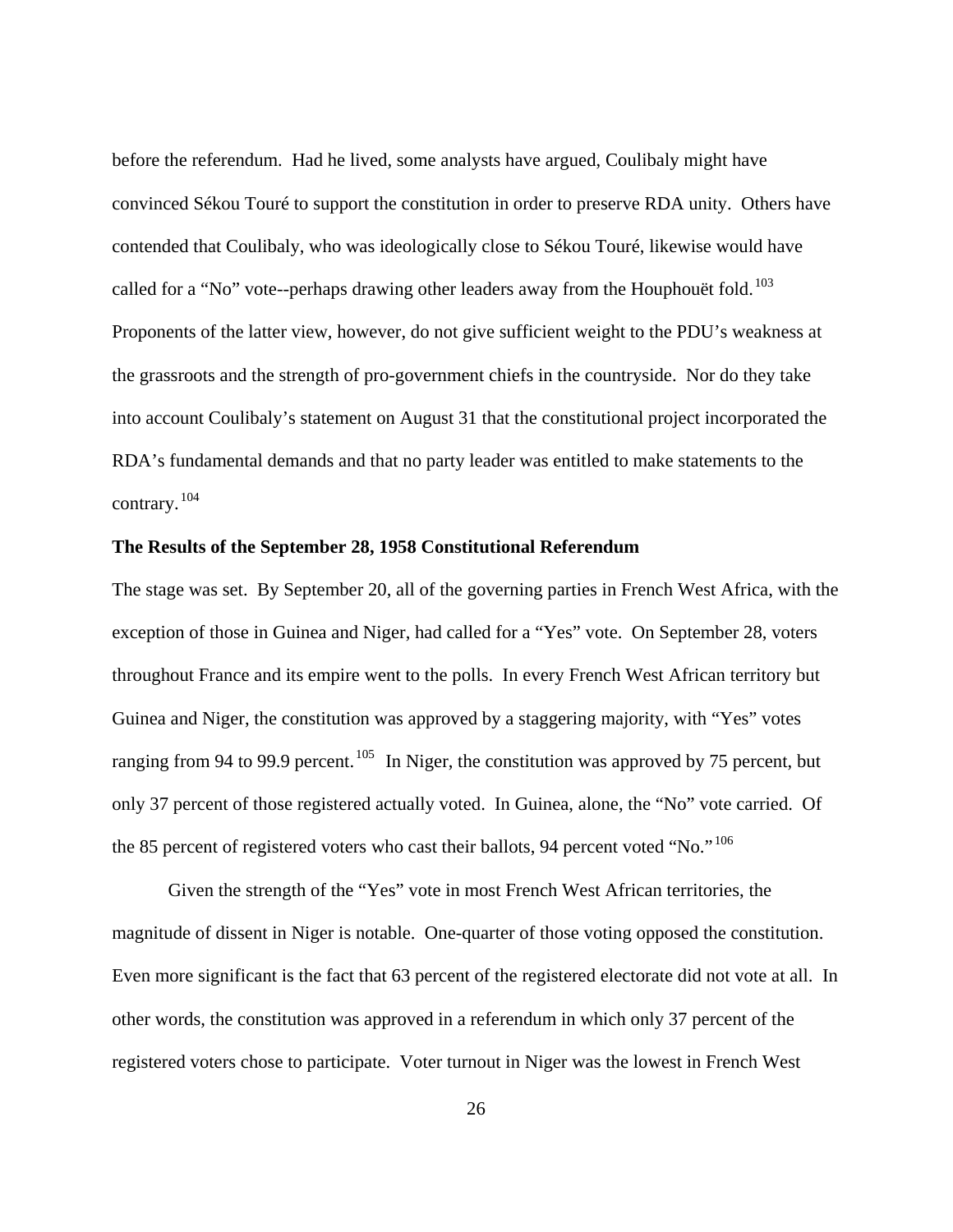Africa.  $107$  Although voter intimidation may well have influenced the turnout, the results in Niger also demonstrated a general failure of political mobilization. While Bakary Djibo and his party were unable to rally the majority of the population against the constitution, the chiefs and their allies did little better in mustering positive support.

 Voter response in French Soudan and Dahomey were also tepid. Although 97 percent of Soudanese voters approved the constitution, only 45 percent of the registered electorate turned out to vote. Given that French Soudan was reputed to be one of the better organized territories in French West Africa, and given the heated internal debate about the party's final disposition on the constitution, the low turnout may well have been due to voter discontent with the party line. Similarly, in Dahomey, while 97 percent of the voters favored the constitution, only 56 percent of the registered electorate went to the polls.<sup>108</sup>

 Voter turnout was significantly higher in the remaining French West African territories. In Senegal, where the population was relatively well-organized, 80 percent of the electorate participated in the referendum, and 98 percent favored the constitution. In other territories, known for their lack of popular mobilization, the official figures were suspiciously high. In Mauritania, where the local population had demonstrated little previous political involvement, 84 percent of the registered voters supposedly went to the polls. Of these, 94 percent supported the constitution. In Upper Volta, another territory with weak party organization, 75 percent of the registered voters allegedly participated in the referendum, and 98.9 percent voted for the constitution. In the Ivory Coast, where abstentions were prohibited, 98 percent of the registered voters reportedly cast their ballots on referendum day, and 99.9 percent of these voted in favor of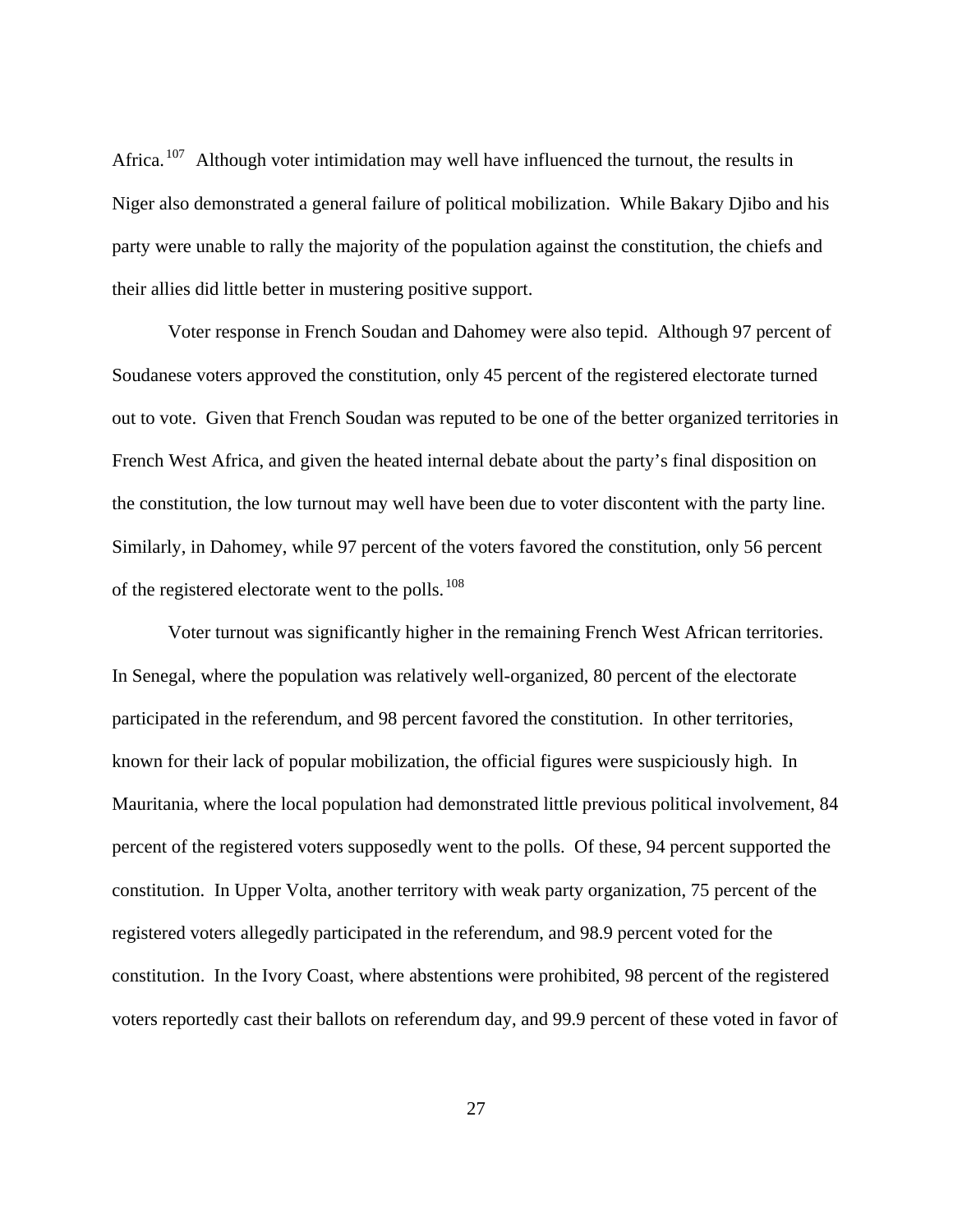the constitution. According to the rather dubious official tally, out of 1.6 million voters, only 216 Ivorians voted against the constitution. <sup>109</sup>

#### **Conclusion**

Focusing on the eight territories of French West Africa, this article has argued that several factors account for the Guinean RDA's unique position on the September 1958 constitutional referendum. The Guinean RDA differed from other dominant parties in French West Africa in terms of the class base of its leadership, the effectiveness of its grassroots ethnic, class, gender, and regional alliances, the strength of its organization at the local level, and the degree of popular participation in party decisions. A final variable was the relative power of the colonial chieftaincy in Guinea and other French West African territories. The Guinean RDA was led by second-tier elites–low-level civil servants and trade unionists–while varying combinations of wealthy traders, planters, religious leaders, and chiefs tended to dominate the principal parties in other territories. The Guinean RDA, to a far greater extent than its counterparts in other territories, had developed a broad-based national alliance and effective party structures down to the lowest levels. Not only was the population highly mobilized, it had a great deal of input into party decisions and the selection of party leaders. The Guinean RDA was virtually unique in this regard. Finally, Guinea's local government had abolished the institution of the canton chieftaincy in late 1957. In every other territory, conservative chiefs remained in place, throwing their weight behind the policies of the colonial administration. These factors account for the Guinean RDA's political radicalism, its singular claim for immediate independence in 1958, and its ability to mobilize the population toward that end.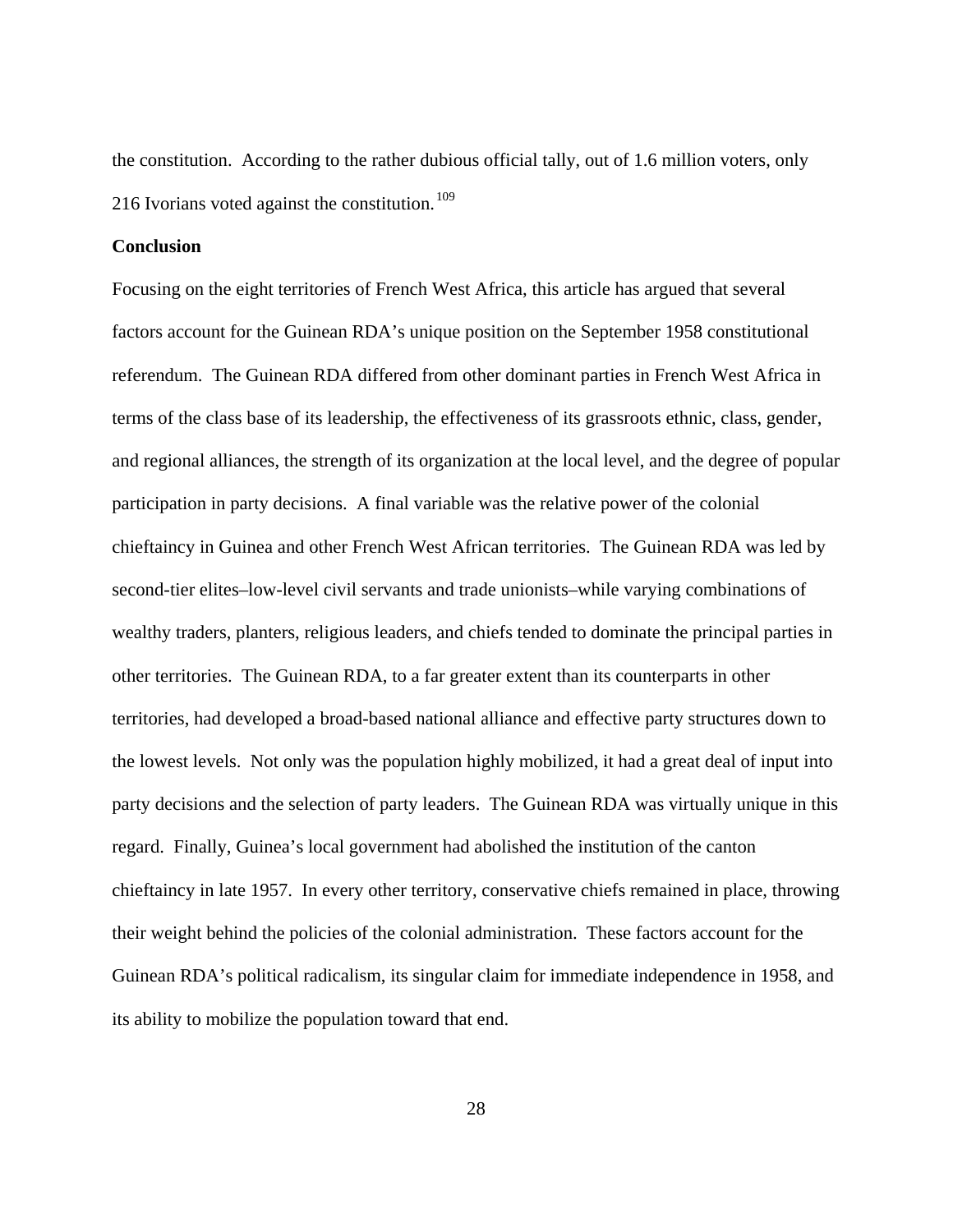Why should we be concerned with the Guinean case, a half century after the fact? Because it provides an analytical framework that allows us to understand other political movements and to generalize more broadly. An assessment of the four factors that made the Guinean RDA stand apart–the class base of party leadership, the breadth and effectiveness of internal alliances, the strength of party organization at the grassroots, and the degree of popular participation in party decisions–can help us to predict the success or failure of political movements in other times and places.

Thus, the Guinean case provides tools, rather than a blueprint. Used judiciously, these tools can This said, a cautionary note is in order. Whether the diverse alliances necessary to bring about the immediate goal are strong enough to withstand internal fissures once the original objective has been achieved is another topic of investigation. In Guinea, the government crackdown on dissenting trade unionists and intellectuals after independence was foreshadowed by the RDA's increasing intolerance of dissent after the establishment of Guinea's local government in May 1957.<sup>110</sup> The emergence of a one-party state also had its roots in the waning years of colonization. The RDA's electoral victories in 1956 and 1957 had emptied Guinea's governing bodies of most political rivals, and in September 1958, the only remaining opposition party effectively dissolved itself, joining forces with the Guinean RDA to oppose the constitution. 111 External pressures can also tip the balance. Foreign intervention in Guinea, stimulated both by imperial and Cold War concerns, undermined nation-building efforts and helped to propel the popular democratic movement toward intolerance and dictatorship.<sup>112</sup> illuminate the workings of other political movements, past and present, and bring us to a more global understanding of their successes and failures.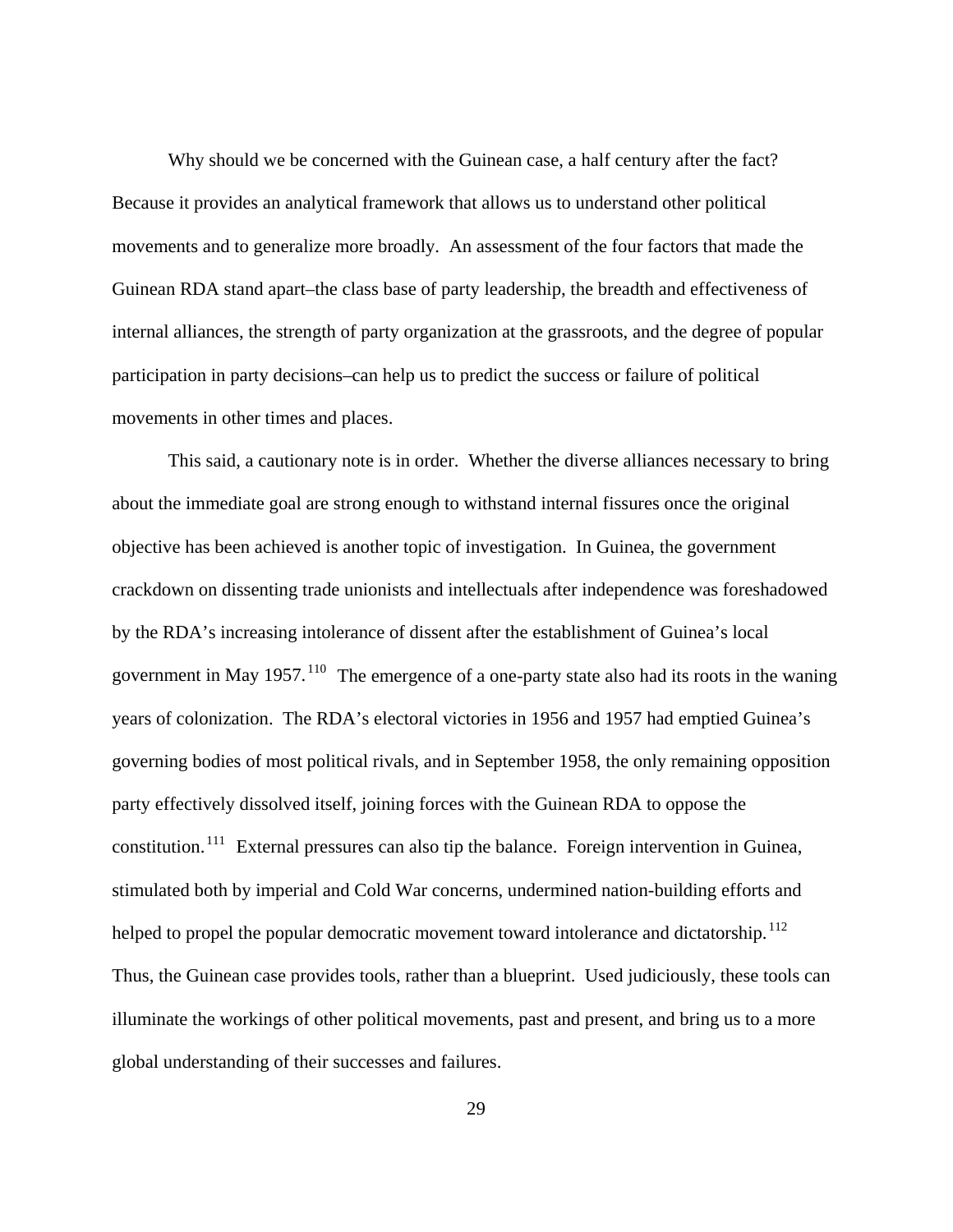1. British Prime Minister Harold Macmillan famously announced that "the wind of change is blowing through this continent, and, whether we like it or not, this growth of national consciousness is a political fact." Independent nations were bound to emerge, and European powers needed to accept this fact and adapt their policies accordingly. Quoted in Frank Myers, "Harold Macmillan's 'Winds of Change' Speech: A Case Study in the Rhetoric of Policy Change," *Rhetoric & Public Affairs*, vol. 3, no. 4 (Winter 2000), 556, 559, 564-565.

 $\overline{a}$ 

2. Ali A. Mazrui, "Seek Ye First the Political Kingdom," in *General History of Africa*, VIII: *Africa Since 1935*, eds. Ali A. Mazrui and C. Wondji (Berkeley: University of California Press, 1999), 109-110.

3. See, for instance, Ernest Milcent, *L'A.O.F. Entre en Scène* (Paris: Bibliothèque de l'Homme d'Action, 1958); Ruth Schachter Morgenthau, *Political Parties in French-Speaking West Africa* (Oxford: Clarendon Press, 1964); Georges Chaffard, *Les Carnets Secrets de la Décolonisation*, vol. 2 (Paris: Calmann-Lévy, 1967); Edward Mortimer, *France and the Africans 1944-1960: A Political History* (New York: Walker and Co., 1969); Virginia Thompson and Richard Adloff, *French West Africa* (New York: Greenwood Press, 1969); Tony Chafer, *The End of Empire in French West Africa: France's Successful Decoloniziation?* (New York: Berg, 2002).

4. See Elizabeth Schmidt, *Mobilizing the Masses: Gender, Ethnicity, and Class in the Nationalist Movement in Guinea, 1939-1958* (Portsmouth, NH: Heinemann, 2005); Elizabeth Schmidt, *Cold War and Decolonization in Guinea, 1946-1958* (Athens, OH: Ohio University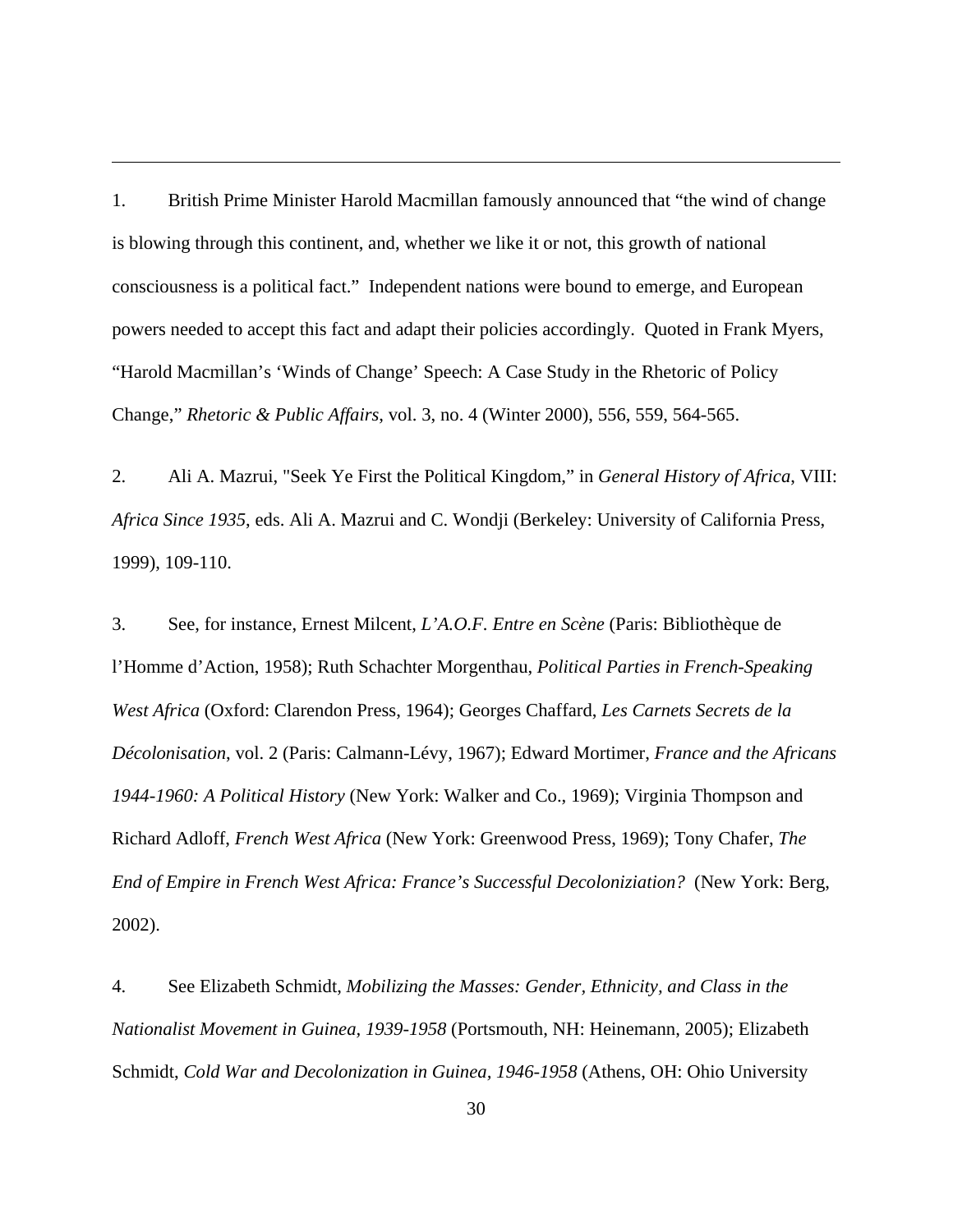Press, 2007); Elizabeth Schmidt, "Top Down or Bottom Up? Nationalist Mobilization Reconsidered, With Special Reference to Guinea (French West Africa)," *American Historical Review*, vol. 110, no. 4 (October 2005), 975-1014; Elizabeth Schmidt, "Cold War in Guinea: the Rassemblement Démocratique Africain and the Struggle over Communism, 1950-1958," *Journal of African History*, vol. 48, no. 1 (March 2007), 95-121; Elizabeth Schmidt, '"Emancipate Your Husbands!": Women and Nationalism in Guinea, 1953-1958,' in *Women in African Colonial Histories*, eds. Jean Allman, Susan Geiger, and Nakanyike Musisi (Bloomington: Indiana University Press, 2002), 282-304.

 $\overline{a}$ 

5. While a number of studies have explored Guinea's descent into dictatorship and repression in the post-independence period, none has examined the processes by which the Guinean RDA was transformed from a highly democratic mass party to the ultimate source of power in a repressive authoritarian state. For the post-independence period, see L. Gray Cowan, "Guinea," in *African One-Party States*, ed. Gwendolen M. Carter (New York: Cornell University Press, 1962), 149-236; Victor D. Du Bois, "Guinea," in *Political Parties and National Integration in Tropical Africa*, ed. James S. Coleman and Carl G. Rosberg, Jr. (Berkeley: University of California Press, 1964), 186-215; Bernard Charles, *Guinée* (Lausanne, Éditions Recontre, 1963); B. Ameillon, *La Guinée: Bilan d'une Indépendance* (Paris: François Maspero, 1964); R. W. Johnson, "Sekou Touré and the Guinean Revolution," *African Affairs*, vol. 69, no. 277 (Oct. 1970), 350-365; Sylvain Soriba Camara, *La Guinée sans La France* (Paris: Presses de la Fondation Nationale des Sciences Politiques, 1976); 'Ladipo Adamolekun, *Sékou Touré's Guinea: An Experiment in Nation Building* (London: Methuen, 1976); Claude Rivière, *Guinea:*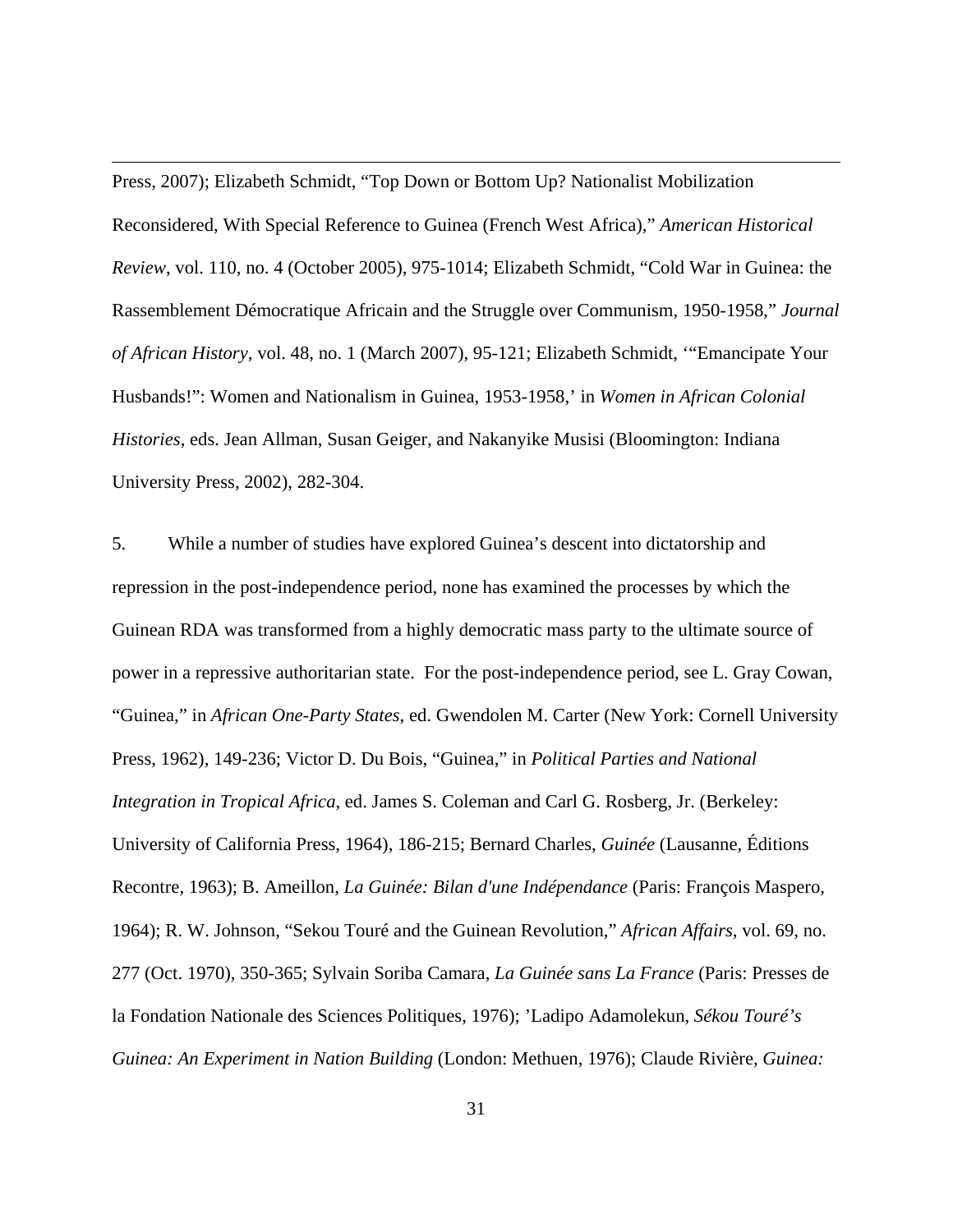*The Mobilization of a People*, trans. Virginia Thompson and Richard Adloff (Ithaca: Cornell University Press, 1977).

 $\overline{a}$ 

6. Research for this article was conducted at the Archives Nationales du Sénégal (ANS) in Dakar, the Archives de Guinée (AG) in Conakry, the Centre de Recherche et de Documentation Africaine (CRDA) in Paris, and the Centre des Archives d'Outre-Mer, Archives Nationales (de France) (CAOM) in Aix-en-Provence. Unless otherwise indicated, I translated all French language sources and conducted all interviews in collaboration with Siba N. Grovogui.

7. At its second party congress in October 1950, the Guinean RDA officially assumed the name "Parti Démocratique de Guinée" (PDG). However, Guineans generally continued to refer to their local branch as "the RDA." It was only after independence in 1958, and Guinea's disaffiliation from the interterritorial RDA, that the appellation "PDG" took root. ANS, 17G573, Guinée Française, Services de Police, Conakry, "Compte-Rendu de la Réunion Publique du Parti Démocratique de Guinée Française (P.D.G.)--Ex-R.D.A.--tenue au Domicile d'Amara Soumah le 24 Octobre 1950 de 18h30 à 20 heures," 25 Oct. 1950, #1248/221, C/PS/BM; Sidiki Kobélé Kéïta, *Le P.D.G.: Artisan de l'Indépendance Nationale en Guinée (1947-1958)* (Conakry: I.N.R.D.G., Bibliothèque Nationale, 1978), 1: 238-239.

8. See Schmidt, *Mobilizing the Masses*, chapters 1-4.

9. There were RDA affiliates in the Ivory Coast, Guinea, French Soudan, Senegal, Niger, Upper Volta, Dahomey, Chad, Gabon, and the Congo, as well as in the United Nation trust territories of Togo and Cameroon. Morgenthau, *Political Parties*, 88-90; Mortimer, *France and*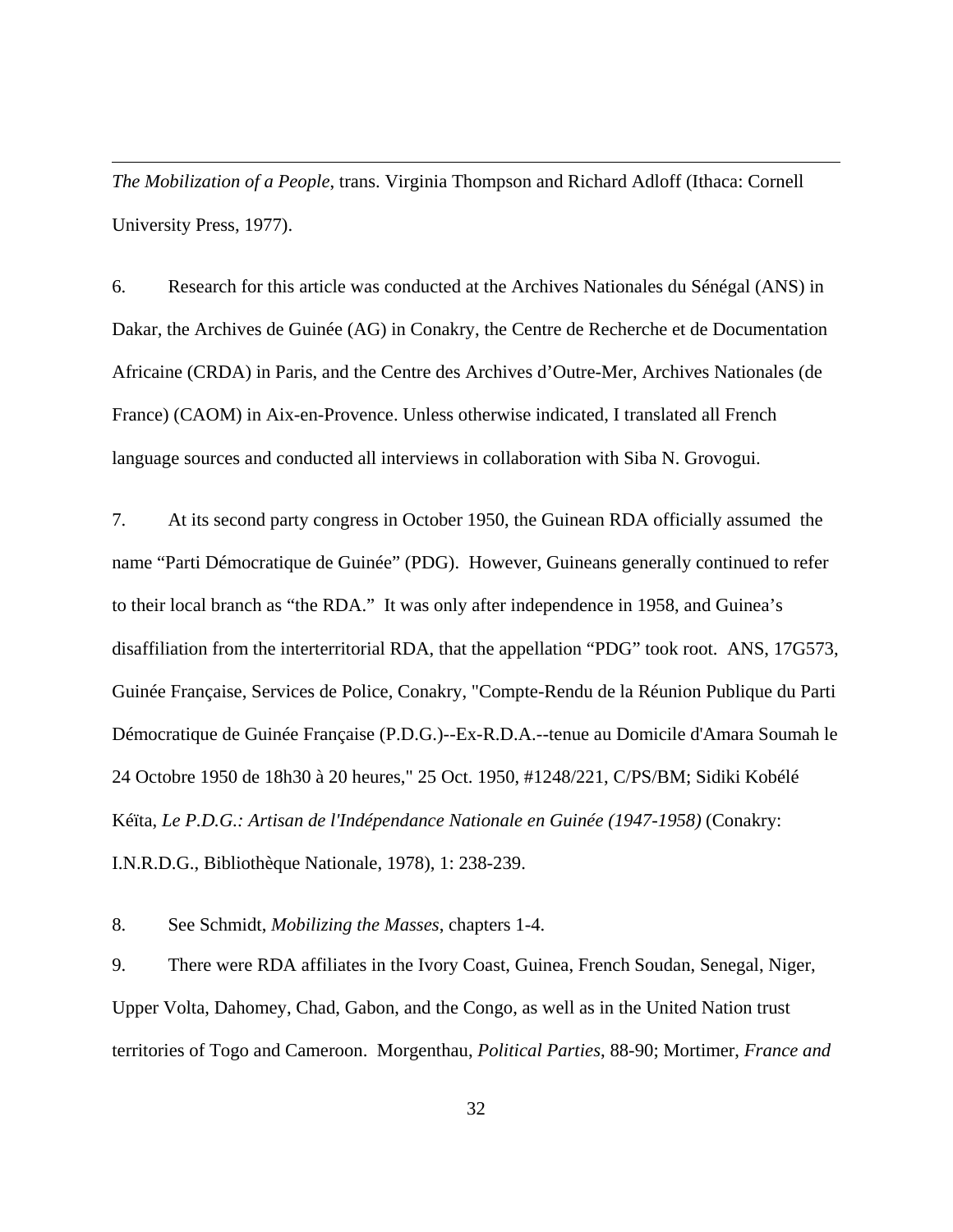*the Africans*, 112, 125; Chaffard, *Carnets Secrets*, 2: 206; Pierre Kipré, *Le Congrès de Bamako ou La Naissance du RDA en 1946* (Paris: Éditions Chaka, 1989), 135, 137-138, 162; Richard A. Joseph, *Radical Nationalism in Cameroun: Social Origins of the U.P.C. Rebellion* (Oxford: Oxford University Press, 1977), 171; Patrick Manning, *Francophone Sub-Saharan Africa, 1880- 1985* (New York: Cambridge University Press, 1988), 142-143.

 $\overline{a}$ 

10. The PRA also included parties from other French African territories. Morgenthau, *Political Parties*, 161, 252-253; Charles Diané, *La F.E.A.N.F. et Les Grandes Heures du Mouvement Syndical Étudiant Noir* (Paris: Éditions Chaka, 1990), 118-119; Chafer, *End of Empire*, 210.

11. Morgenthau, *Political Parties*, 22, 17, 84, 89, 100, 271-272, 275, 279, 281, 299, 316, 335; Mortimer, *France and the Africans*, 39, 41, 64-66, 128-129; Thompson and Adloff, *French West Africa*, 142-144, 534-535; Virginia Thompson, "Niger," in *National Unity and Regionalism in Eight African States*, ed. Gwendolen M. Carter (Ithaca, NY: Cornell University Press, 1966), 161; Finn Fuglestad, "Djibo Bakary, the French, and the Referendum of 1958 in Niger," *Journal of African History*, vol.14, no. 2 (1973), 318; Finn Fuglestad, *A History of Niger, 1850-1960* (New York: Cambridge University Press, 1983), 154, 181-182; Kenneth Robinson, "Senegal: The Elections to the Territorial Assembly, March 1957," in *Five Elections in Africa: A Group of Electoral Studies*, ed. W. J. M. Mackenzie and Kenneth Robinson (New York: Oxford University Press, 1960)," 320, 335; Aristide R. Zolberg, "The Ivory Coast," in *Political Parties and National Integration in Tropical Africa*, ed. James S. Coleman and Carl G. Rosberg, Jr.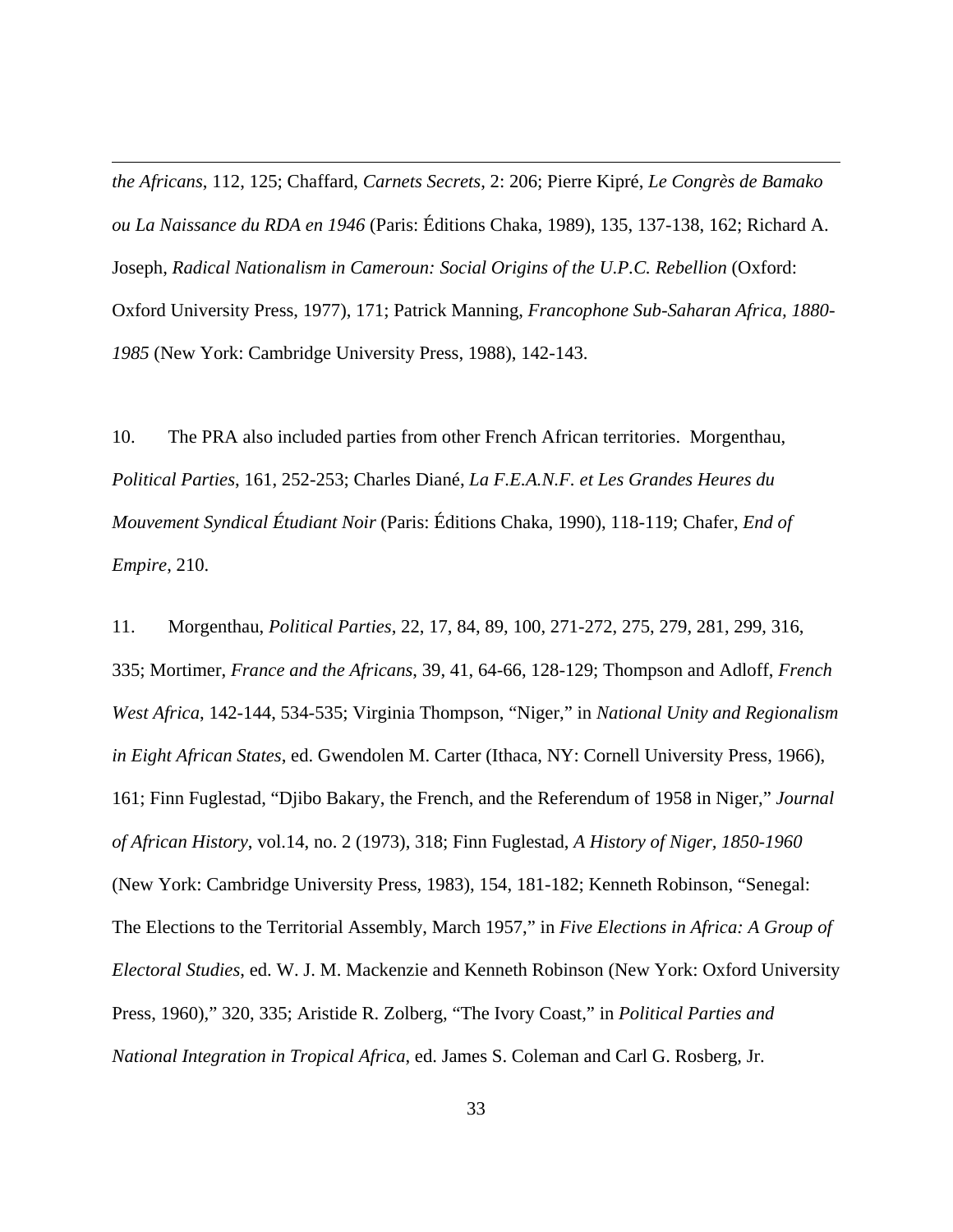(Berkeley: University of California Press, 1964), 73; Aristide R. Zolberg, *Creating Political Order: The Party-States of West Africa* (Chicago: Rand McNally, 1966), 31; Martin Staniland, "The Three-Party System in Dahomey: I, 1946-56," *Journal of African History*, vol. 14, no. 2 (1973), 294-295, 301, 306-307, 309; Martin Staniland, "The Three-Party System in Dahomey: II, 1956-1957," *Journal of African History*, vol. 14, no. 3 (1973), 491, 500, 503; Patrick Manning, *Slavery, Colonialism and Economic Growth in Dahomey, 1640-1960* (New York: Cambridge University Press, 1982), 276-277; Frank Gregory Snyder, *One-Party Government in Mali: Transition Toward Control* (New Haven, Conn.: Yale University Press, 1965), 19, 47; Alfred G. Gerteiny, *Mauritania* (New York: Frederick A. Praeger, 1967), 126.

 $\overline{a}$ 

12. Morgenthau, *Political Parties*, 256-257, 285-286, 311-312, 317-318; Chaffard, *Carnets Secrets*, 2: 272, 275, 279, 284-290, 293; Mortimer, *France and the Africans*, 107, 322; Snyder, *One-Party Government in Mali*, 19, 43, 47-48, 58, 73; Fuglestad, "Djibo Bakary," 315, 318, 320- 321, 324-328; Fuglestad, *History of Niger*, 154, 171-172, 181-185; Thompson, "Niger," 161- 163, 165, 185-186; Zolberg, *Creating Political Order*, 31; Rivière, *Guinea*, 51-61; Immanuel Wallerstein, "How Seven States Were Born in Former French West Africa," *Africa Report* (March 1961), 4, 7; Frederick Cooper, *Decolonization and African Society: The Labor Question in French and British Africa* (New York: Cambridge University Press, 1996), 605 n. 39; Elliot J. Berg and Jeffrey Butler, "Trade Unions," in *Political Parties and National Integration*, 343, 347- 348, 358, 366, 373; Schmidt, *Mobilizing the Masses*, chapter 3.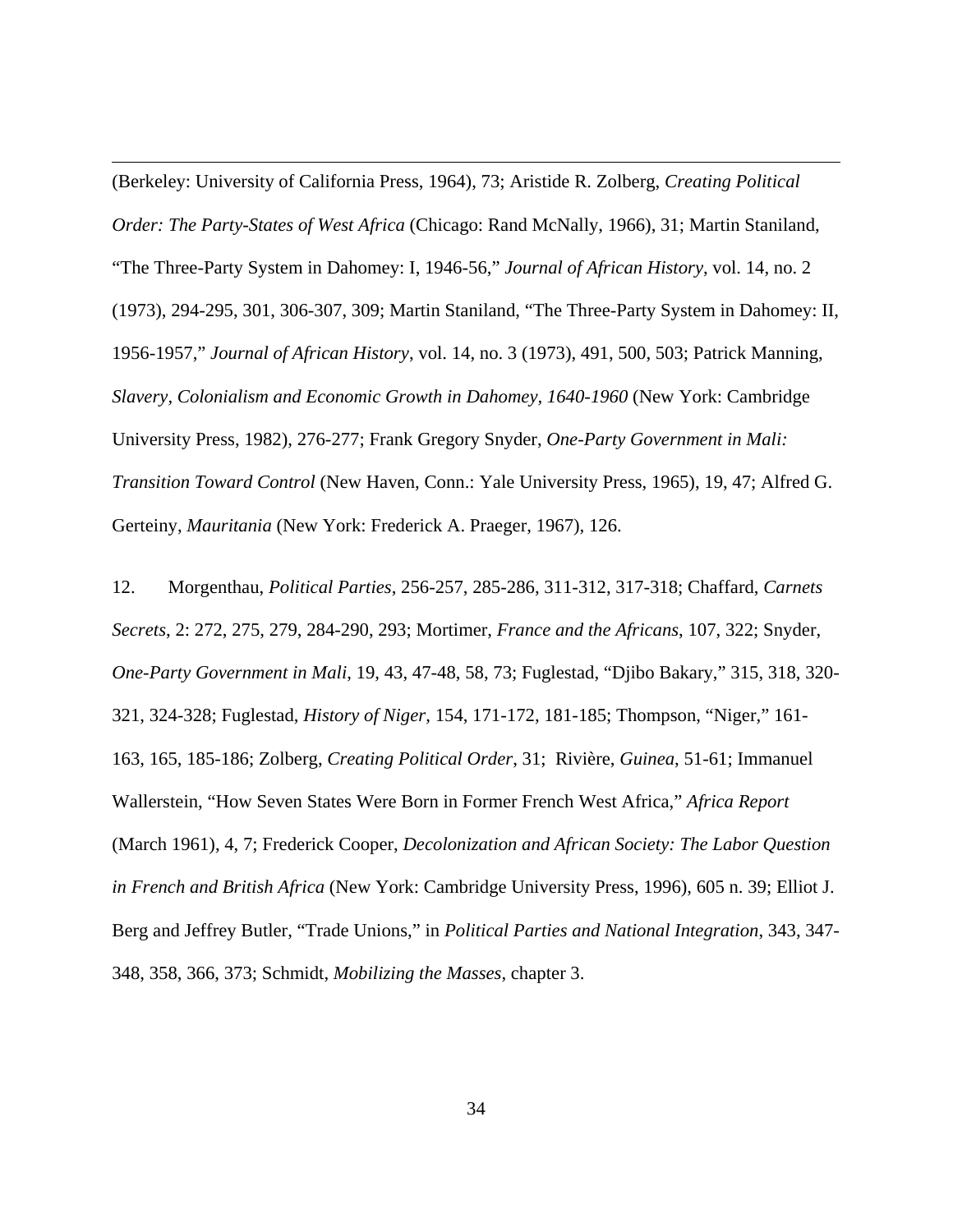13. See Schmidt, *Mobilizing the Masses*, chapters 3 and 4; Schmidt, *Cold War and Decolonization in Guinea*, chapters 2 and 3.

 $\overline{a}$ 

14. ANS, 17G586, Guinée Française, Services de Police, "Renseignements *Objet*: R.D.A. Guinée et Madéïra Kéïta," 2 March 1955, #491/195, C/PS.2; interview with Bocar Biro Barry, Conakry, 21 Jan. 1991; Morgenthau, *Political Parties*, 229; Kéïta, *P.D.G.*, 1: 308; Cooper, *Decolonization and African Society*, 409.

15. Morgenthau, *Political Parties*, 12, 20, 251; Jean Suret-Canale, *La République de Guinée* (Paris: Éditions Sociales, 1970), 142-143. For discussion of the hierarchical educational system in French West Africa, see Schmidt, "Top Down or Bottom Up?," 998-1001; Peggy R. Sabatier, "'Elite' Education in French West Africa: The Era of Limits, 1903-1945," *International Journal of African Historical Studies*, vol. 11, no. 2 (1978), 247-266.

16. ANS, 17G573, "Rapport Général d'Activité 1947-1950," présenté par Mamadou Madéïra Kéïta, Secrétaire Général, PDG, au Premier Congrès Territorial du Parti Démocratique de Guinée (Section Guinéenne du Rassemblement Démocratique Africain), Conakry, 15-18 Oct. 1950; interviews in Conakry with Bocar Biro Barry, 21 Jan. 1991; Léon Maka, 20 Feb. 1991; Fodé Mamdou Touré, 13 March 1991; Morgenthau, *Political Parties*, 20-21, 222, 224-225, 251; Suret-Canale, *République de Guinée*, 142-143; R. W. Johnson, "The Parti Démocratique de Guinée and the Mamou 'Deviation,'" in *African Perspectives: Papers in the History, Politics and Economics of Africa Presented to Thomas Hodgkin*, ed. Christopher Allen and R. W. Johnson (Cambridge: Cambridge University Press, 1970), 358, 368.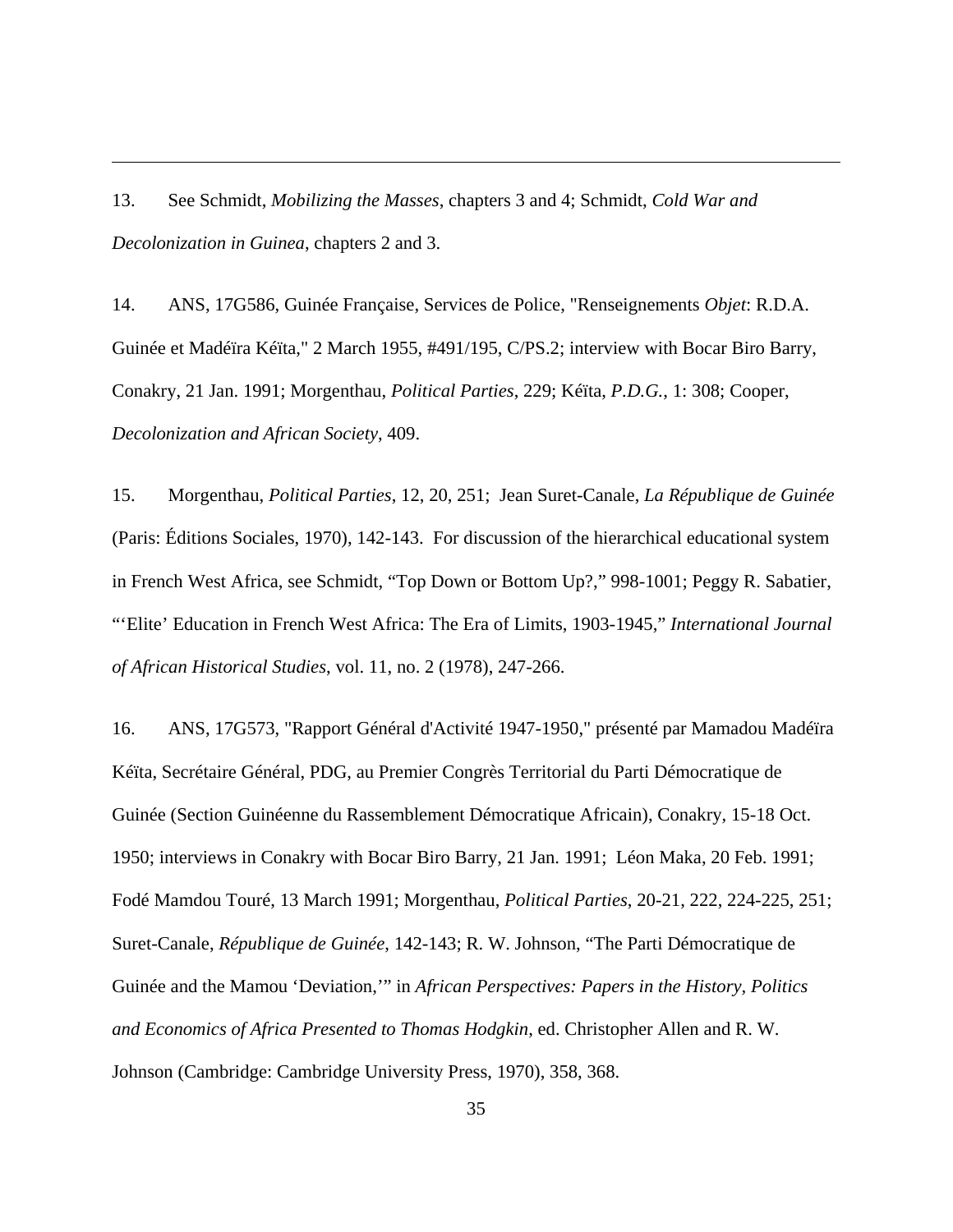17. ANS, 17G586, Guinée Française, Services de Police, Labé, "Renseignements *Objet*: Les A.C. et le R.D.A. dans le Cercle de Labé," 17 Feb. 1955, #374/150, C/PS.2; 17G586, Guinée Française, Services de Police, Kankan, "Renseignements A/S P.D.G. et Congrès de Dabola," 24 Sept. 1956, #1965/682, C/PS.2; 17G622, Guinée Française, Services de Police, "Renseignements A/S Rebondissement du Conflit des Enseignants Africains," 8 Nov. 1957, #2485/919, C/PS.2; interview with Bocar Biro Barry, 29 Jan. 1991; Johnson, "Parti Démocratique de Guinée," 358.

 $\overline{a}$ 

18. Morgenthau, *Political Parties*, 14, 19, 22, 271-272, 275, 277-279, 281, 286, 289-290, 299; Mortimer, *France and the Africans*, 64-65; Zolberg, *Creating Political Order*, 31; Snyder, *One-Party Government in Mali*, 19, 47.

19. Morgenthau, *Political Parties*, 309, 317, 422; Fuglestad, "Djibo Bakary," 315, 317-321, 324-326; Fuglestad, *History of Niger*, 154, 161-162, 171-172, 181-185; Thompson, "Niger," 161-162; Chaffard, *Carnets Secrets*, 2: 272, 274; Mortimer, *France and the Africans*, 140; Wallerstein, "How Seven States Were Born," 7; Klaas van Walraven, "From Tamanrasset: The Struggle of Sawaba and the Algerian Connection, 1957-1966," *Journal of North African Studies*, vol. 10, nos. 3-4 (Sept.-Dec. 2005), 508, 510.

20. Morgenthau, *Political Parties*, 11, 137-138, 147-149, 151, 158-161, 308; Mortimer, *France and the Africans*, 56, 68, 132-134, 141, 250-252; Thompson and Adloff, *French West Africa*, 115-116; Robinson, "Senegal," 311, 315, 321, 323-325, 334-335; William J. Foltz, "Senegal," in *Political Parties and National Integration*, 20, 22-25; Ernest Milcent, "Senegal," in *African One-Party States*, 99-100, 102; Joseph-Roger de Benoist, *L'Afrique Occidentale*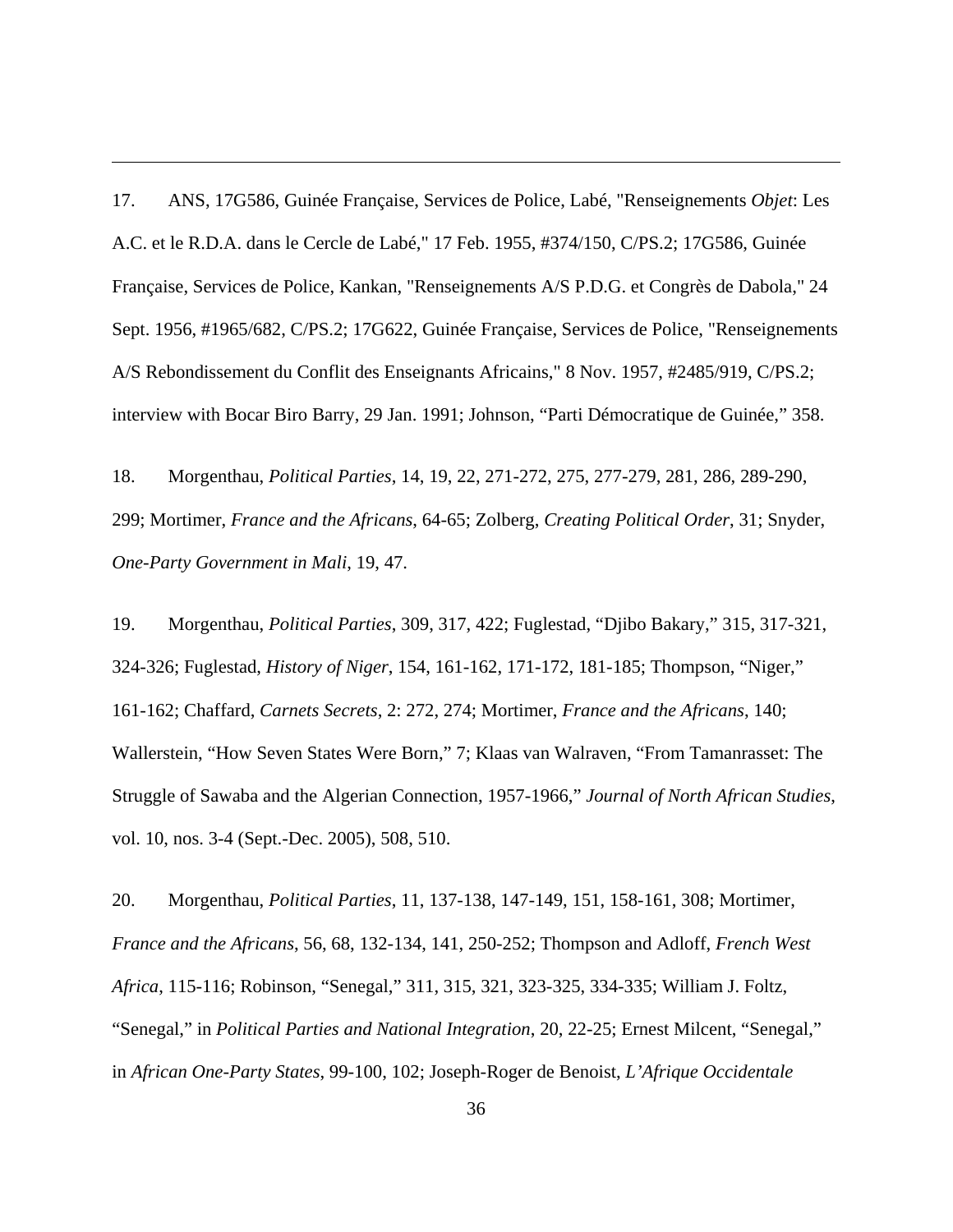*Française de la Conférence de Brazzaville (1944) à l'Indépendance* (1960) (Dakar: Les Nouvelles Éditions Africaines, 1982), 413-14, 427.

 $\overline{a}$ 

21. Morgenthau, *Political Parties*, 166, 169-172, 174, 177-178, 208, 335; Zolberg, "Ivory Coast," 66, 72-73; Aristide R. Zolberg, *One-Party Government in the Ivory Coast* (Princeton, NJ: Princeton University Press, 1964), 26, 58, 67-68, 73-74, 118, 186; Immanuel Wallerstein, *The Road to Independence: Ghana and the Ivory Coast* (Paris: Mouton, 1964), 47-48; Georges Chaffard, *Les Carnets Secrets de la Décolonisation* (Paris: Calmann-Lévy, 1965), 1: 36-37; Virginia Thompson, "The Ivory Coast," in *African One-Party States*, 240; Bonnie Campbell, "The Ivory Coast," in *West African States: Failure and Promise: A Study in Comparative Politics*, ed. John Dunn (New York: Cambridge University Press, 1978), 69-71, 73; David A. Chappell, "The Nation as Frontier: Ethnicity and Clientelism in Ivorian History," *International Journal of African Historical Studies*, vol. 22, no. 4 (1989), 683, 686; Catherine Boone, "The Social Origins of Ivoirian Exceptionalism: Rural Society and State Formation," *Comparative Politics*, vol. 27, no. 4 (July 1995), 448-449.

22. Morgenthau, *Political Parties*, 22, 318-319, 424-425; Thompson and Adloff, *French West Africa*, 119, 174, 176-177; Mortimer, *France and the Africans*, 46, 111-112, 264-265.

23. Thompson and Adloff, *French West Africa*, 169-170; Milcent, *A.O.F.*, 113, 130; Gerteiny, *Mauritania*, 116-119, 121, 126, 130-131.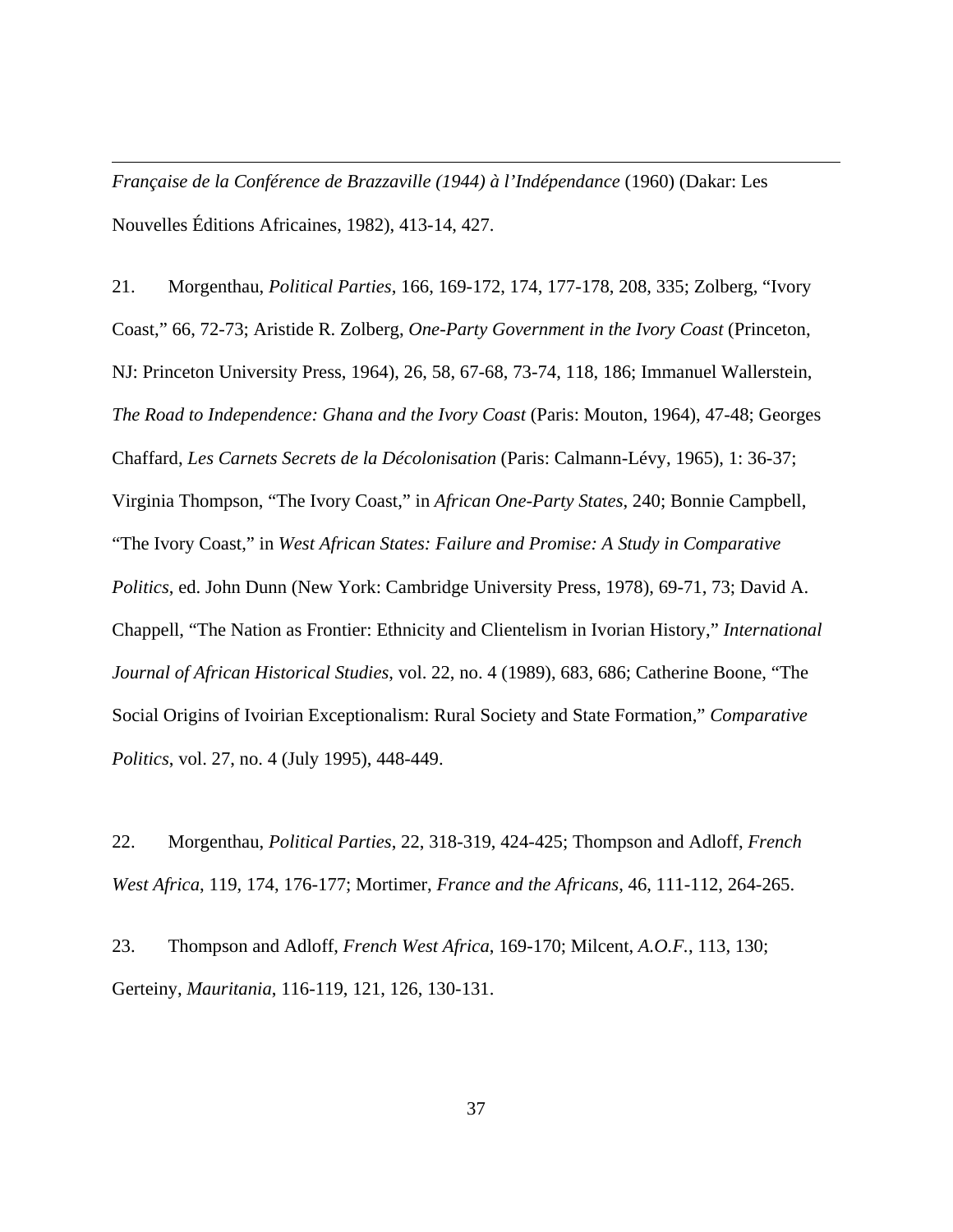24. Morgenthau, *Political Parties*, 316; Manning, *Slavery, Colonialism and Economic Growth*, 277-279, 330 n. 43; Staniland, "Three-Party System in Dahomey: I," 294-295, 301, 303- 304, 306; Staniland, "Three-Party System in Dahomey: II," 503.

25. Mortimer, *France and the Africans*, 128-129; Manning, *Slavery, Colonialism and Economic Growth*, 277; Morgenthau, *Political Parties*, 89, 100, 316; Thompson and Adloff, *French West Africa*, 143-144; Staniland, "Three-Party System in Dahomey: I," 308-312; Virginia Thompson, "Dahomey," in *Five African States: Responses to Diversity*, ed. Gwendolen M. Carter (Ithaca, N.Y.: Cornell University Press, 1963),173-174, 177, 179.

26. Staniland, "Three-Party System in Dahomey: II," 495-497.

 $\overline{a}$ 

27. Thompson and Adloff, *French West Africa*, 143; Staniland, "Three-Party System in Dahomey: I," 299, 301, 303-304, 306-312; Staniland, "Three-Party System in Dahomey: II," 500, 503; Manning, *Slavery, Colonialism and Economic Growth*, 277-279, 330 n. 43; Morgenthau, *Political Parties*, 345, 417.

28. For an in-depth discussion of these issues, see Schmidt, *Mobilizing the Masses*; Schmidt, "Emancipate Your Husbands."

29. Morgenthau, *Political Parties*, 257, 279-80, 285-86, 299; Thomas Hodgkin and Ruth Schachter Morgenthau, "Mali," in *Political Parties and National Integration*, 233-35; Mortimer, *France and the Africans*, 107, 111 n. 1, 141; *Zolberg, Creating Political Order*, 31.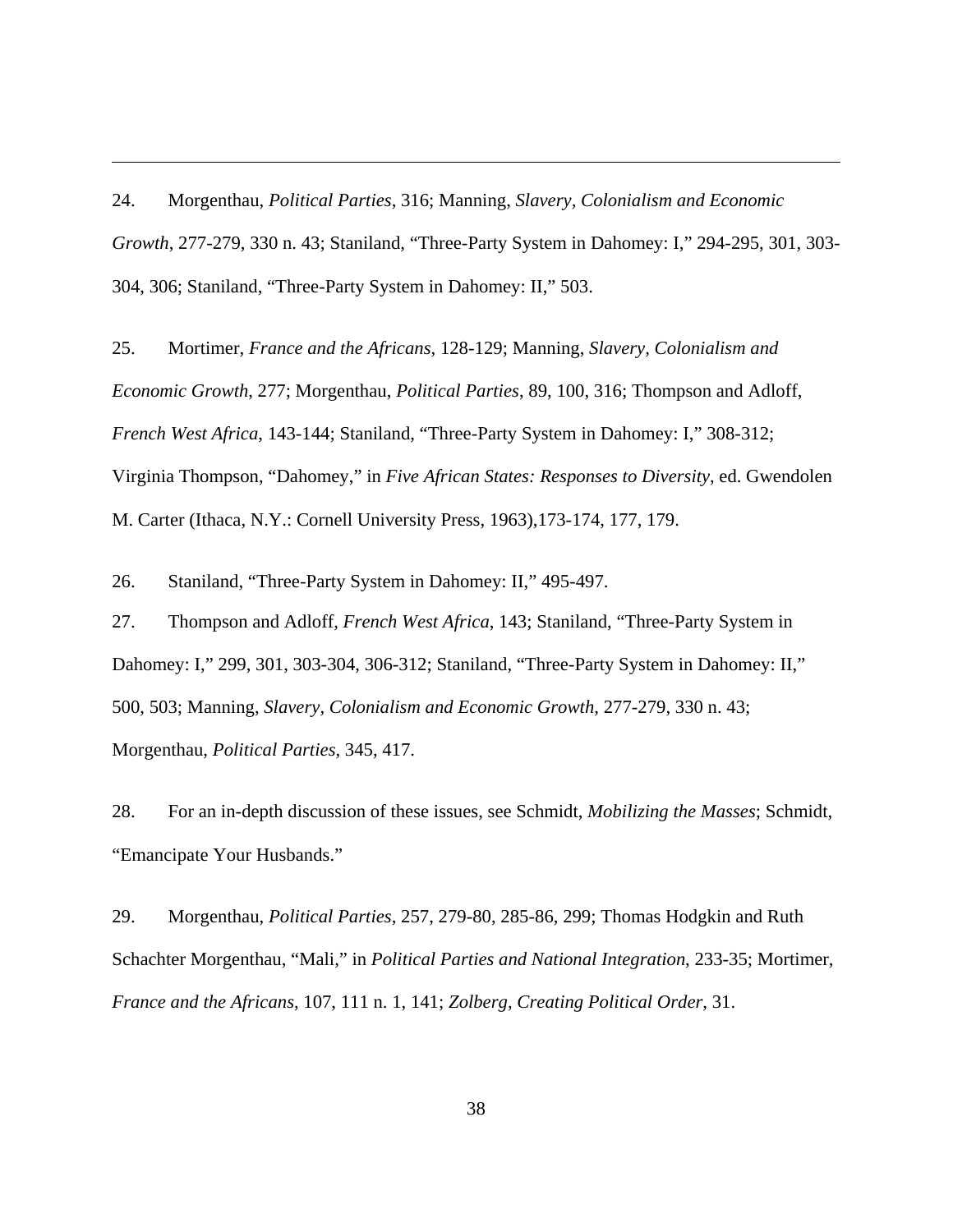30. Monica M. van Beusekom, *Negotiating Development: African Farmers and Colonial Experts at the Office du Niger, 1920-1960* (Portsmouth, N.H.: Heinemann, 2002), xxvi-xxviii, 161, 167-68, 171-73.

31. Morgenthau, *Political Parties*, 280-82; Zolberg, *Creating Political Order*, 31.

 $\overline{a}$ 

32. Morgenthau, *Political Parties*, 265, 287-288; Zolberg, *Creating Political Order*, 31. African military veterans were a partial exception to this generalization. Although a significant number of veterans were of slave descent, they were split in terms of political allegiance. Mann argues that career soldiers and World War I veterans tended to support the Parti Progressiste Soudanais, which was favored by the colonial administration and the chiefs, while conscripts and World War II veterans tended to support the Union Soudanais. In the 1958 referendum, Soudanese veterans generally opposed political independence, which they feared would jeopardize their pensions and other benefits accrued from France. Gregory Mann, *Native Sons: West African Veterans and France in the Twentieth Century* (Durham, N.C.: Duke University Press, 2006), 4, 22-24, 52-53, 110, 127, 134, 136, 138.

33. ANS, 17G586, Guinée Française, Services de Police, "Renseignements *Objet*: Réunion Publique R.D.A. à Conakry et ses Suites," 8 Sept. 1954, #2606/942, C/PS.2; Jane Turrittin, "Aoua Kéita and the Nascent Women's Movement in the French Soudan," *African Studies Review* 36, 1 (April 1993), 59-89. See also Morgenthau, *Political Parties*, 287; Zolberg, *Creating Political Order*, 33; Mann, *Native Sons*, 137-38.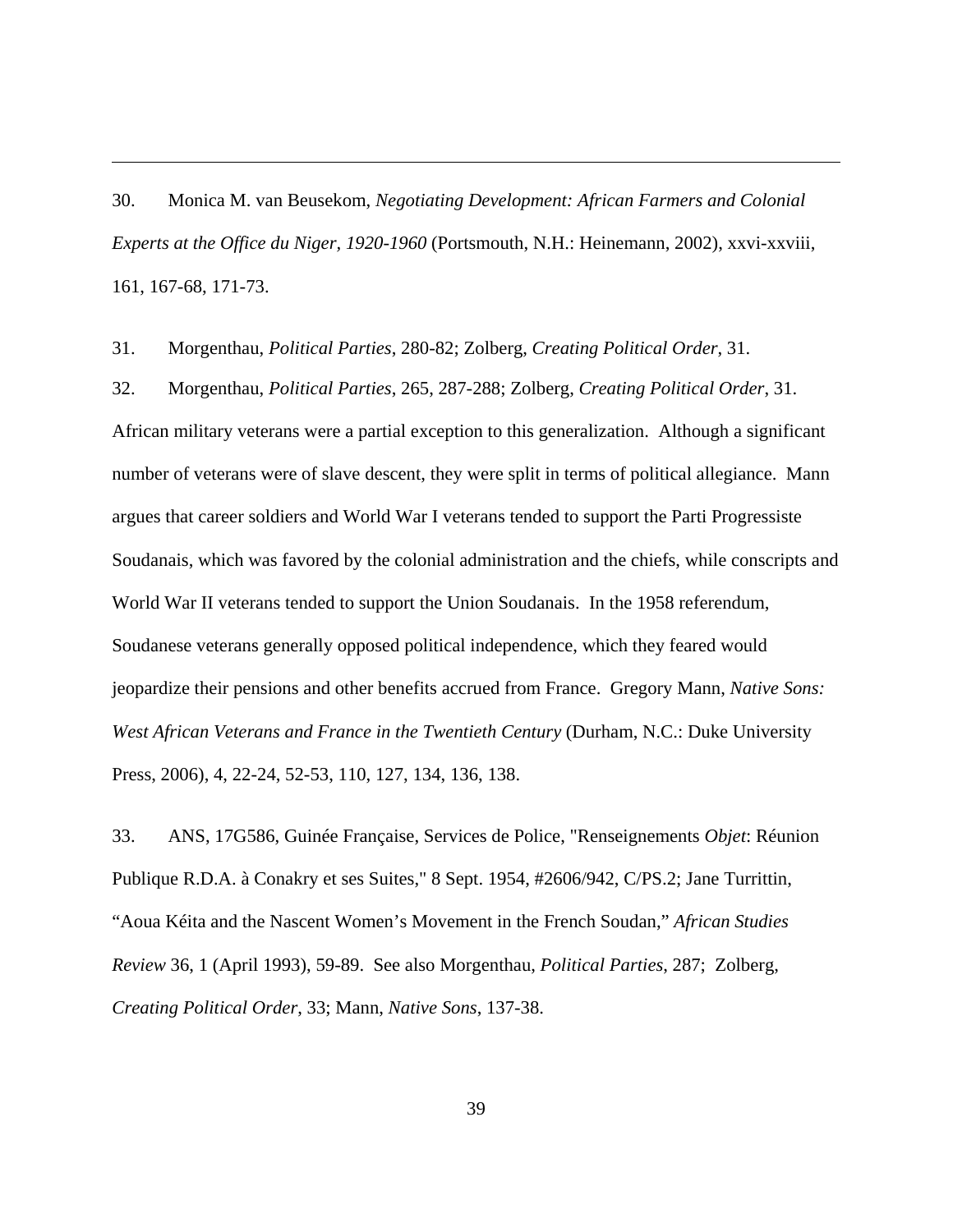34. Fuglestad, *History of Niger*, 162, 191; Fuglestad, "Djibo Bakary," 315-316, 319; Thompson, "Niger," 174; van Walraven, "From Tamanrasett," 508-11; Klaas van Walraven, "*Sawaba*'s Rebellion in Niger (1964-1965): Narrative and Meaning," in *Rethinking Resistance: Revolt and Violence in African History*, ed. Jon Abbink, Mirjam de Bruijn, and Klaas van Walraven (Boston: Brill, 2003), 219, 225.

35. Fuglestad, "Djibo Bakary," 329.

 $\overline{a}$ 

36. Fuglestad, *History of Niger*, 178; Mortimer, *France and the Africans*, 175 n. 5; Morgenthau, *Political Parties*, 317; van Walraven, "From Tamanrasett," 508.

37. Fuglestad, *History of Niger*, 191; Thompson, "Niger," 174.

38. Mortimer, *France and the Africans*, 175 n. 5, 307; Thompson, "Niger," 219-220. For further elaboration on trans-territorial Hausa identity, see William F. S. Miles, *Hausaland Divided: Colonialism and Independence in Nigeria and Niger* (Ithaca: Cornell University Press, 1944).

39. Fuglestad, *History of Niger*, 154, 162, 191; Fuglestad, "Djibo Bakary," 319, 319 n. 31; Thompson, "Niger," 191, 193; van Walraven, "*Sawaba*'s Rebellion in Niger," 219, 225.

40. Fuglestad, *History of Niger*, 162, 191; Fuglestad, "Djibo Bakary," 315-316, 319; Thompson, "Niger," 174; van Walraven, "From Tamanrasett," 508; van Walraven, "*Sawaba*'s Rebellion in Niger," 225.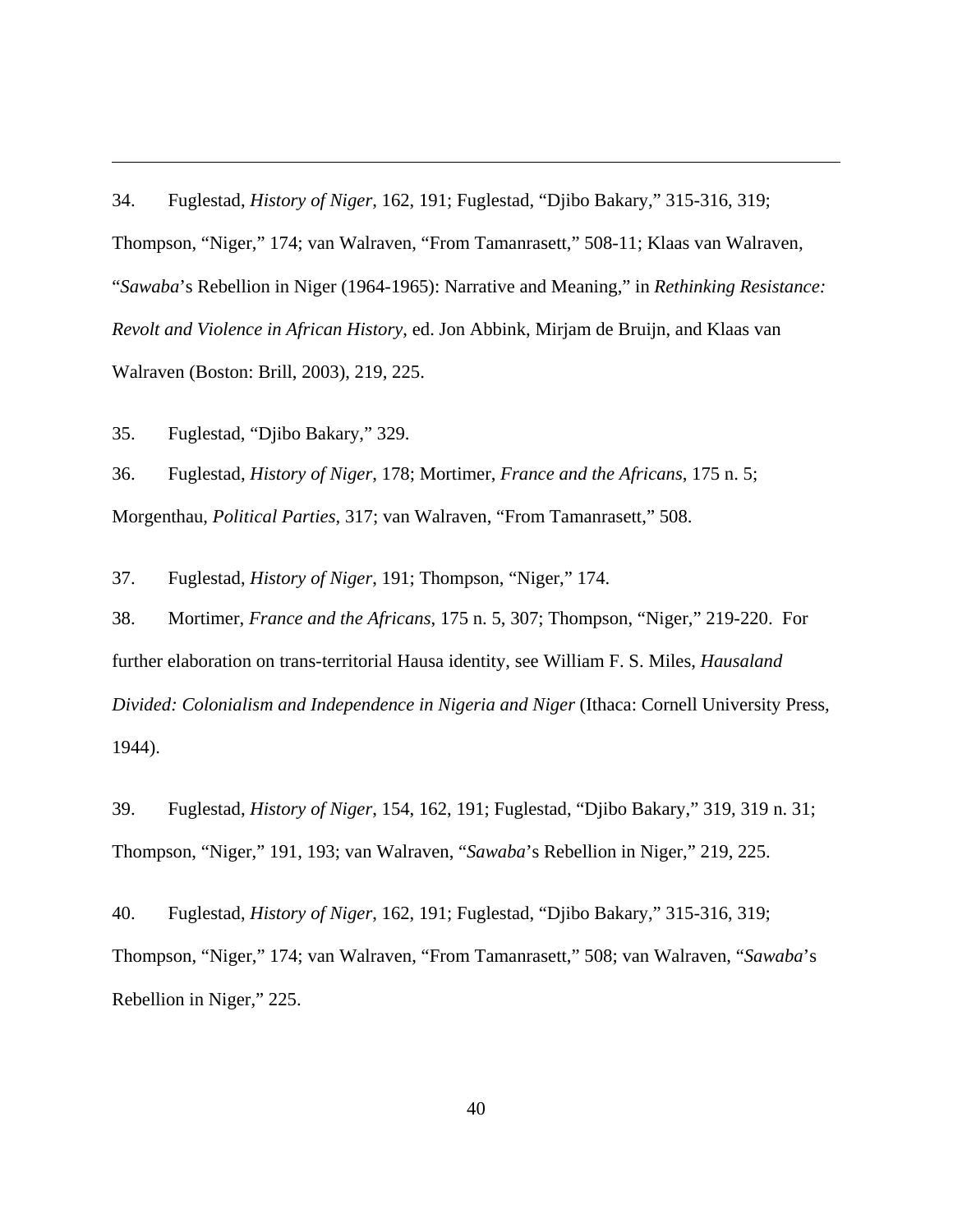41. Zolberg, *One-Party Government*, 12, 14, 48, 134; Zolberg, "Ivory Coast," 66; Thompson, "Ivory Coast," 266-267. See also Samir Amin, *Le Développement du Capitalisme en Côte d'Ivoire* (Paris: Les Éditions de Minuit, 1967).

 $\overline{a}$ 

42. Zolberg, *One-Party Government*, 27-28, 41, 48, 134; Thompson, "Ivory Coast," 267; Boone, "Social Origins of Ivoirian Exceptionalism," 449-450; Chappell, "Nation as Frontier," 683; Martin Staniland, "Single-Party Regimes and Political Change: The P.D.C.I. and Ivory Coast Politics," in *Politics and Change in Developing Countries: Studies in the Theory and Practice of Development*, ed. Colin Leys (Cambridge: Cambridge University Press, 1969), 141.

43. Zolberg, *One-Party Government*, 29, 33-34; Zolberg, "Ivory Coast," 66.

44. Morgenthau, *Political Parties*, 166, 169-172, 174, 177, 344; Zolberg, *One-Party Government*, 67, 73-74, 118, 186; Zolberg, "Ivory Coast,"66, 72-73, 73 n. 4; Campbell, "Ivory Coast," 70-71, 73; Chappell, "Nation as Frontier," 683, 686; Boone, "Social Origins of Ivoirian Exceptionalism," 448-449; Chaffard, 1: 36-37; Thompson, "Ivory Coast," 240; Wallerstein, *Road to Independence*, 47.

45. Zolberg, *One-Party Government*, 134; Thompson and Adloff, *French West Africa*, 123- 124; Staniland, "Single-Party Regimes," 149, 154.

46. Morgenthau, *Political Parties*, 318-319, 424-425; Thompson and Adloff, *French West Africa*, 119, 124, 171-177, 294; Mortimer, *France and the Africans*, 141, 227-228, 264-265;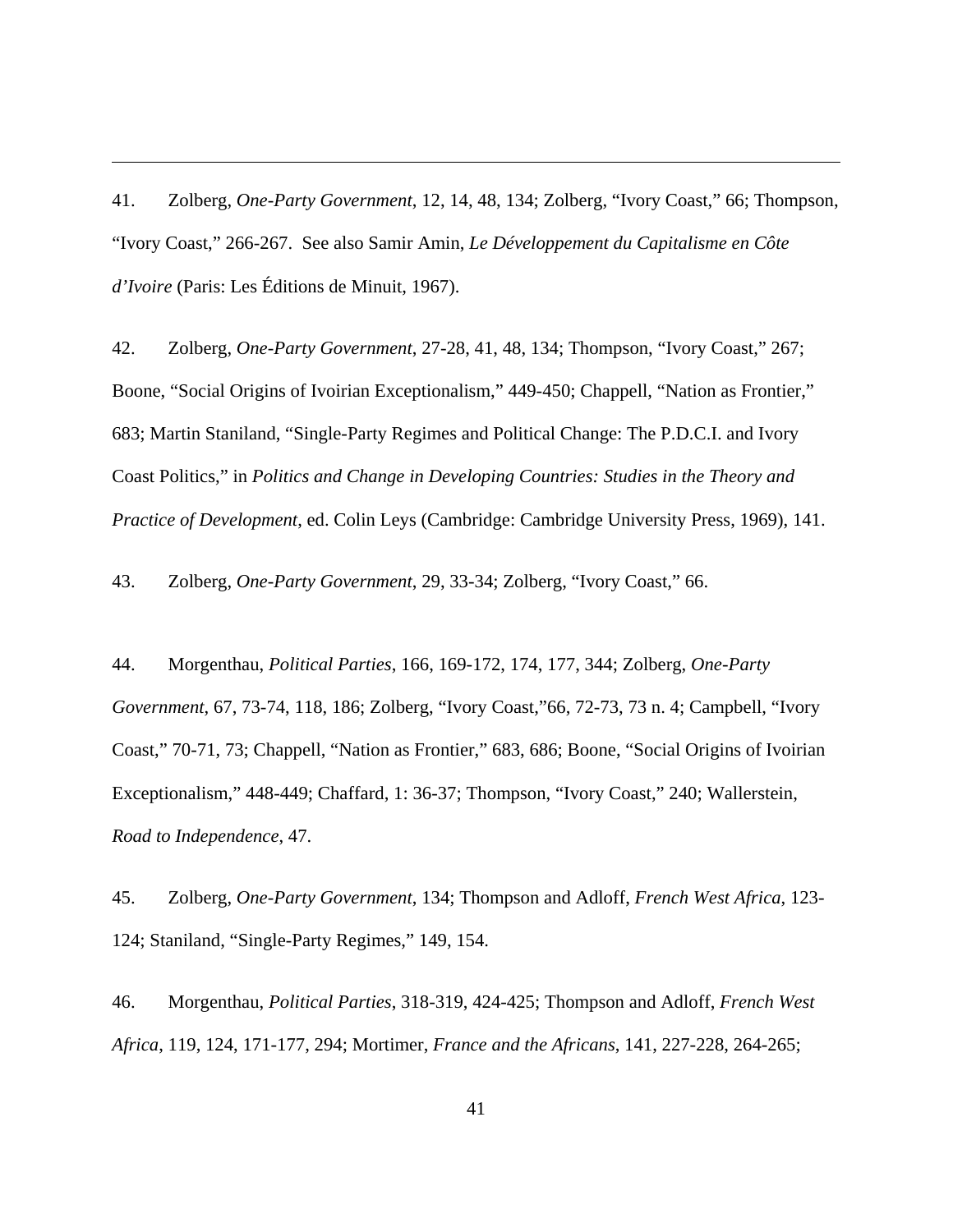Georges Y. Madiega, "Les Partis Politiques et la Question des Fédérations en Haute-Volta (Burkina-Faso)," in *L'Afrique Noire Française: L'Heure des Indépendances*, eds. Charles-Robert Ageron et Marc Michel (Paris: CNRS Éditions, 1992), 385-86.

47. Staniland, "Three-Party System in Dahomey, I," 299-312; Staniland, "Three-Party System in Dahomey, II," 495-503; Manning, *Slavery, Colonialism and Economic Growth*, 277- 279, 330 n. 43; Morgenthau, *Political Parties*, 17, 315-316, 345, 417; Thompson, "Dahomey," 177, 179; Thompson and Adloff, *French West Africa*, 143.

48. Morgenthau, *Political Parties*, 314.

 $\overline{a}$ 

49. Staniland, "Three-Party System in Dahomey: I," 291, 301, 303, 305-306, 312; Staniland, "Three-Party System in Dahomey: II,"495-499, 503; Morgenthau, *Political Parties*, 291-293, 295-296, 339; Hodgkin and Morgenthau, "Mali," 223-225, 237; Zolberg, *Creating Political Order*, 28, 34.

50. ANS, 17G573, "Les Partis Politiques en Guinée, 1er Semestre 1951"; 17G573, Gendarmerie, AOF, "En Guinée Française," 12 Sept. 1951, #174/4; 17G573, Guinée Française, Services de Police, Conakry, "Rapport de Quinzaine du 1er au 15 Octobre 1951," #1847/1019, C/PS.2; 17G573, Guinée Française, Services de Police, "Revue Trimestrielle, 3ème Trimestre," 24 Nov. 1951; 17G573, Comité Directeur, P.D.G., "Analyse de la Situation Politique en Afrique Noire et des Méthodes du R.D.A. en Vue de Dégager un Programme d'Action," ca. 14 Jan. 1952; Kéïta, *P.D.G.*, 1: 238, 241-242; Morgenthau, *Political Parties*, 26, 98.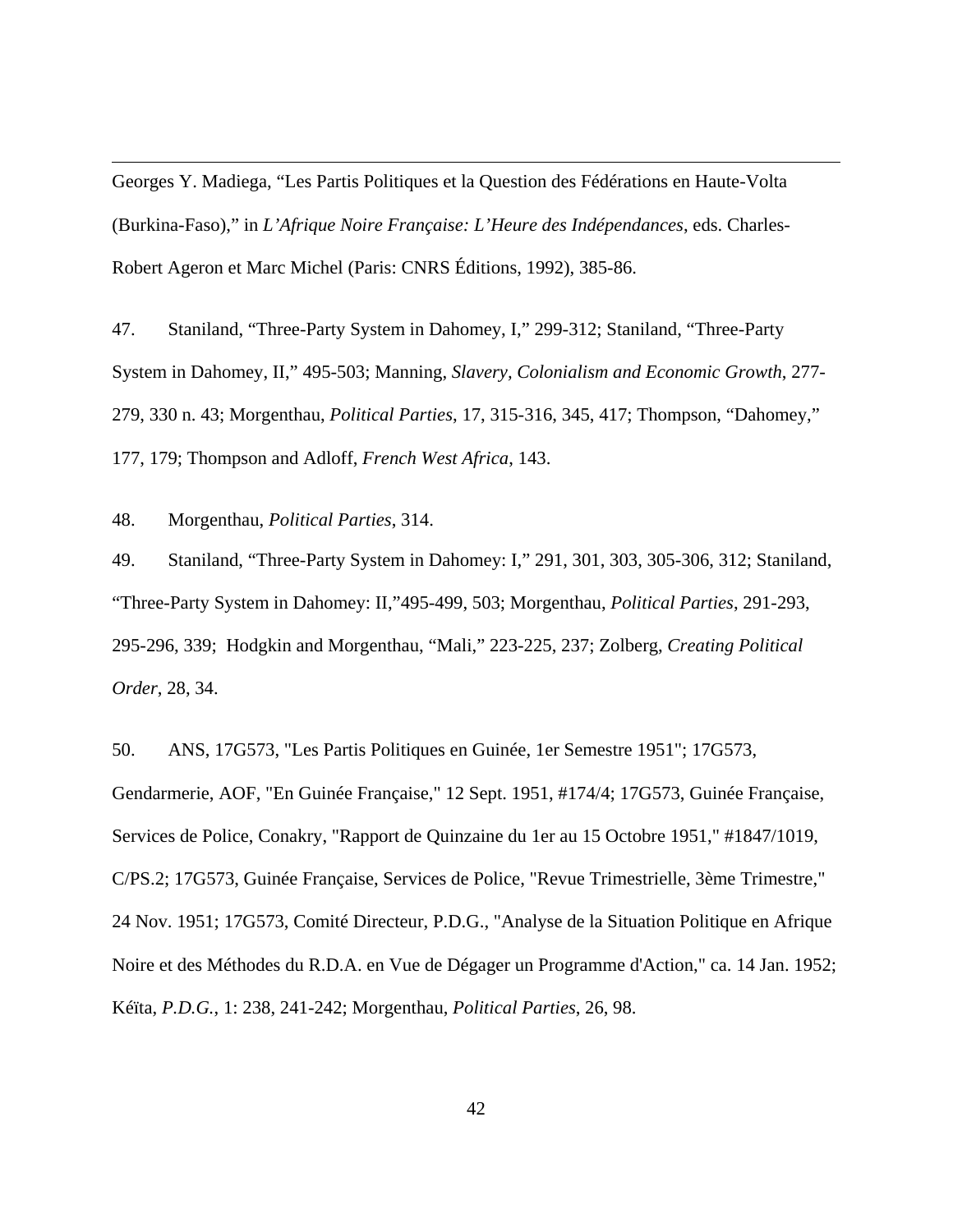51. ANS, 17G573, Police, "...Réunion Publique du Parti Démocratique de Guinée Française...," 25 Oct. 1950; Kéïta, *P.D.G.*, 1: 242, 339; Kéïta, *P.D.G.*, 2: 113; Jean Suret-Canale, "La Fin de la Chefferie en Guinée," *Journal of African History*, vol. 7, no. 3 (1966), 481.

52. Kéïta, *P.D.G.*, 2: 190-191.

53. Kéïta, *P.D.G.*, 1: 242.

 $\overline{a}$ 

54. ANS, 17G586, Guinée Française, Services de Police, Kankan, "Renseignements A/S Entretien à Kankan de Sékou Touré (Sily) avec Magassouba Moriba et Touré Sékou (Chavanel) sur Cas Lamine Kaba et Instructions sur Organisation Intérieure Sections R.D.A.," 17 Nov. 1954, #2955/1158, C/PS.2; CRDA, Madéïra Kéïta, "Instructions pour les Camarades de N'Zérékoré," Conakry, 9 Dec. 1949, in *P.D.G.-R.D.A., Parti Démocratique de Guinée, 1947-1959: Activités-- Répression--Élections*; Kéïta, *P.D.G.*, 1: 242.

55. Morgenthau, *Political Parties*, 291; Zolberg, *Creating Political Order*, 28, 32-22. 56. Fuglestad, "Djibo Bakary," 319-320; Fuglestad, *History of Niger*, 181-182; Thompson, "Niger," 161, 164; van Walraven, "From Tamanrasett," 509-10; van Walraven, "*Sawaba*'s Rebellion in Niger," 219. 225.

57. Morgenthau, *Political Parties*, 307, 309, 317; Mortimer, *France and the Africans*, 178, 200, 219-220; Thompson and Adloff, *French West Africa*, 94; Chaffard, *Carnets Secrets*, 2: 271; Fuglestad, "Djibo Bakary," 315; Fuglestad, *History of Niger*, 164.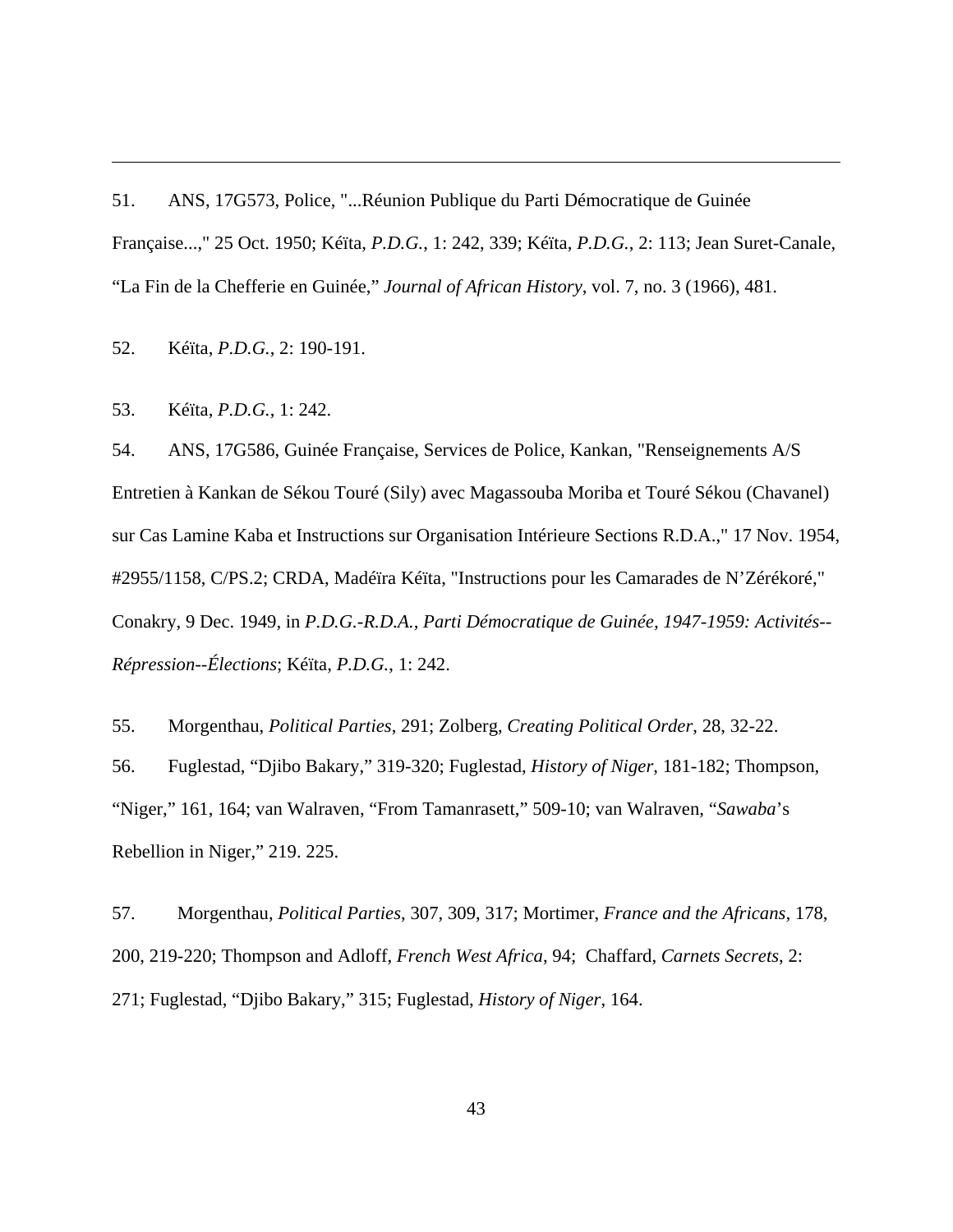58. Fuglestad, "Djibo Bakary," 318; Fuglestad, *History of Niger*, 154, 182-183; Thompson, "Niger," 161; Chaffard, *Carnets Secrets*, 2: 272.

59. Fuglestad, "Djibo Bakary," 321, 324-326.

 $\overline{a}$ 

60. Morgenthau, *Political Parties*, 162, 311; Mortimer, *France and the Africans*, 317; Robinson, "Senegal," 338, 340; Zolberg, *Creating Political Order*, 34; Chafer, *End of Empire*, 214-15; G. Wesley Johnson, "Les Élites au Sénégal pendant la Période d'Indépendance," in *L'Afrique Noire Française*, 35-36; Sheldon Gellar. *Structural Changes and Colonial Dependency: Senegal 1885-1945* (Beverly Hills: Sage Publications, 1976), 45-46, 48, 66-67, 69; Catherine Boone, "State Power and Economic Crisis in Senegal," *Comparative Politics*, vol. 22, no. 3 (April 1990), 345-46; Frederick Cooper, *Africa Since 1940: The Past of the Present* (New York: Cambridge University Press, 2002), 23, 46.

61. Morgenthau, *Political Parties*, 184-185, 208-211, 339, 346; Zolberg, *One-Party Government*, 3-4, 116, 118-119, 143-144, 185-186, 196; Zolberg, "Ivory Coast," 71-73; Zolberg, *Creating Political Order*, 34; Thompson, "Ivory Coast," 241, 277; Staniland, "Single-Party Regimes," 152, 164; Campbell, "Ivory Coast," 74. These practices continued in the postindependence period. See Boone, "Social Origins of Ivoirian Exceptionalism," 450-54.

62. Staniland, "Three-Party System in Dahomey: I," 291, 296-312; Staniland, "Three-Party System in Dahomey: II," 495-504; Manning, *Slavery, Colonialism and Economic Growth*, 277- 279, 330 n. 43; Morgenthau, *Political Parties*, 315, 340, 345; Thompson and Adloff, *French West Africa*, 60.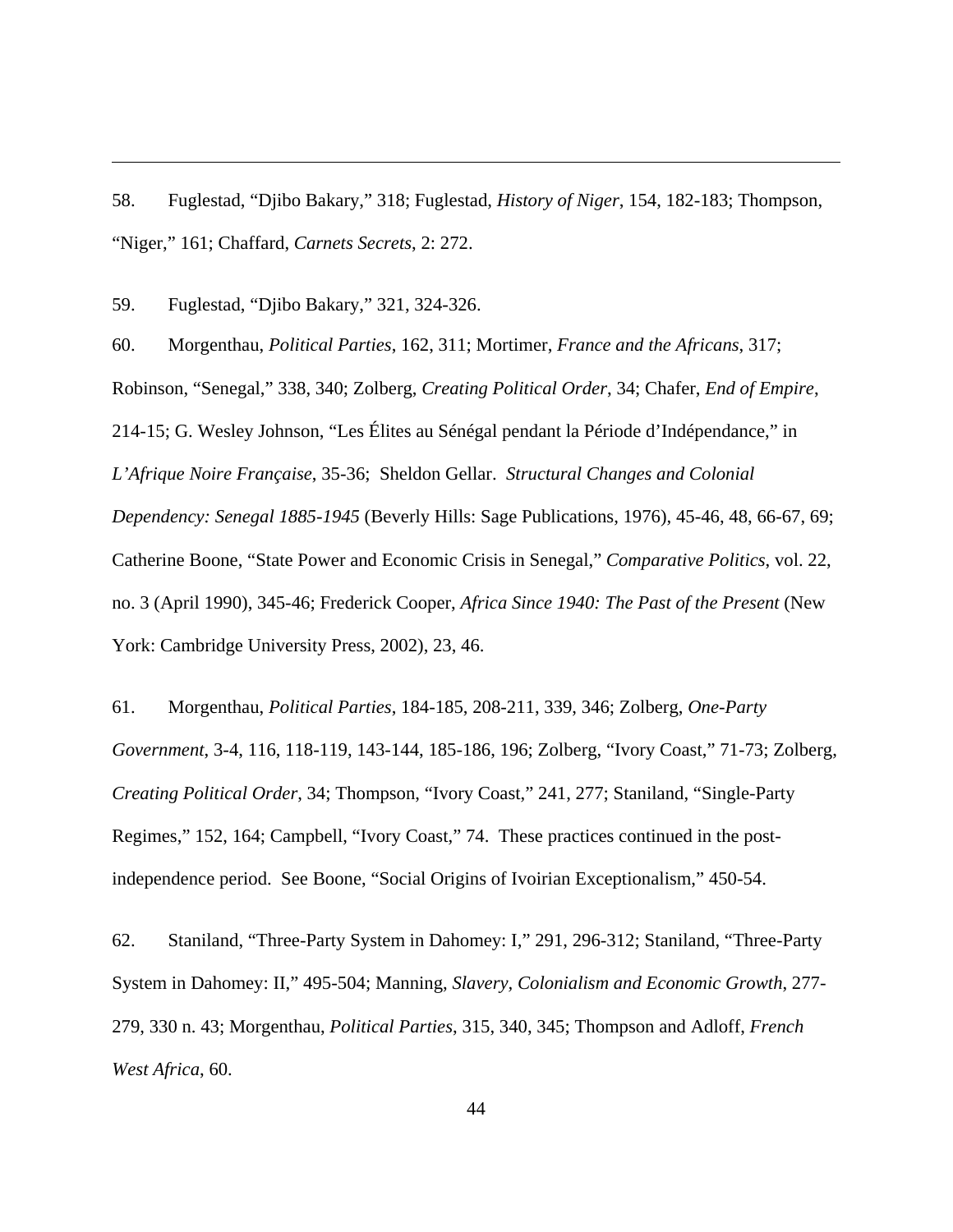63. Morgenthau, *Political Parties*, 66, 71-72; Ivan Hrbek, "North Africa and the Horn," in *General History of Africa*, VIII: *Africa Since 1935*, eds. Ali A. Mazrui and C. Wondji (Berkeley: University of California Press, 1999), 129, 132-135.

 $\overline{a}$ 

64. ANS, 20G136, Télégramme Départ, Afcours, à tous Gouverneurs, 4 July 1956, #80237; 20G136, Télégramme Départ, Haut Commissaire, Dakar, à tous Gouverneurs, 20 July 1956, #80266; 20G136, Gouverneur, Guinée Française, Conakry, à Haut Commissaire, Dakar, "*Objet*: Suffrage Universel dans les T.O.M.," 3 Aug. 1956, #2072, CB/SL.

65. CRDA, Fodéba Kéïta, "Rapport du IVème Congrès sur les Réformes Administratives et les Nouvelles Structures," *La Liberté*, 25 July 1958, p. 3; interview with Mamadou Bela Doumbouya, Conakry, 26 Jan. 1991; Suret-Canale, "Fin de la Chefferie," 459-460, 490, 492- 493; Suret-Canale, *République de Guinée*, 164; Ameillon, *Guinée*, 24-25; Kéïta, *P.D.G.*, 2: 67, 69, 147; Schmidt, *Mobilizing the Masses*, chapter 4; Schmidt, *Cold War and Decolonization in Guinea*, chapters 2, 3, and 5; Martin Klein, *Slavery and Colonial Rule in French West Africa* (New York: Cambridge University Press, 1998), 238.

66. Morgenthau, *Political Parties*, 257, 284; Hodgkin and Morgenthau, "Mali," 235, 237- 238, 240-241; Thompson and Adloff, *French West Africa*, 153; Zolberg, *One-Party Government*, 289 n. 9; Mortimer, *France and the Africans*, 111 n. 1; Snyder, *One-Party Government in Mali*, 57.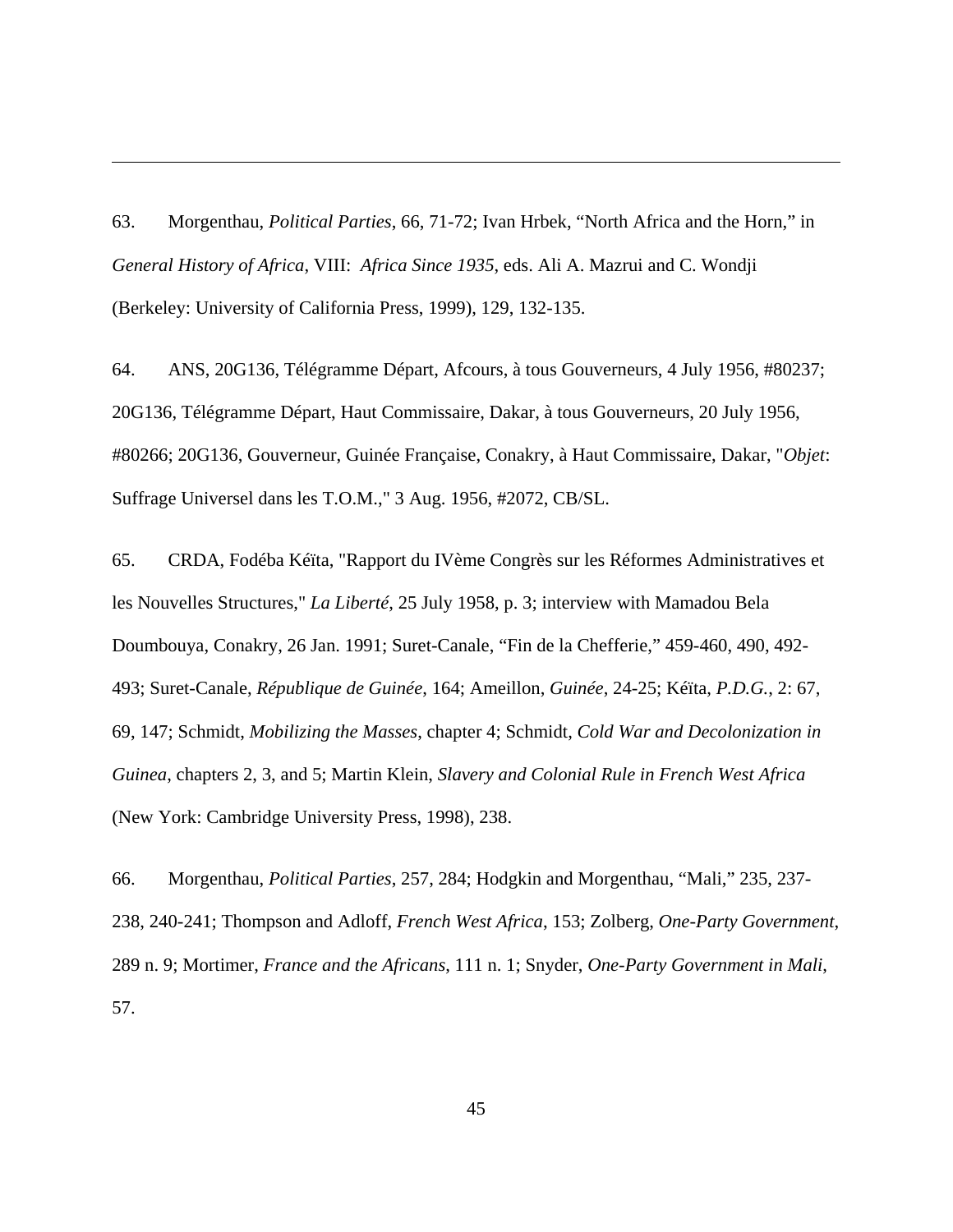67. Thompson and Adloff, *French West Africa*, 155-161; Morgenthau, *Political Parties*, 317, 422; Mortimer, *France and the Africans*, 140, 322; Cooper, *Africa Since 1940*, 47; Thompson, "Niger," 157-158, 167, 174; Fuglestad, "Djibo Bakary," 314-315; Fuglestad, *History of Niger*, 161-162, 183.

68. Thompson, "Niger," 213. See also Fuglestad, "Djibo Bakary," 318, 320-321.

 $\overline{a}$ 

69. Fuglestad, "Djibo Bakary," 324-327; Fuglestad, *History of Niger*, 184-185; Thompson, "Niger," 164; Chaffard, *Carnets Secrets*, 2: 284; Mortimer, *France and the Africans*, 322.

70. Zolberg, *One-Party Government*, 286-289; Zolberg, "Ivory Coast," 83; Staniland, "Single-Party Regimes," 149, 152, 161; Thierno Bah, "Rapport Général," in *L'Afrique Noire Française*, 22; Denise Bouche, "Passage de l'Authorité de l'Administrateur Français au Militant Africain," in *L'Afrique Noire Française*, 178.

71. Morgenthau, *Political Parties*, 314-316, 318; Thompson and Adloff, *French West Africa*, 119, 145, 175; Mortimer, *France and the Africans*, 132, 141, 166; Madiega, "Les Partis Politiques et la Question des Fédérations en Haute-Volta," 386; Manning, *Slavery, Colonialism and Economic Growth*, 277, 279; Staniland, "Three-Party System in Dahomey: I," 294-295, 303, 306; Hodgkin and Morgenthau, "Mali," 237.

72. Morgenthau, *Political Parties*, 116-117, 311; Chafer, *End of Empire*, 107-108; Mortimer, *France and the Africans*, 318; Wallerstein, "How Seven States Were Born," 4; Schmidt,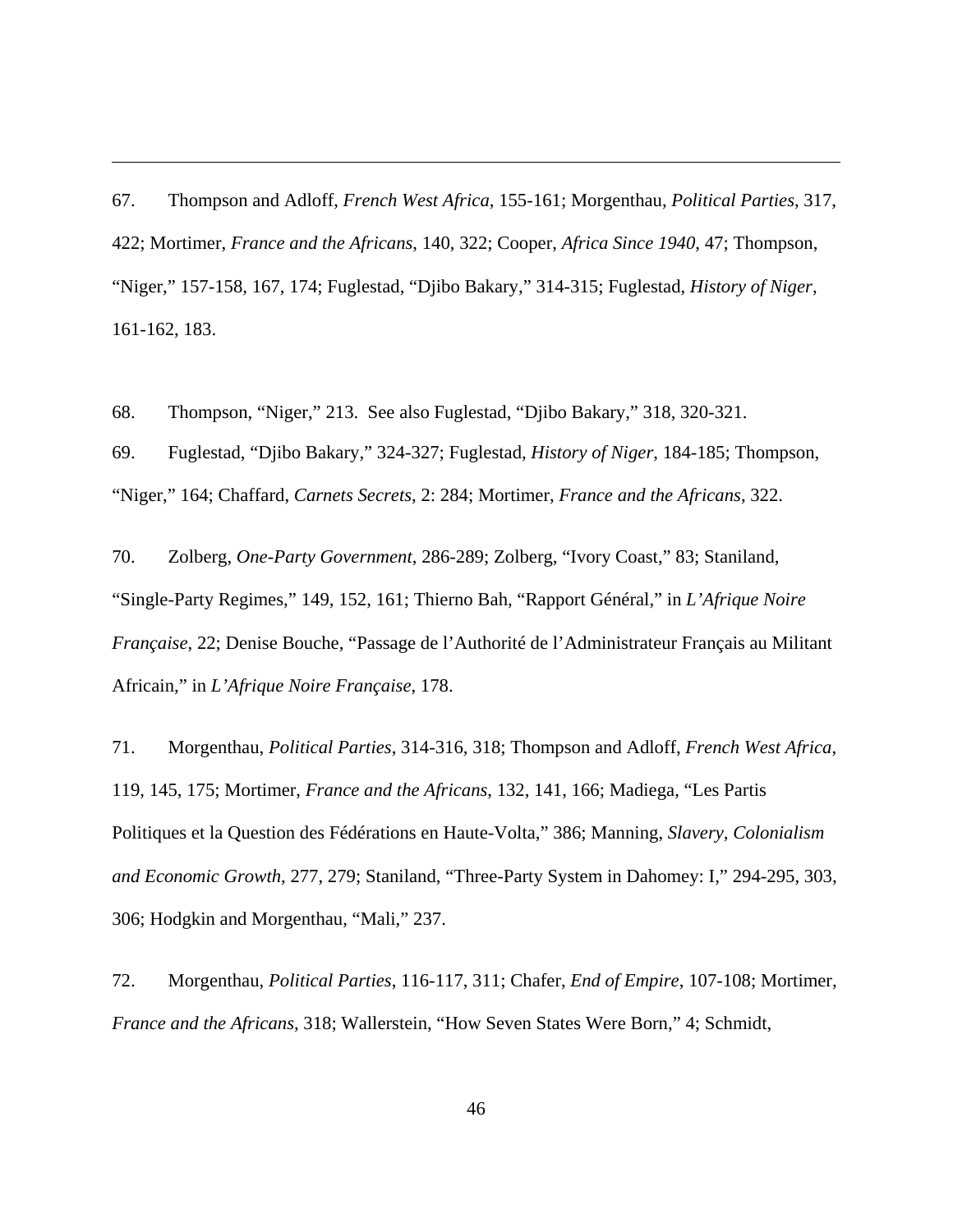*Mobilizing the Masses*, chapter 7; Schmidt, *Cold War and Decolonization in Guinea*, chapters 5 and 6.

 Most of the French West Africa leaders who campaigned for the "No" vote were connected to the Union Générale des Travailleurs d'Afrique Noire (UGTAN), a federal trade union body whose strongest constituent movement was the CGT. These leaders included Sékou Touré in Guinea, Bakary Djibo in Niger, Abdoulaye Guèye and Alioune Cissé in Senegal, and Abdoulaye Diallo in French Soudan. Mortimer, *France and the Africans*, 317-318; Chaffard, *Carnets Secrets*, 2: 292.

73. Diané, *F.E.A.N.F.*, 107, 113-114.

74. Chafer, *End of Empire*, 206.

 $\overline{a}$ 

75. Morgenthau, *Political Parties*, 155, 157 n. 3, 161-163, 309, 311, 317; Mortimer, *France and the Africans*, 118, 142, 251-252, 295-296, 306-309; Chaffard, *Carnets Secrets*, 2: 177-178, 182, 269; Chafer, *End of Empire*, 211; Fuglestad, "Djibo Bakary," 321; Thompson, "Niger," 162; Milcent, "Senegal,"103.

76. Mortimer, *France and the Africans*, 321-323; Chaffard, *Carnets Secrets*, 2: 285; Victor D. Du Bois, *The Guinean Vote for Independence: The Maneuvering Before the Referendum of September 28, 1958*, West Africa Series, vol. 5, no. 7 (New York: American Universities Field Staff,1962), 2-3, 5, 12 n. 11.

77. Mortimer, *France and the Africans*, 320; Chaffard, *Carnets Secrets*, 2: 206.

78. Mortimer, *France and the Africans*, 320; Suret-Canale, *République de Guinée*, 172.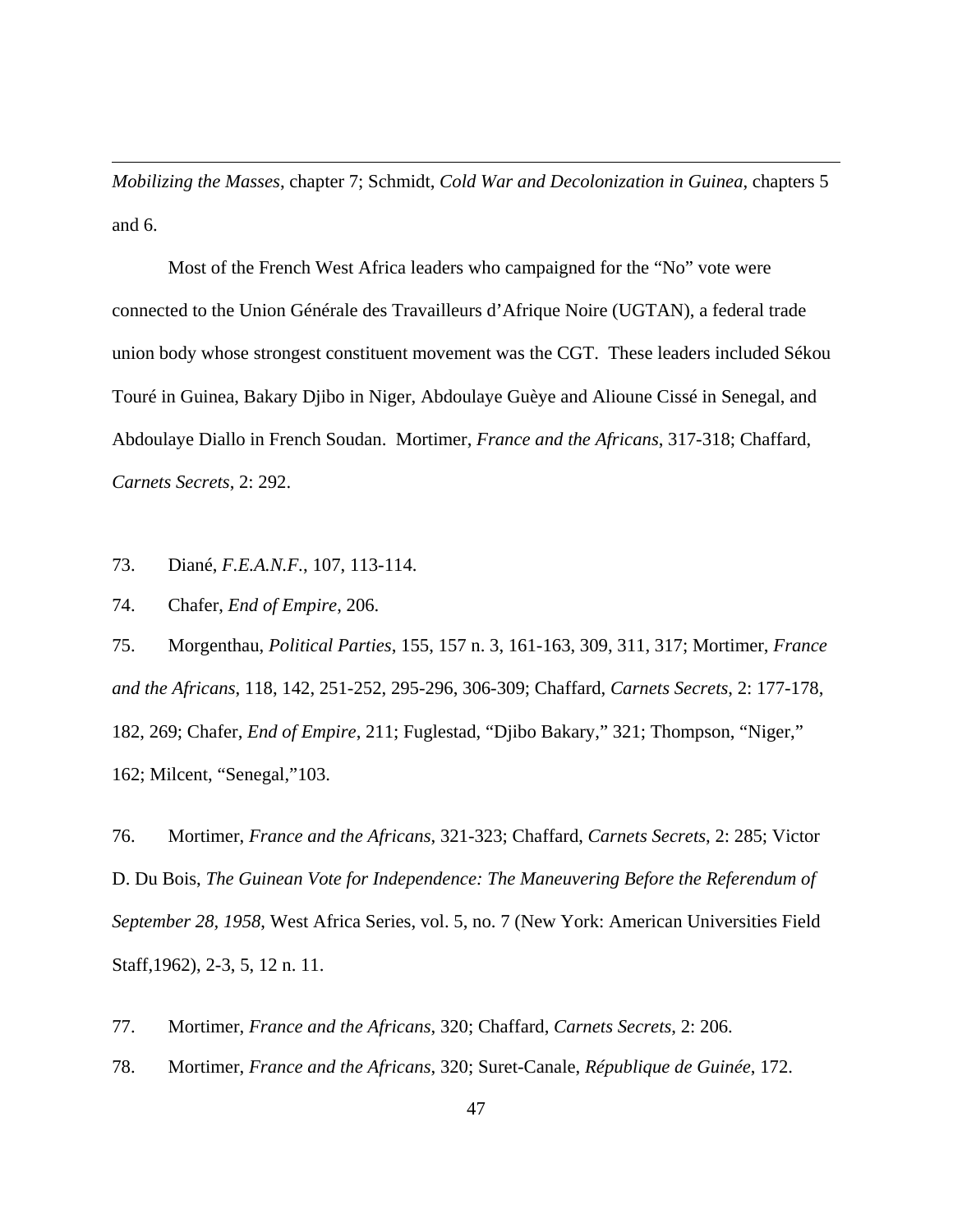79. Kéïta, *P.D.G.*, 2: 142.

 $\overline{a}$ 

80. Mortimer, *France and the Africans*, 319; Chaffard, *Carnets Secrets*, 2: 206.

81. CAOM, Carton 2181, dos. 6, Gouverneur, Guinée Française, Conakry, à Ministre, FOM, Paris, "Motion du Parti Démocratique de la Guinée en date du 14 Septembre 1958, "15 Sept. 1958, #0191/CAB; Carton 2181, dos. 6, Bordereau à Ministre, FOM, Paris, de G. Gilbert (pour le Gouverneur, Guinée Française), "Nouvelles Locales Reçues de l'A.F.P. en date du 19 Septembre 1958," 19 Sept. 1958, #2276/CAB; Chaffard, *Carnets Secrets*, 2: 204, 206; Morgenthau, *Political Parties*, 219.

82. CAOM, Carton 2181, dos. 6, "Discours Prononcé par M. le Président Sékou Touré à la Chambre de Commerce de Conakry, le 1er Septembre 1958"; "Unanimement le 28 Septembre la Guinée Votera Non," *La Liberté*, 23 Sept. 1958, pp. 1-2; interview with Bocar Biro Barry, 21 Jan. 1991; Wallerstein, "How Seven States Were Born," 4; Mortimer, *France and the Africans*, 318; Chafer, *End of Empire*, 217, 225-226.

83. CAOM, Carton 2181, dos. 6, "Motion du Parti Démocratique de la Guinée...du 14 Septembre 1958"; "Unanimement le 28 Septembre la Guinée Votera Non," p. 2; "La Résolution," *La Liberté*, 23 Sept. 1958, p. 2; Morgenthau, *Political Parties*, 219; Chaffard, *Carnets Secrets*, 2: 206.

84. Mortimer, *France and the Africans*, 321; Chaffard, *Carnets Secrets*, 2: 285.

85. CAOM, Carton 2181, dos. 6, "Communiqué du Conseil de Gouvernement," *Agence France-Presse*, 16 Sept. 1958.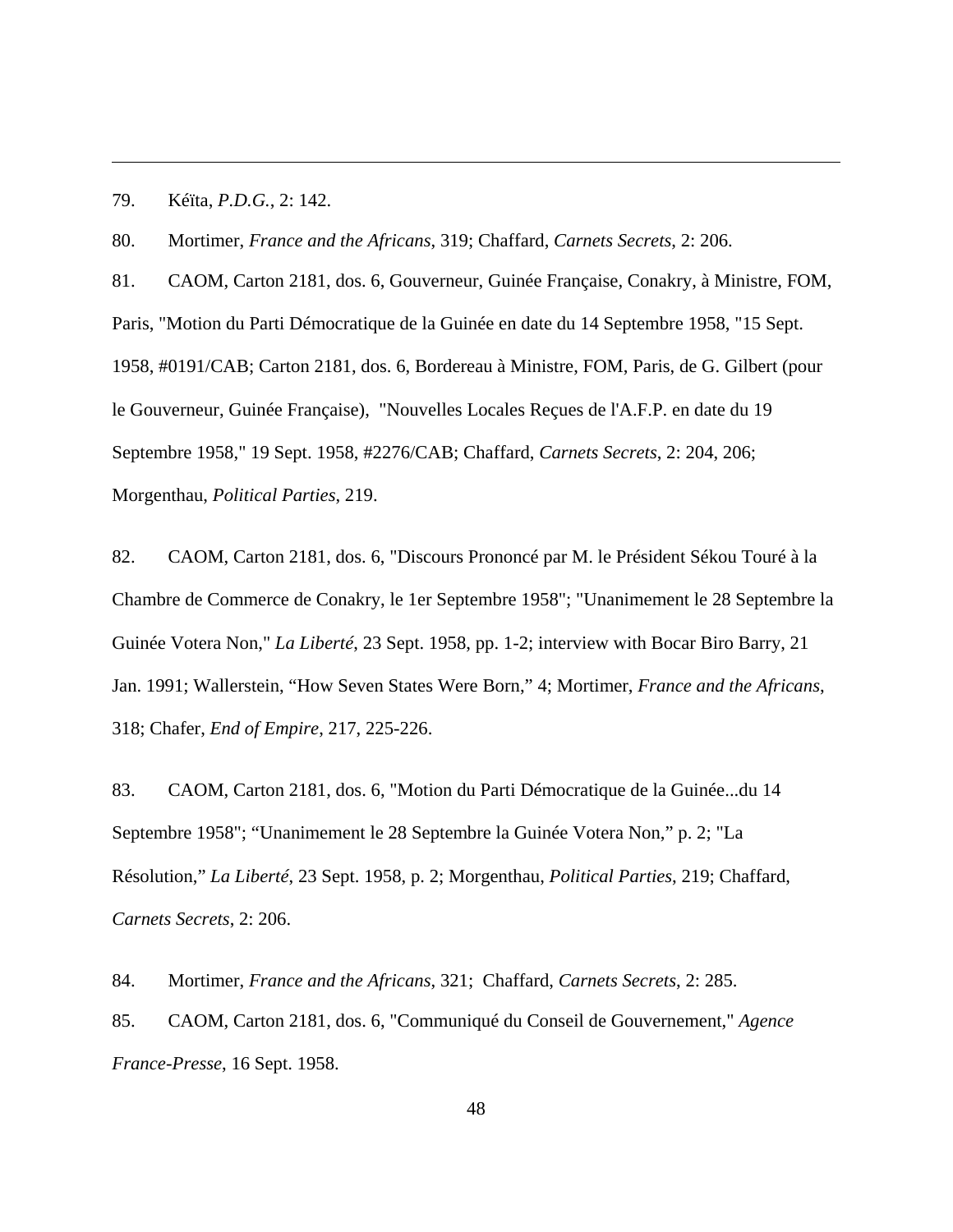86. Kéïta, *P.D.G.*, 2: 166, 190-191; Suret-Canale, *République de Guinée*, 172; Du Bois, *Guinean Vote for Independence*, 6.

 $\overline{a}$ 

 The Guinean PRA officially disbanded on November 29, 1958, when party leaders instructed their followers to join the PDG (Guinean RDA). Du Bois, *Guinean Vote for Independence*, 8.

87. CAOM, Carton 2181, dos. 6, Télégramme Arrivée, Ministre, FOM, Bureau du Cabinet. Envoyé par Genesuper, Dakar, "*Objet*: Situation en Guinée au 21 Septembre," 22 Sept. 1958, #3.100/GCS/AOF/2.

88. Chaffard, *Carnets Secrets*, 2: 277; Suret-Canale, "Fin de la Chefferie," 459-460. 89. Morgenthau, *Political Parties*, 293-295; Hodgkin and Morgenthau, "Mali," 235-236; Robinson, "Senegal," 319-320; Mann, *Native Sons*, 137-38.

90. Morgenthau, *Political Parties*, 297-298, 312; Mortimer, *France and the Africans*, 271- 272, 319-320, 331; Chaffard, *Carnets Secrets*, 2: 292; Wallerstein, "How Seven States Were Born," 4, 7; Hodgkin and Morgenthau, "Mali," 239, 241.

 Once the decision for a "Yes" vote was made, Soudanese activists generally fell into line behind party leaders. While the local UGTAN branch supported the interterritorial body's call for a "No" vote, it did not publicly disavow the Union Soudanaise position. In fact, Labor Minister Abdoulaye Diallo was the only Soudanese trade union leader to break ranks and publicly advocate a "No" vote. Hodgkin and Morgenthau, "Mali," 239; Wallerstein, "How Seven States Were Born," 12.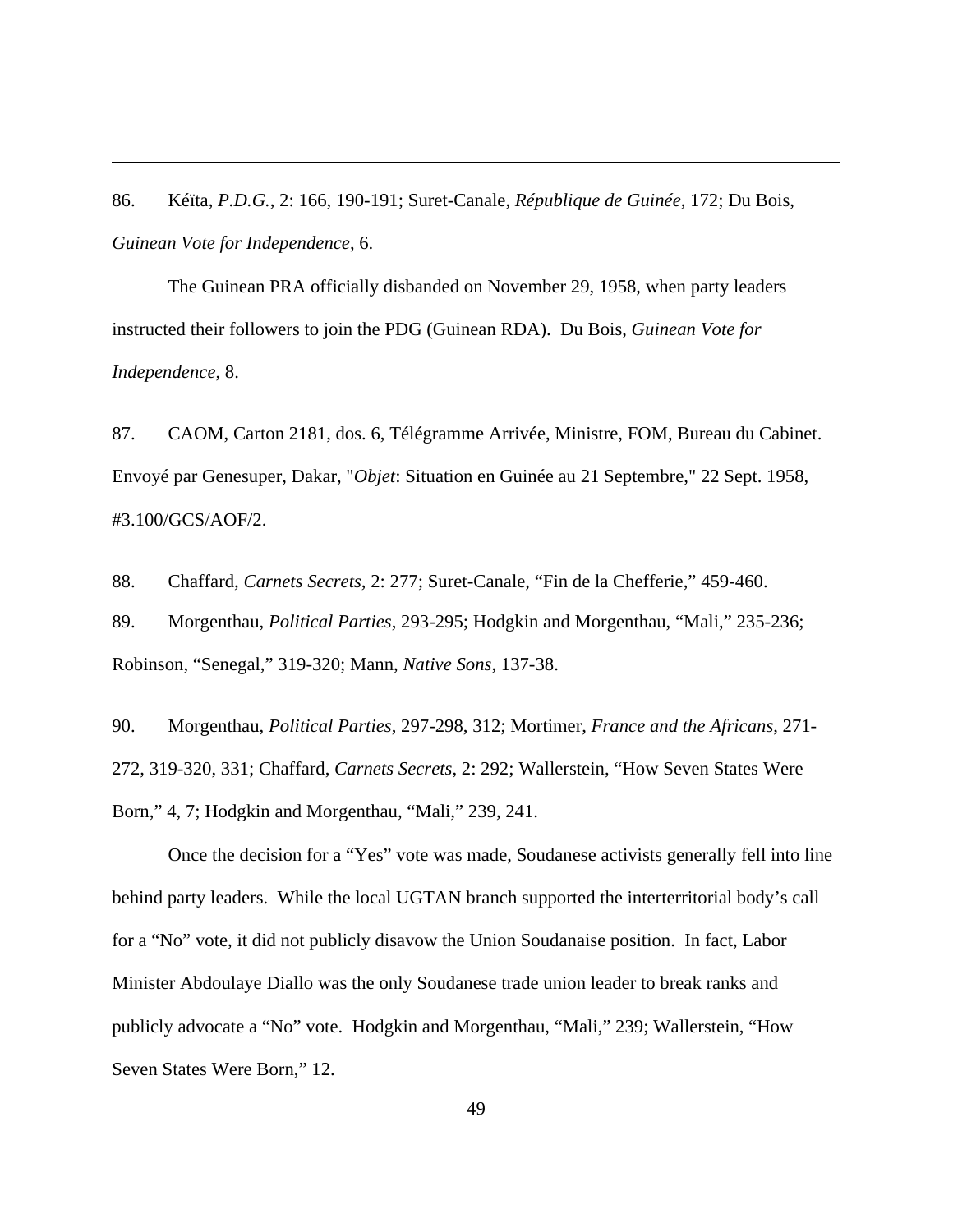91. Thompson, "Niger," 163, 167; Fuglestad, *History of Niger*, 153, 186; Morgenthau, *Political Parties*, 397, 399; Chaffard, *Carnets Secrets*, 2: 292.

92. Chaffard, *Carnets Secrets*, 2: 274-275, 277.

 $\overline{a}$ 

93. Morgenthau, *Political Parties*, 311-312, 317-318; Mortimer, *France and the Africans*, 322; Chaffard, *Carnets Secrets*, 2: 275, 286, 295, 298; Wallerstein, "How Seven States Were Born," 7; Fuglestad, "Djibo Bakary," 324-326; Fuglestad, *History of Niger*, 185; Thompson, "Niger," 165; van Walraven, "From Tamanrasett," 510.

94. Van Walraven, "From Tamanrasett," 508, 511-13; van Walraven, "*Sawaba*'s Rebellion in Niger," 220.

95. Van Walraven, "From Tamanrasett," 508, 511, 513; van Walraven, "*Sawaba*'s Rebellion in Niger," 220; Fuglestad, *History of Niger*, 186; Fuglestad, "Djibo Bakary," 325-26; Thompson, "Niger," 219-220; Mortimer, *France and the Africans*, 307; Chaffard, *Carnets Secrets*, 2: 295, 300.

96. Chaffard, *Carnets Secrets*, 2: 277-279, 284-290, 293; Fuglestad, "Djibo Bakary," 326- 328; Fuglestad, *History of Niger*, 185-186; Thompson, "Niger," 162-163; Mortimer, *France and the Africans*, 322; Wallerstein, "How Seven States Were Born," 4, 7; Morgenthau, *Political Parties*, 162; van Walraven, "From Tamanrasett," 512; Elliot J. Berg, "The Economic Basis of Political Choice in French West Africa," *American Political Science Review*, vol. 54, no. 2 (June 1960), 399.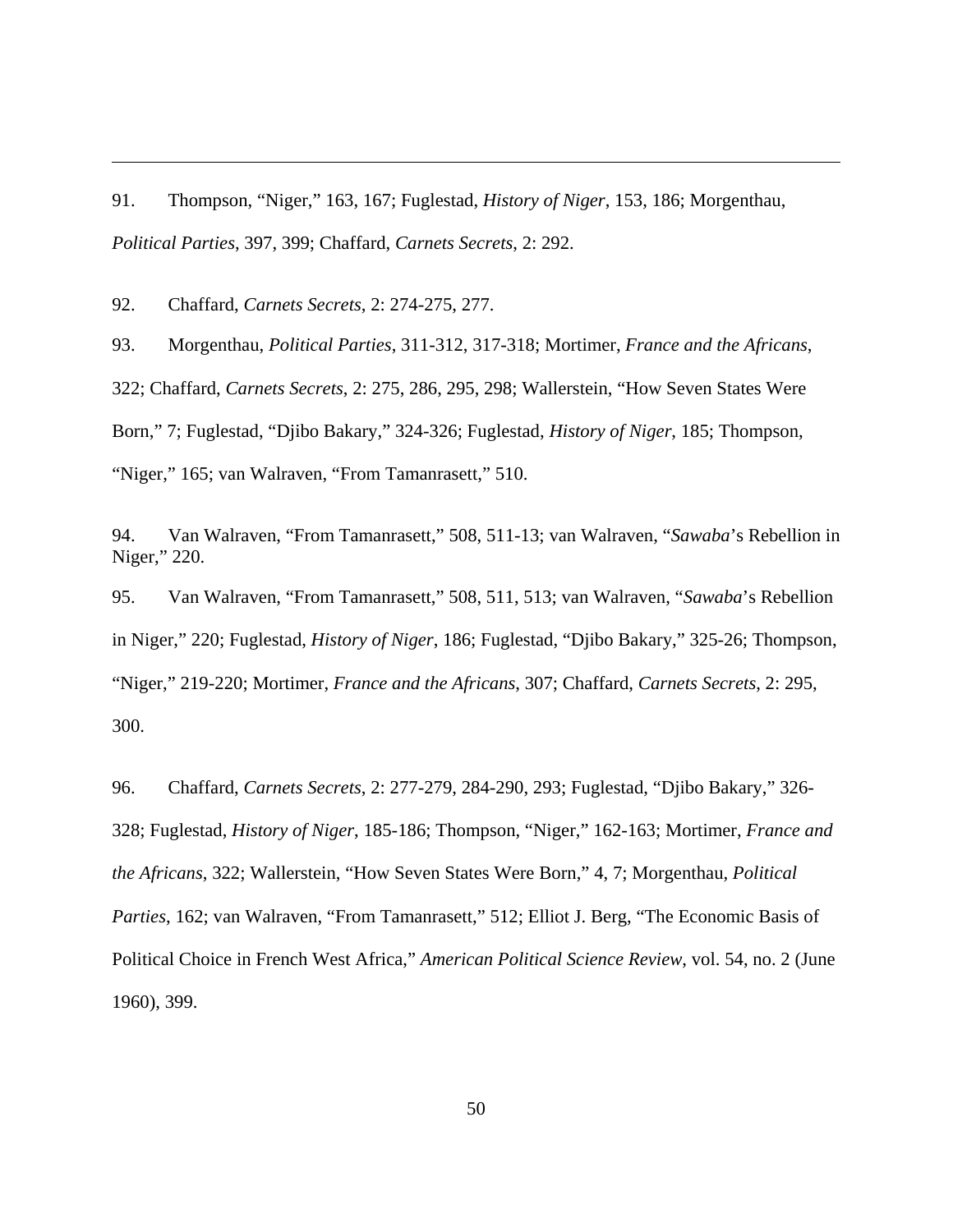97. Zolberg, *One-Party Government*, 205-215, 238, 247, 306-307; Zolberg, "Ivory Coast," 81; Thompson and Adloff, *French West Africa*, 132.

98. Zolberg, *One-Party Government*, 239, 297; Wallerstein, "How Seven States Were Born," 12.

99. Zolberg, *One-Party Government*, 238.

 $\overline{a}$ 

100. Zolberg, *One-Party Government*, 212-215, 238-239, 247; Chaffard, *Carnets Secrets*, 2: 177-178; Morgenthau, *Political Parties*, 397.

101. Morgenthau, *Political Parties*, 162-163, 311; Mortimer, *France and the Africans*, 317. 102. Mortimer, *France and the Africans*, 163, 320, 323; Wallerstein, "How Seven States Were Born," 12; Foltz, "Senegal," 25; Milcent, "Senegal," 104; Robinson, "Senegal," 324 n. 1; de Benoist, *L'Afrique Occidentale Française*, 413-14, 416, 427; Joseph-Roger de Benoist, "L'Évolution des Partis Fédéraux (RDA, PRA, PFA) vers l'Indépendance (1957-1960)," in *L'Afrique Noire Française*, 149, 156 n.25.

103. Morgenthau, *Political Parties*, 19, 180, 216, 241, 253, 270, 312, 318-19, 330; Mortimer, *France and the Africans*, 264-265, 276, 322; Thompson and Adloff, *French West Africa*, 94, 177-178; Chaffard, *Carnets Secrets*, 2: 205; Wallerstein, "How Seven States Were Born," 4; Madiega, "Les Partis Politiques et la Question des Fédérations en Haute-Volta," 395-96; " Boone, "Social Origins of Ivoirian Exceptionalism," 449-50; de Benoist, *L'Afrique Occidentale Française*, 421, 448.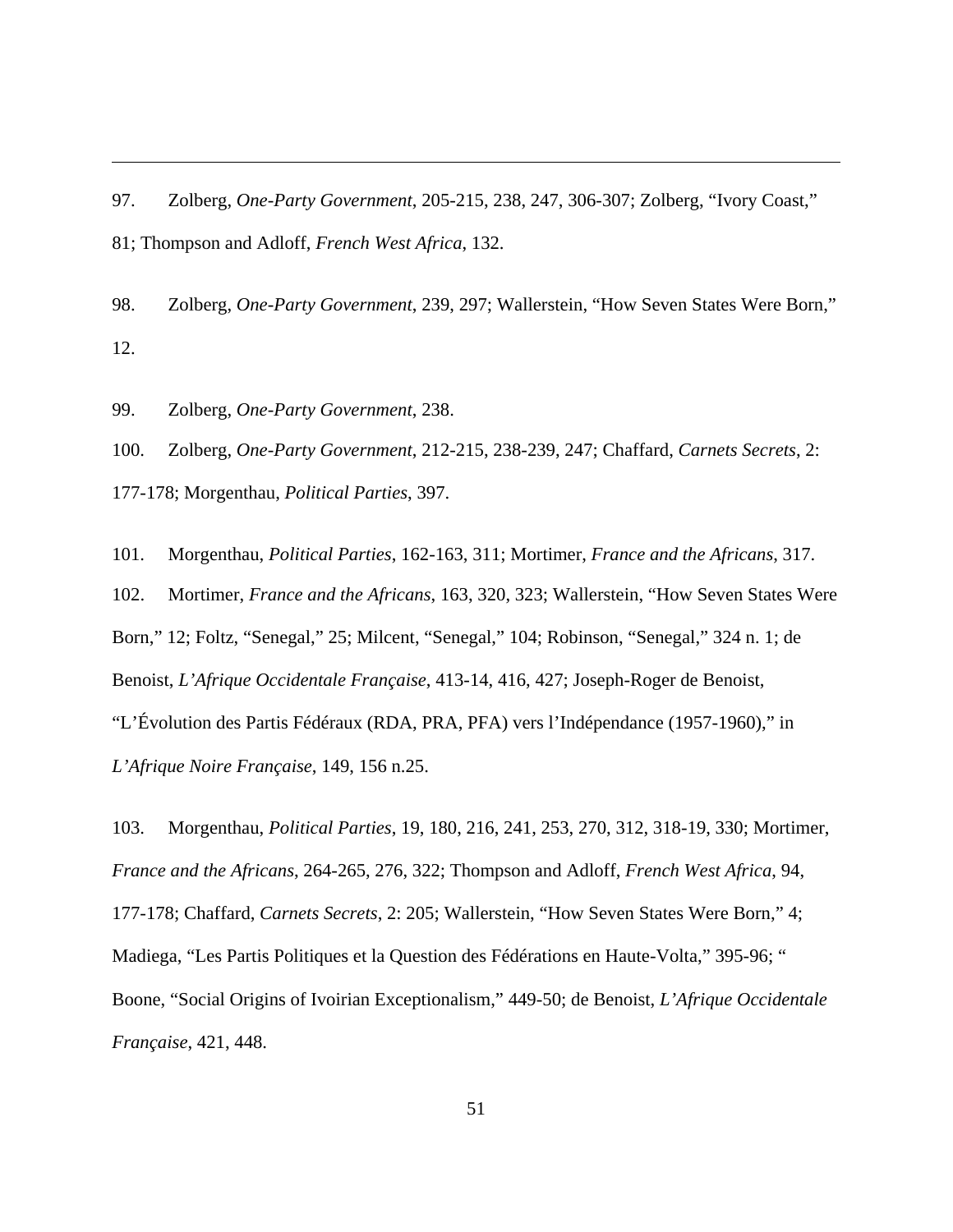104. Chaffard and de Benoist claim that Sékou Touré took umbrage at Coulibaly's remarks, believing that they were directed at him personally, and refused to attend Coulibaly's funeral. Chaffard, *Carnets Secrets*, 2: 204-5; de Benoist, *L'Afrique Occidentale Française*, 420-21.

 $\overline{a}$ 

105. Morgenthau's figures, cited throughout this section, are taken from *Outre-mer 1958*, which was published by the French government's Services Statistiques d'Outre-mer. Morgenthau, *Political Parties*, 369, 399. See also Mortimer, *France and the Africans*, 323-324.

106. Morgenthau, *Political Parties*, 399; Mortimer, *France and the Africans*, 324; Fuglestad, "Djibo Bakary," 313; Thompson, "Niger," 162.

107. Morgenthau, *Political Parties*, 397, 399; Mortimer, *France and the Africans*, 324; Chaffard, *Carnets Secrets*, 2: 293-294; Fuglestad, *History of Niger*, 153, 186; Fuglestad, "Djibo Bakary," 328; Thompson, "Niger," 167.

108. Morgenthau, *Political Parties*, 399; Mortimer, *France and the Africans*, 324. 109. Morgenthau, *Political Parties*, 399; Mortimer, *France and the Africans*, 324; Gerteiny, *Mauritania*, 131; Zolberg, *One-Party Government*, 238-239; Thompson, "Ivory Coast," 243.

110. For sanctions against dissidents before independence, see Schmidt, *Cold War and Decolonization in Guinea*, chapter 5. For the post-independence crackdown on intellectuals, see Rivière, *Guinea*, 127-128; Ameillon, *Guinée*, 179-181; Cowan, "Guinea," 203-204; Camara, *Guinée Sans La France*, 175-176; Bernard Charles, *La République de Guinée* (Paris: Éditions Berger-Levrault, 1972), 31; Lansiné Kaba, "Guinean Politics: a Critical Historical Overview,"